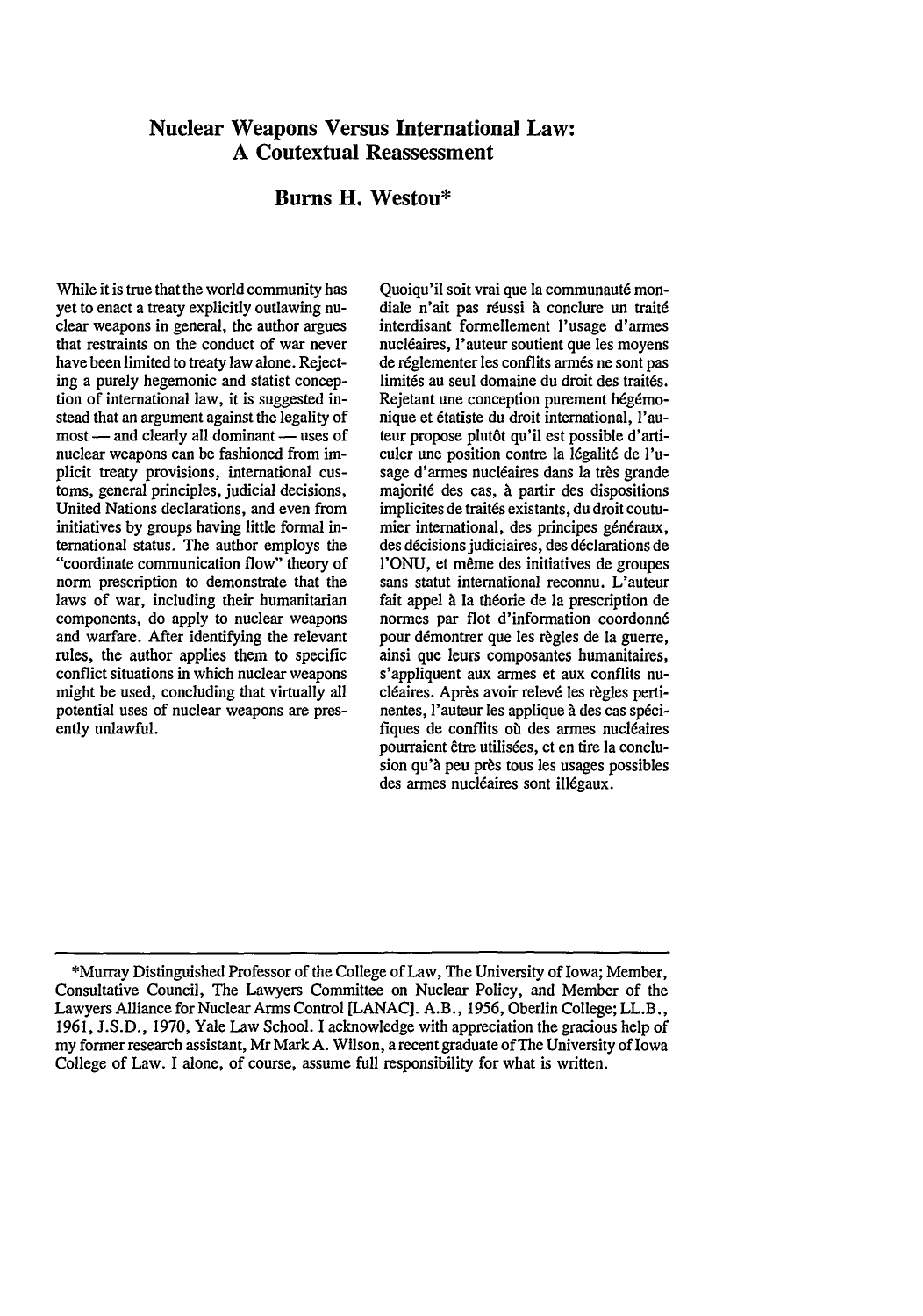543

*Synopsis*

# Introduction

**I.** Clarification of the Problem

### **I.** The Matter of Norm Prescription

- *A. Policy Content*
- *B. Authority Signal*
- C. *Control Intention*

### **III.** The Matter of Norm Application

- A. *First Defensive Use of Nuclear Weapons*
	- **1.** Strategic Warfare: Countervalue Targeting
	- 2. Strategic Warfare: Counterforce Targeting
	- **3.** Tactical Warfare: Theater/Battlefield Targeting
- B. *Second Defensive Use of Nuclear Weapons*
	- **1.** Strategic Warfare: Countervalue Targeting
	- 2. Strategic Warfare: Counterforce Targeting
	- **3.** Tactical Warfare: Theater/Battlefield Targeting
- *C. Threat of First or Second Defensive Use*

# Conclusion

 $\star$ ×. ÷.

When they shell the telephone building in Madrid it is all right because it is a military objective. When they shell gun positions and observation posts that is war. If the shells fall too long or too short that is war too. But when they shell the city indiscriminately in the middle of the night to try to kill civilians in their beds it is murder.

**-** Ernest Hemingway'

<sup>&</sup>lt;sup>1</sup> This quotation is drawn from the typescript of an article entitled *Humanity WillNot Forgive This,* written by Ernest Hemingway for the special 1 August 1938 issue of Pravda on the occasion of the Spanish Civil War. The typescript was discovered recently in the John F. Kennedy Library by Professor of History William B. Watson of the Massachusetts Institute of Technology and first published in English in The Washington Post (28 November 1982) Fl. In an accompanying commentary, Professor Watson writes: "The Pravda article that is now being published in English for the first time is exactly as Hemingway wrote it. He wrote it out of anger, and he wrote it for Pravda not only because he was asked to, but because the Russians seemed then the only European power willing to confront Fascism head on." Watson, *Discovering Hemingway's Pravda Article,* The Washington Post (28 November 1982) Fl, F13.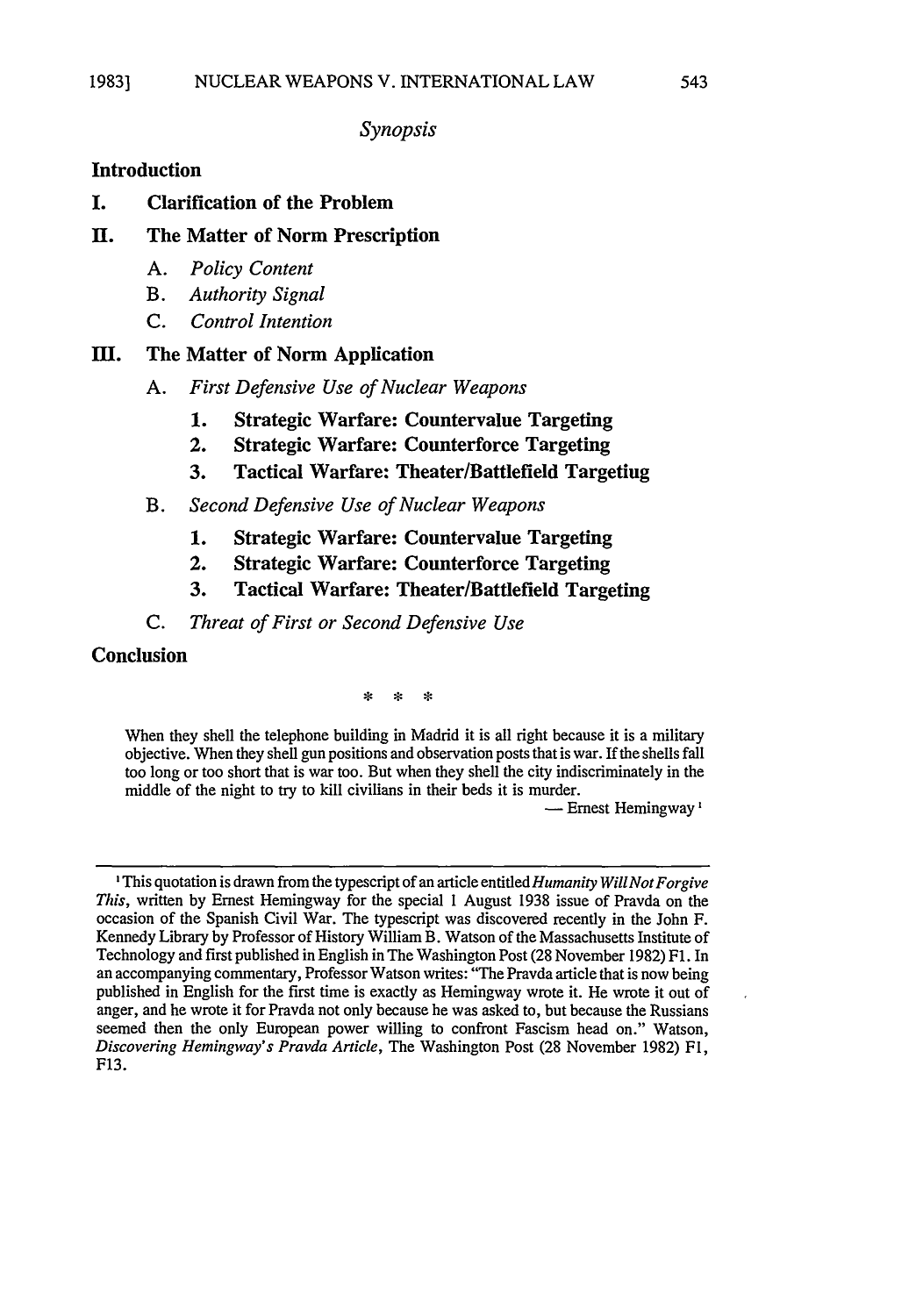## **Introduction**

At the April **1982** Annual Meeting of the American Society of International Law, Eugene V. Rostow, former Director of the United States Arms Control and Disarmament Agency, defended the legality of nuclear weapons against the humanitarian laws of war, in part **by** invoking an **1825 U.S.** Supreme Court decision declaring the then existing African slave trade contrary to the law of nature but permissible under the law of nations. "I rest my case", Rostow said, "on *The Antelope".2*

Now surely, in the context of discussing the legalities of truly Plutonic weaponry, one may question the propriety of citing an early nineteenth century decision settling claims for the restitution of some African slaves captured at sea, said to belong to subjects of the kingdoms of Portugal and Spain. No matter how repugnant the African slave trade, hence no matter how analogous to the nuclear arms race it may be, its dehumanizing aspects simply pale in comparison to the treacheries of nuclear war. Still, as we may deduce from the words of Chief Justice Marshall, writing on behalf of *The Antelope* Court, Mr Rostow's point is clear. "However abhorrent this [slave] traffic may be to a mind whose original feelings are not blunted **by** familiarity with the practice", Marshall wrote,

it has been sanctioned, in modem times, **by** the laws of all nations who possess distant colonies, each of whom has engaged in it as a common commercial business, which no other could rightfully interrupt. It has claimed all the sanction which could be derived from long usage and general acquiescence... **.** Whatever might be the answer of a moralist to this question, a jurist must search for its legal solution, in those principles of action which are sanctioned **by** the usages, the national acts, and the general assent, of that portion of the world of which he considers himself as a part, and to whose law the appeal is made. **If** we resort to this standard, as the test of international law, the question.. **.is** decided in favor of the legality of the trade.'

In short, Rostow's purpose was to observe the classic distinction between the law *lex lata* and the law *de lege ferenda,* to equate the former with "the usages, the national acts, and the general assent of that portion of the world of which he considers himself as a part", and on this basis to decide in favor of the legality of nuclear weapons.

It is, of course, no cause for astonishment that Mr Rostow would favor "the usages, the national acts, and the general assent of that portion of the world of which he considers himself as a part", no more than it is cause for astonishment that Chief Justice Marshall chose to define the uniformities

<sup>2</sup>Rostow, remarks, **(1982) 76** Proc. Am. Soc. Int'l L. (forthcoming). The case of *The Antelope* may be found in **23 U.S. (10** Wheat.) **66 (1825).** *<sup>3</sup>*

*The Antelope, ibid., 115-20.*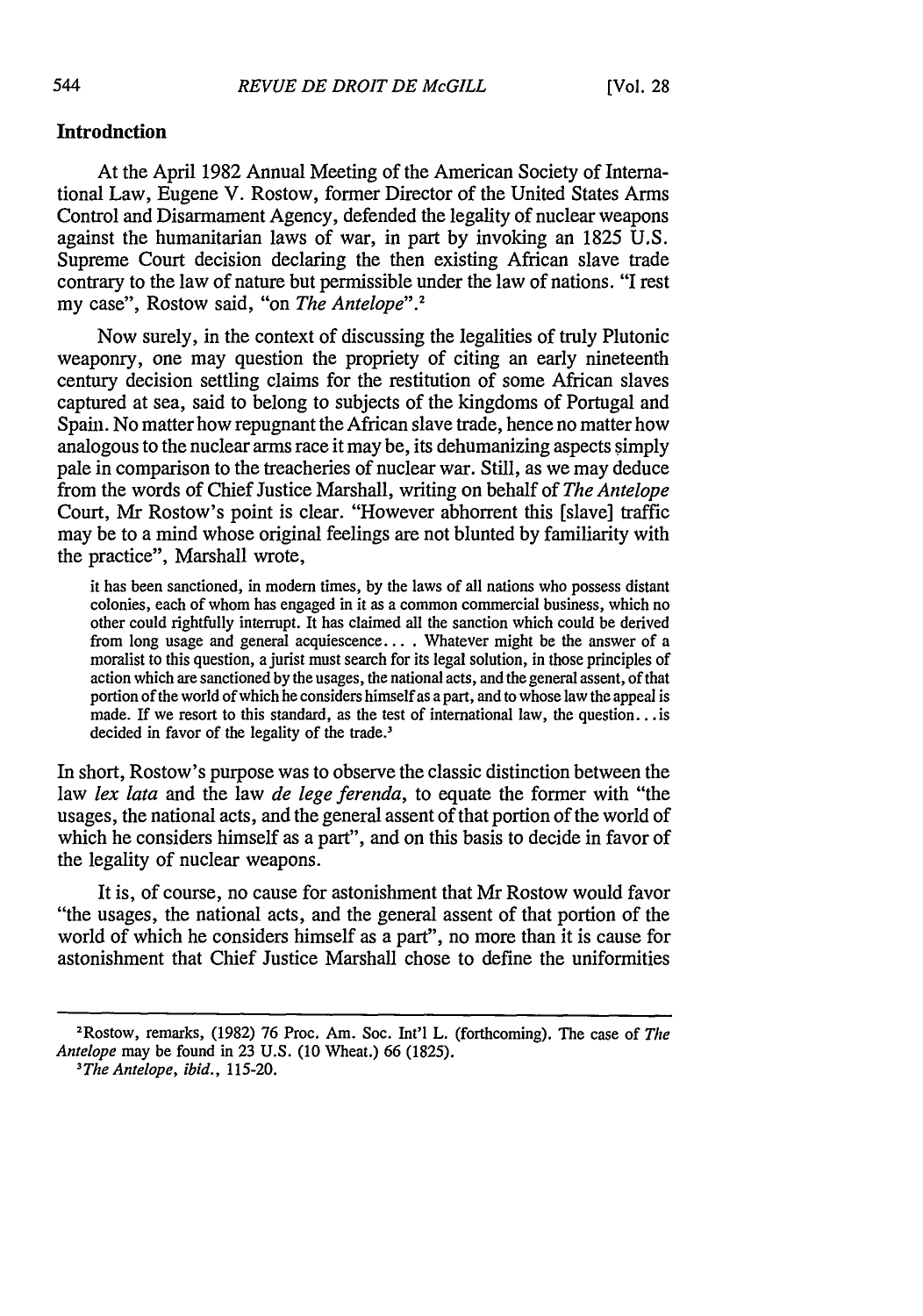controlling the slave trade almost exclusively in terms of the elites  $-$  the "commercial nations", the "nations who possess distant colonies" — of his time. Jurists, especially jurists with a large stake in the maintenance and expansion of established norms, procedures and institutions, naturally are reluctant to accept significant revaluation or revision of the social order to which they have been accustomed. The legal profession, rather than leading the demand for progressive change, too often opposes it, usually in the name of social stability.

But the point here is not to censure the legal character or profession, as much as this may need doing. The point, rather, is to acknowledge unabashedly the oft-disregarded truth that subjective factors such as position and influence (like culture, class, interest, personality, and past exposure to crisis) commonly condition legal decision, both advertently and inadvertently. They affect not only the substance of our legal judgments; they affect also the evidence we select and the criteria we adopt to reach them — indeed, even our assumptions about the legal system that makes them possible in the first place (the nature of which must be established before we can ascertain the content of the norms that help order our judgments and the system as a whole). Particularly is this so when it comes to assessing the existence or nonexistence of a legal rule (for example, a prohibition on a particular use of nuclear weapons) in a juridical system that is predominantly voluntarist in character, hence more or less lacking in putatively impartial command and enforcement structures (for example, the international legal system). In this setting especially, so-called "extra-legal" subjectivities play a critical part.

It is, in any event, from this outlook that the present reassessment is undertaken, proceeding in the belief that, consciously or not, Mr Rostow, like Chief Justice Marshall before him, answered the issue confronting him more according to the dictates of his partisan perspective than to the demands of social reality (although Marshall perhaps may be excused given that the international society of his day consisted entirely of a group of States that shared a common set of interests and normative traditions). By invoking *The Antelope* as he did, Mr Rostow revealed an excessively hegemonic and statist way of thinking about the international legal order and international norm prescription, a way of thinking which, though consistent with his position and influence, is nonetheless unsuited to a world sorely divided by antagonist values and severely threatened by nuclear Armageddon. Thus, he did not close the debate, but invited, instead, a considered — even if here inexhaustive — reply. Concededly, there is a tendency among international lawyers not to take up the debate, due in part to a sense of despondency about the influence of international law upon issues of high policy. But as Ian Brownlie has bravely rejoined, "[a]s a comparative assessment of the role of the law this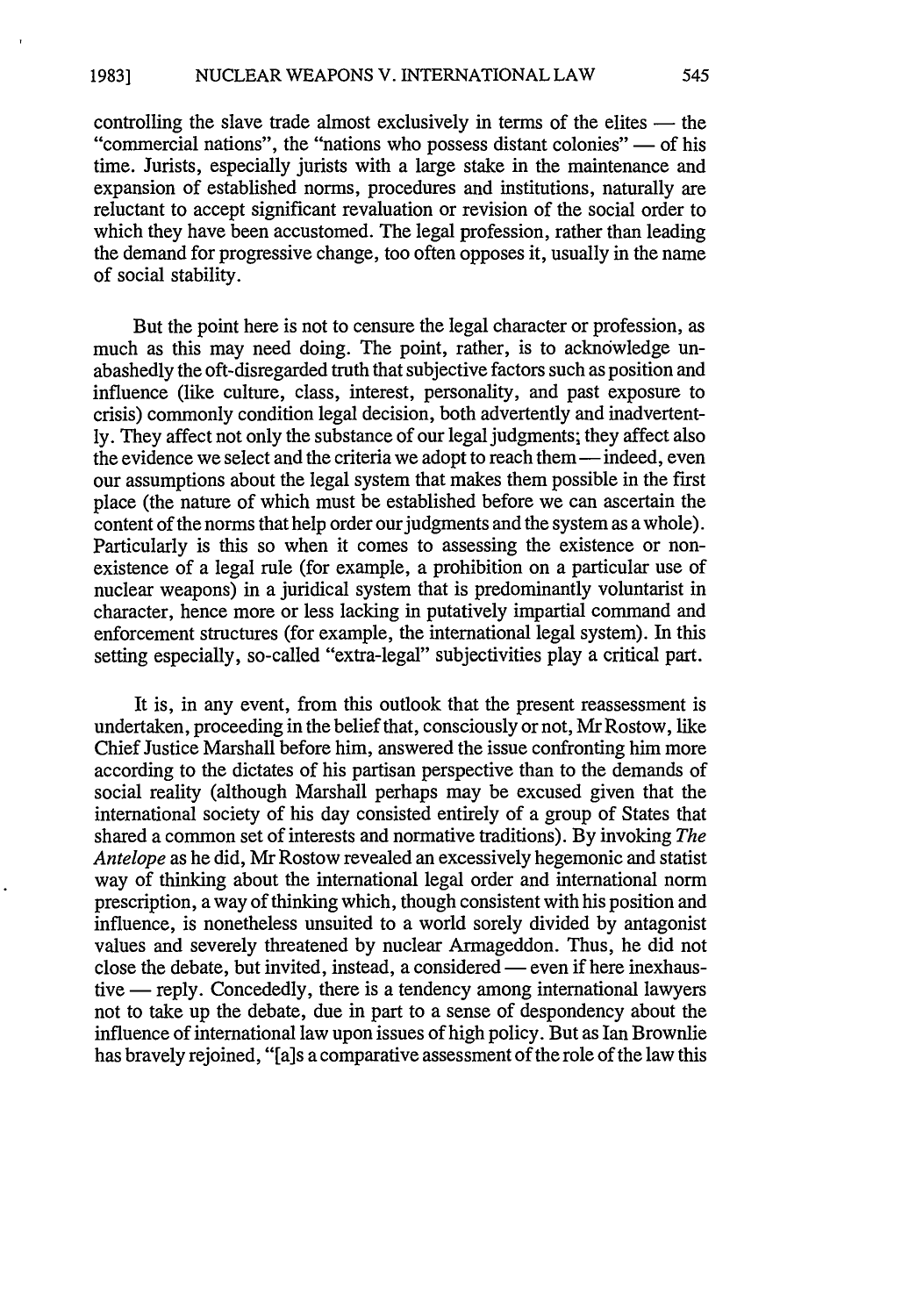is incontrovertible and yet it cannot be said to justify the tacit removal of certain subjects from the agenda".4

# **I. Clarification of the Problem**

Let us begin by acknowledging immediately that, despite the aggravated mutilations we call Hiroshima and Nagasaki,<sup>5</sup> which some reputable scholarship says lacked military necessity, 6 the world community has yet to enact an explicit treaty or treaty provision prohibiting generally the development, manufacture, stockpiling, deployment, or actual use of nuclear weapons. This fact is not lost on those who defend the legality of these weapons. Consistent with the traditional State-centric theory of international legal obligation, which requires that prohibitions on international conduct be based on the express or implied consent of States, they rest their claim in substantial part on the proposition drawn from the decision of the Permanent Court of International Justice in *The Case of the S.S. "Lotus"* **,7** *i.e.,* that States are free to do whatever they are not strictly forbidden from doing.8 Indeed, consistent with Cicero's oft-quoted maxim *inter arma silent leges* (in war the law is silent), some go so far as to contend that nuclear weapons have made the laws of war obsolete.<sup>9</sup>

4 Brownlie, *Some Legal Aspects of the Use of Nuclear Weapons* (1965) 14 Int'l & Comp. L.Q. 437, 437.

See, *e.g.,* United States Strategic Bombing Survey, *Japan's Struggle to End the War* (1946) 13: "Based on a detailed investigation of all the facts and supported by the testimony of the surviving Japanese leaders involved, it is the Survey's opinion that certainly prior to 31 December 1945, and in all probability prior to 1 November 1945, Japan would have surrendered even if the atomic bombs had not been dropped, even if Russia had not entered the war, and even if no invasion had been planned or contemplated." See also G. Alperovitz, *Atomic Diplomacy: Hiroshima and Potsdam* (1965) 236-42; Baldwin, "The Atomic Bomb - The Penalty of Expediency" in E. Fogelman, ed., *Hiroshima: The Decision to Use the A-Bomb* (1964). But see Paust, *The Nuclear Decision in World War 1I* **-** *Truman's Ending and Avoidance of War* (1974) 8 Int'l Law. 160, 179-80.

 $7(1927)$  P.C.I.J., ser. A., No. 10 (France v.Turkey).

'Thus, in this spirit, does United States Army Field Manual No. 27-10 provide: "The use of explosive 'atomic weapons', whether by air, sea, or land forces, cannot *as such* be regarded as violative of international law in the absence of any customary rule of international law or international convention restricting their employment." United States Dep't of the Army, Field Manual 27-10, *The Law of Land Warfare (1956),* para. 35 [emphasis added].

9See, *e.g.,* Stowell, *The Laws of War and the Atomic Bomb* (1945) 39 Am. J. Int'l L. 784; Thomas, *Atomic Bombs in International Society* (1945) 39 Am. **J.** Int'l L. 736; and Thomas, *Atomic Warfare andInternationalLaw* (1946) 40 Proc. Am. Soc. Int'l L. 84. *Cf.* Baxter, *The Role of Law in Modern War* (1953) 47 Proc. Am. Soc. Int'l L. 90.

<sup>5</sup>For recent important accounts, see The Committee for the Compilation of Materials on Damage Caused by the Atomic Bombs in Hiroshima and Nagasaki, *Hiroshima and Nagasaki: the Physical, Medical and Social Effects of the Atomic Bombings* (E. Ishikawa & D. Swain, trans 1981); Japan Broadcasting Corp., *Unforgettable Fire: Pictures Drawn by Atomic Bomb Survivors* (1981).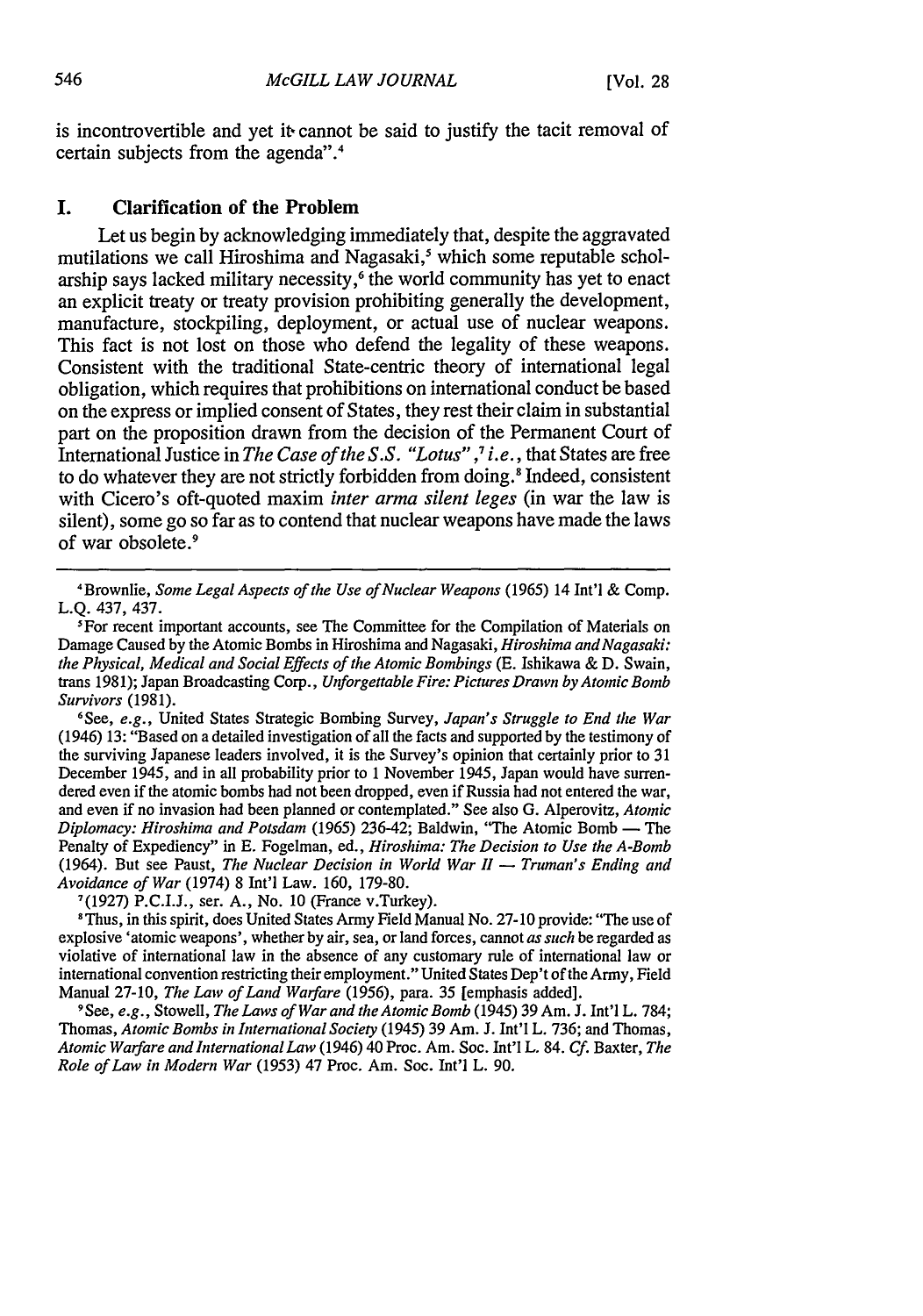But surely this is not the end of the matter. While the lack of an explicit ban may mean that nuclear weapons are not illegal *per se,10* the fact is that restraints on the conduct of war never have been limited to explicit treaty prohibitions alone. As stated by the International Military Tribunal at Nuremberg in September, 1946:

The law of war is to be found not only in treaties, but in the customs and practices of states which gradually obtained universal recognition, and from the general principles of justice applied by jurists and practiced by military courts."

Indeed, it is precisely the point being made here— that the law of war, like the whole of international law, is composed of more than treaty rules, explicit and otherwise - that prompted Eugene Rostow to certify the pertinence of *The Antelope* to the issue at hand.

It is, at any rate, according to this more true-to-life portrayal of the so-called "sources" or law-creating processes of international law that the argument against the legality of nuclear weapons, qualified or unqualified, is fashioned.'2 While ruing the absence of an explicit treaty or treaty provision that could dispel all doubts, those who deny the.legality of nuclear weapons in whole or in part are mindful that historically the law of war has sought to inhibit weapons and tactics that cause aggravated and indiscriminate damage; and accordingly they point to an array of treaty provisions which, they say, implicitly outlaw the use or threat of use of nuclear weapons. Furthermore, they rely upon numerous other "sources" of international authority, such as international custom, general principles, judicial decisions, United Nations declarations and resolutions, and draft rules, to make their case. Some even affirm  $-$  correctly, I believe  $-$  the appositeness of initiatives by groups having little or no formal status in the international legal order as traditionally conceived. **'1**

**<sup>&#</sup>x27;0** Consider, for example, the emphasis added to the United States Army Field Manual 27- **10** quotation, *supra,* note 8.

*<sup>&</sup>quot; Trial of the Major War Criminals Before the International Military Tribunal* (1948), vol. 22, 464 [hereinafter *Trial of the Major War Criminals].*

<sup>2</sup>See, *e.g.,* C. Builder & M. Graubard, *The International Law of Armed Conflict: Implicationsfor the Concept ofAssuredDestruction* (1982) (RAND Publication Series R-2804-FF); E. Castr6n, *The Present Law of War and Neutrality* (1954); G. Draper, *The Red Cross Conventions* (1958) 98-100; M. Greenspan, *The Modern Law of Land Warfare* (1959) 368-77; G. Schwarzenberger, *The Legality of Nuclear Weapons (1958);* N. Singh, *Nuclear Weapons and International Law* (1959); J. Spaight, *The Atomic Problem* (1948); Brownlie, *supra,* note 4; Castr6n, *The Illegality of Nuclear Weapons* [1971] U. Tol. L. Rev. 89; Falk, Meyrowitz & Sanderson, *Nuclear Weapons and International Law* (1980) 20 Indian J. Int'l L. 541; Fried, *First Use of Nuclear Weapons [:] Existing Prohibitions in International Law* (1981) 12 Bull. Peace Proposals 21; Fujita, *First Use of Nuclear Weapons: Nuclear Strategy vs. International Law* [1982] Kansai U. Rev. L. & Pol. 57 (No. 3); Meyrowitz, *Les juristes devant l'arme nuclgaire* (1963) 67 Rev. G6n. Int'l Pub. 820.

<sup>&</sup>quot;See, *e.g.,* Falk, Meyrowitz & Sanderson, *ibid.,* 592-4. See also *infra,* notes 75-9, 105-9 and accompanying text.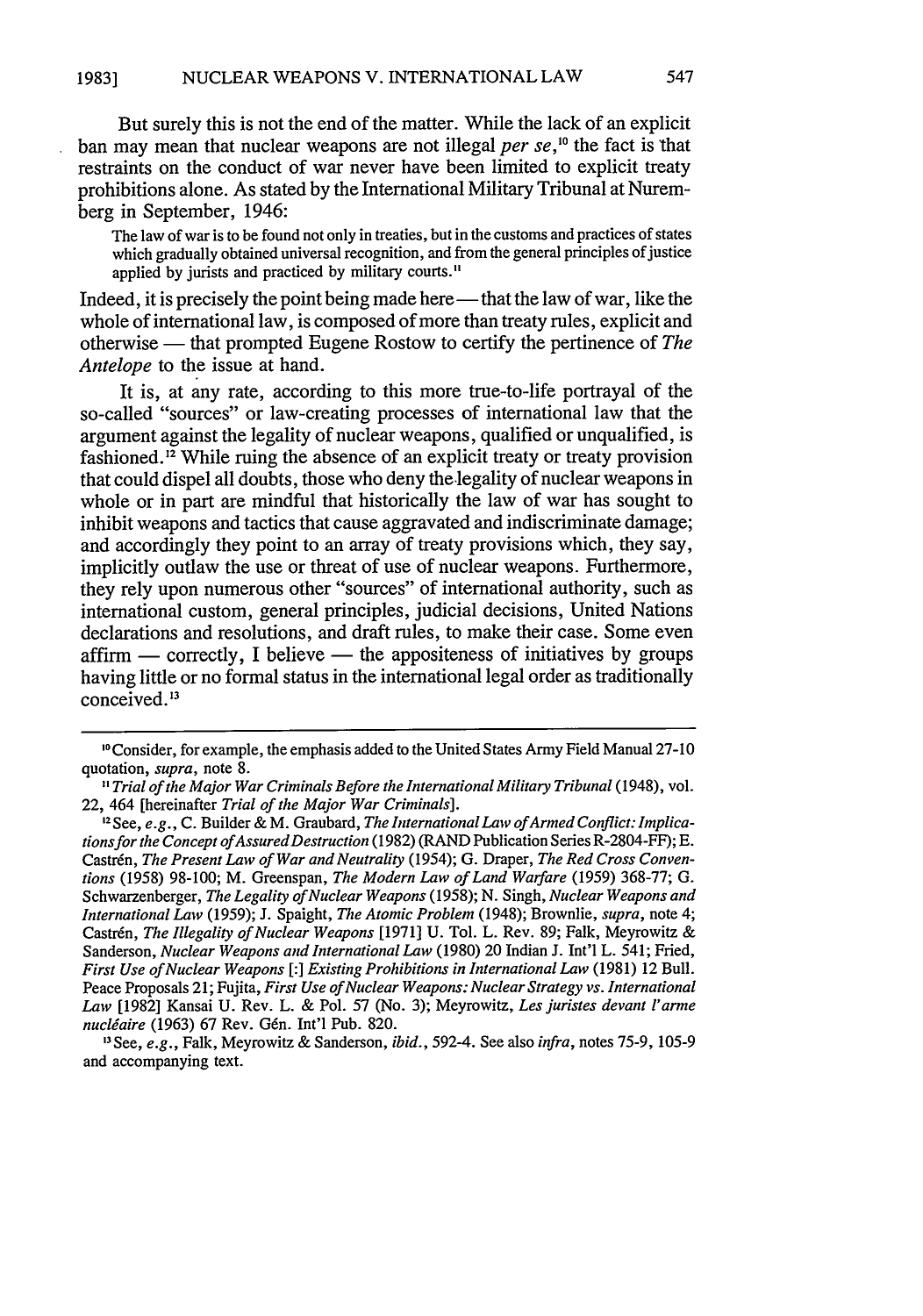Now a distinct advantage of this line of argument — one may even say a virtue - is that it departs from exclusively hegemonic and statist models of international legal process. It therefore helps to discourage the widespread cynicism that international law is or must be only the expression of the will of the strongest. A distinct weakness, however, is its tendency  $-$  actually little different from that of its complementary opposite — toward an essentially rule-oriented conception of international law and law-making. Prone to treat international law mainly as a body of rules governing relations between States, rather than as a complex process of authoritative and controlling decision in which rules (and doctrines and principles) are continuously being fashioned and refashioned by a wide variety of global actors to suit the needs of the living and the unborn, this positivist model does not adequately conjoin law and social reality. Hence it makes little or no attempt to ask the question recently and felicitously put by Professor D'Amato: "What 'counts' as law?"<sup>14</sup> Ergo it never really rises to the challenge posed by Mr Rostow, namely, that international custom **-** by which Rostow meant a general *State* practice accepted as law - simply countermands whatever implicit, even if express, nuclear weapons prohibitions may be said to exist.

It seems evident, then, that the legality or illegality of nuclear weapons is not to be judged simply by the existence or non-existence of an explicit treaty rule or by a mere recitation of other "sources" of world authority, written or unwritten. The issue is not, fundamentally, the explicitness of the rule. Nor is it whether suitable language can be found to support one position or another. The issue is whether any of the authority cited  $-$  in this case, the laws of war **-** is of a sort that "counts as law" insofar as the use and threat of use of nuclear weapons are concerned. The issue is whether any of it, explicit or implicit, comports with what is needed to give it jural quality relative to nuclear weapons, and, if so, how or to what extent it applies.

It is my view (a) that the laws of war indeed do extend to nuclear weapons, and (b) that in fact they severely restrict the use of these weapons in most instances. But of course, merely to assert these propositions is not sufficient; each requires explanation. Before proceeding, however, two preliminary clarifications are in order. Each is necessary to a proper understanding of what follows.

First, we need to be clear about the issue we are *not* addressing, to wit, the lawfulness of using or threatening to use nuclear weapons as part of a campaign or single act of aggression (as that term is defined in the 1974 United Nations General Assembly *Resolution on the Definition of*

<sup>1</sup> 4 D'Amato, "What 'Counts' As Law?" **in N.** Onuf, ed., *Law-making in the Global Community* **(1982) 83.**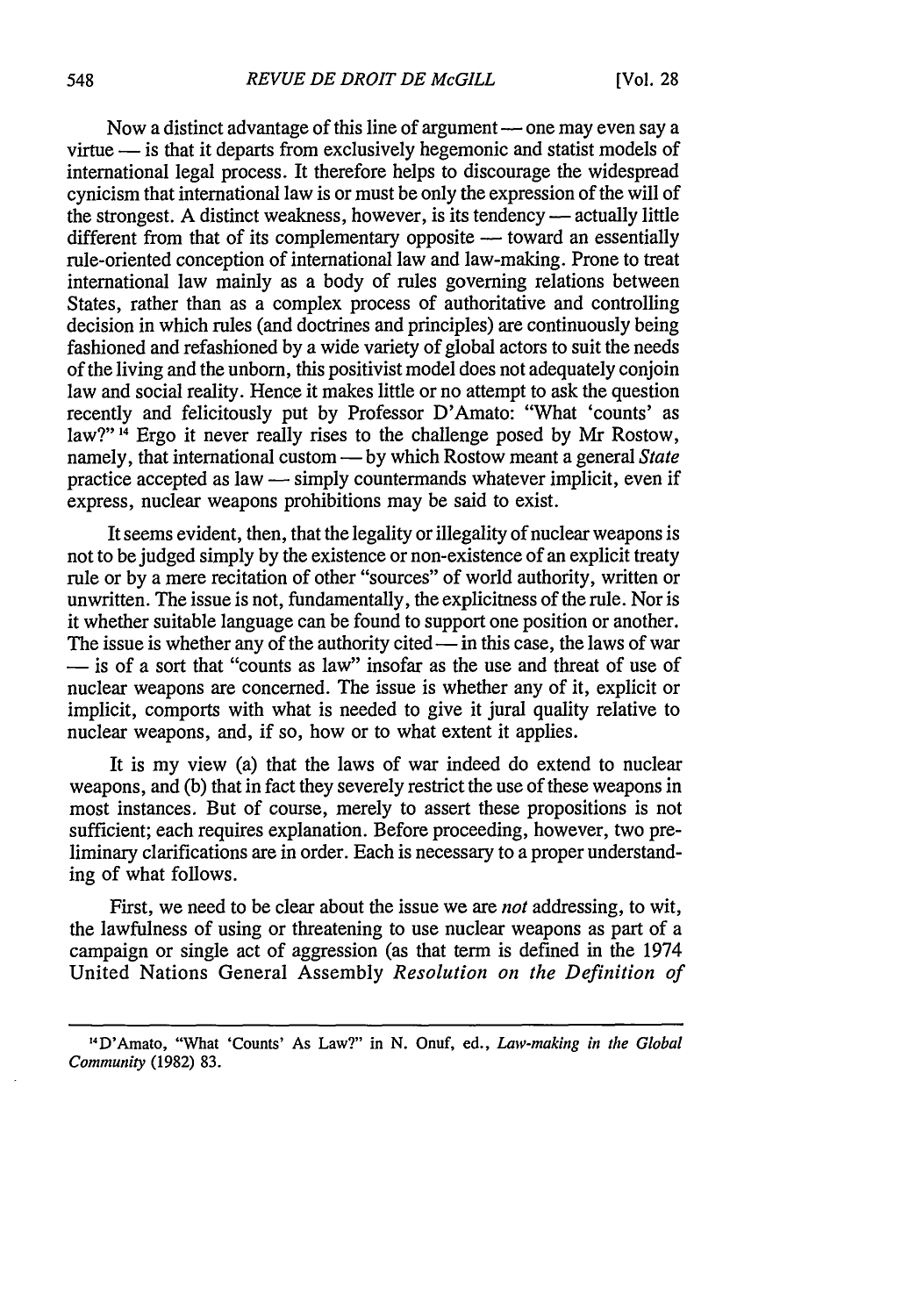Aggression).<sup>15</sup> Whatever the exact legal status of the Kellogg-Briand Pact<sup>16</sup> and United Nations Charter art. 2(4),<sup>17</sup> particularly after the deafening silence that greeted the 1980 Iraqi invasion of Iran, arguably an act of aggression is unlawful irrespective of the kinds of weapons used, nuclear or conventional. **I** Instead, recalling the customary right of individual and collective selfdefense (now enshrined in U.N. *Charter* art. 51),<sup>19</sup> and noting that all the nuclear weapon States admit to no other rationale for their arsenals, the question ultimately before us must be whether any *defensive* use or threat of use of nuclear weapons — "first-strike" or "second-strike", "strategic" or "tactical"  $-$  may be considered contrary to international law, hence prohibited." Of course, our first duty is, as indicated, to demonstrate that the laws of war, which are the relevant corpus of international law for present purposes, do in fact cover nuclear weapons and warfare, that they are not obsolete in this connection.

Second, we need to be clear about the true nature of nuclear weapons, especially in contrast to so-called conventional weapons. While the horrifying consequences of nuclear warfare are at last beginning to penetrate the popular consciousness, our military leaders and civilian elites seem to think and act as if the nuclear weapon is "just one more weapon", only somewhat more destructive. The fact is, however, that nuclear weapons differ from conventional weapons in at least three very critical respects.<sup>21</sup> First, and most

<sup>18</sup> For pertinent questioning, see Franck, *Who Killed Article 2(4)? or: Changing Norms Governing the Use of Force by States* (1970) 64 Am. J. Int'l L. 809. But see Henkin, *The Reports of the Death of Article 2(4) Are Greatly Exaggerated* (1971) 65 Am. J. Int'l L. 544.

*19 United Nations Charter,* art. 51: "Nothing in the present Charter shall impair the inherent right of individual or collective self-defence if an armed attack occurs against a Member of the United Nations, until the Security Council has taken measures necessary to maintain international peace and security. Measures taken by Members in the exercise of this right of self-defence shall be immediately reported to the Security Council and shall not in any way affect the authority and responsibility of the Security Council under the present Charter to take at any time such action as it deems necessary in order to maintain or restore international peace and security."

2For clarification of these and related terms, as well as substantive discussion on the legal issue posed, see *infra,* text following note 127.

2For extensive and detailed information concerning the nature and effects of nuclear weapons, see S. Glasstone & P. Dolan, *The Effects of Nuclezr Weapons,* 3d ed. (1977) (prepared and published by the United States Dep't of Defense and the United States Energy Research and Development Administration). See also United Nations, *Comprehensive Study*

<sup>&</sup>quot;5 United Nations G.A. Res. 3314,29 U.N. GAOR, Supp. (No. 31) 142, U.N. Doc. A/9631 (1974). *,6 General Treatyfor Renunciation of War as an Instrument of National Policy,* 27 August

<sup>1928, 46</sup> Stat. 2343, T.S. No. 796, 94 L.N.T.S. 57.

*<sup>1</sup> United Nations Charter,* art. 2, para. 4: "All Members shall refrain in their international relations from the threat or use of force against the territorial integrity or political independence of any State, or in any other manner inconsistent with the Purposes of the United Nations."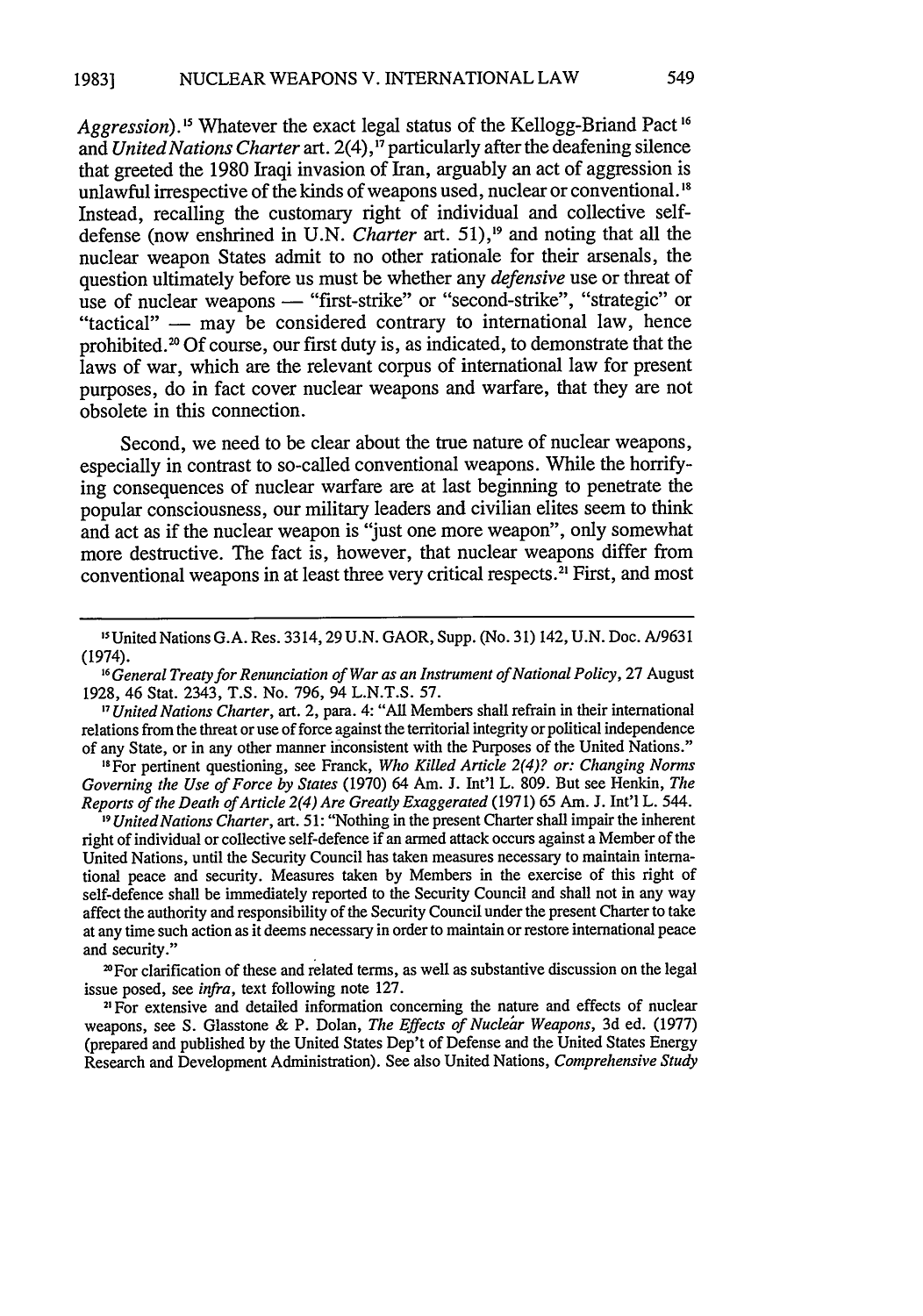obvious, is the fact that most nuclear weapons, certainly all in the "strategic" category,<sup>22</sup> are not just "somewhat more destructive", but many thousands or millions of times more powerful than even the largest conventional highexplosive weapons. One average nuclear weapon by today's standards — a device in the one megaton range — represents about seventy to eighty times the intensity and scale of devastation wrought at Hiroshima and Nagasaki, and it is highly unlikely that any future nuclear exchange would be limited to average size weapons or to one or two "defensive" strikes. Unlike conventional weapons, nuclear weapons risk putting an end to civilization as we know it. Second, the majority of nuclear weapons, "tactical" as well as "strategic",<sup>23</sup> differ from conventional weapons in the variety as well as the intensity and scale of their physical effects. The chief characteristic of conventional weapons is their potential for "blast" or "shock" damage, accompanied by some thermal or heat effects (bums and fires). By contrast, although with variations depending on their yield and place of detonation, nuclear weapons produce "blast" or "shock" damage and, in addition, extended "thermal radiation", "electromagnetic pulse" [EMP] effects, and invisible but highly-penetrating and harmful rays called "initial nuclear radiation", followed by "residual nuclear radiation" in the form of delayed radioactive fallout across potentially great distances and over extended periods of time. The radiation effects, it should be noted, which consist of the transmission of gamma rays, neutrons, beta particles, and some alpha particles, are not unlike  $\rightarrow$  indeed, are very similar to  $\rightarrow$  the effects produced by chemical and biological weapons as opposed to conventional high-explosive weapons.24 Finally, in still further contrast to conventional weapons, nuclear weapons, even those with fairly low yields, are capable of harming noncombatants (including civilians and neutral parties) virtually inevitably. As George Kennan writes:

[Conventional] weapons can bring injury to noncombatants by accident or inadvertence or callous indifference; but they don't always have to do it. The nuclear weapon cannot help doing it, and doing it massively, even where the injury is unintended by those who unleash  $it.<sup>25</sup>$ 

*on Nuclear Weapons [:] Report ofthe Secretary-General,* 35 U.N. GAOR, Annex (Provisional Agenda Item 48(b)) ch. 4, U.N. Doe. A/35/392 (1980), reprinted as United Nations, *Disarmament Study Series No. 1* (1981) ch. 4 [hereinafter *Report of the Secretary-General;* cited to U.N. Doe.]. <sup>2</sup> For clarification of this and related terms, see *infra,* text following note 127.

<sup>&</sup>lt;sup>22</sup> For clarification of these and related terms, see *infra*, text following note 127

<sup>&</sup>lt;sup>24</sup> See, e.g., Lindop & Rotblat, "Consequences of radioactive fallout" in R. Adams & S. Cullen, eds, *The Final Epidemic* [:] *Physicians and Scientists on Nuclear War* (1981) 117. See also Singh, *supra,* note 12, 154-66. **<sup>2</sup> G.** Kennan, *The Nuclear Delusion [:] Soviet-American Relations in the AtomicAge* (1982)

<sup>203.</sup>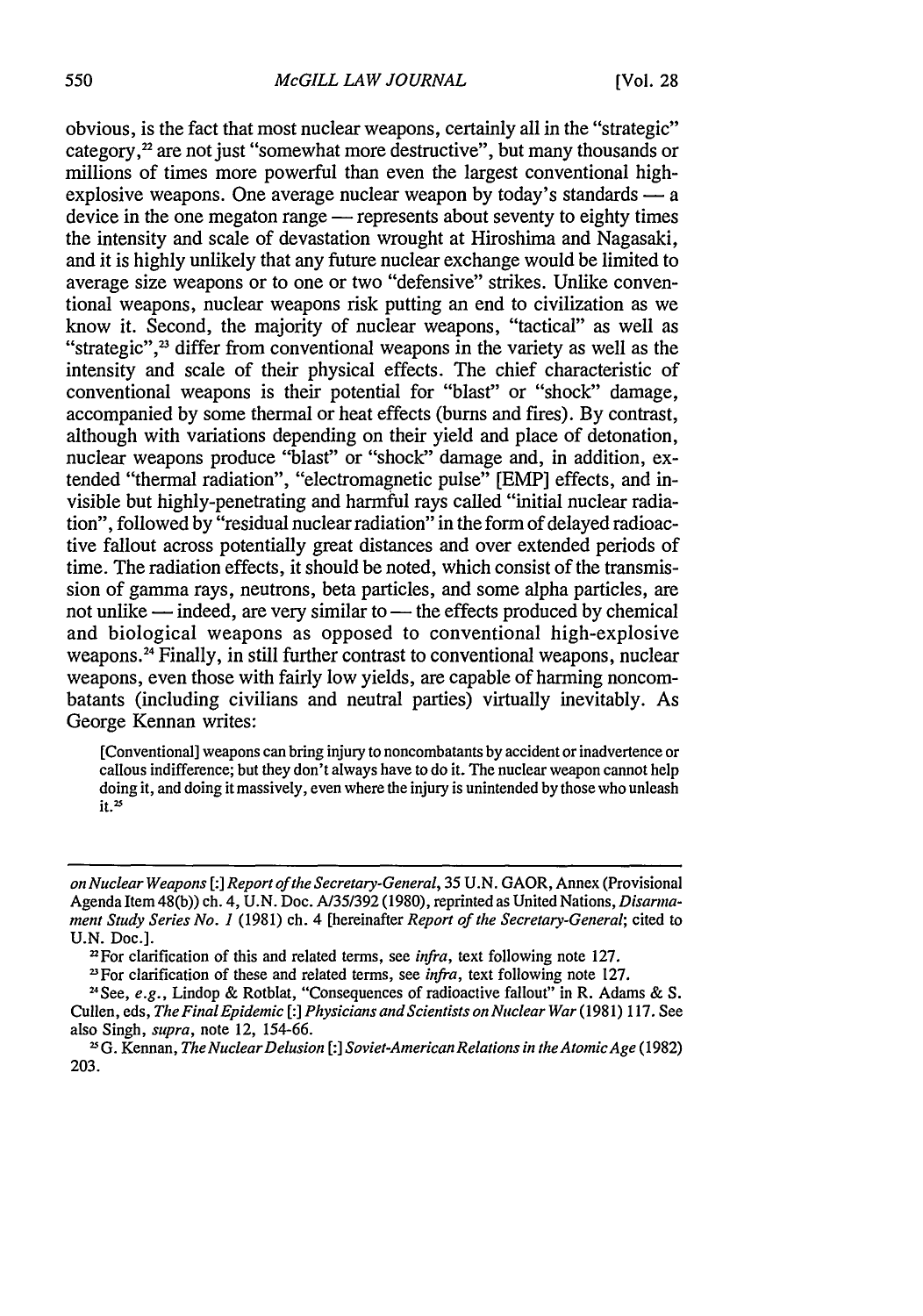Mr Kennan might have acknowledged, of course, the possibility of a "surgical strike" with a "clean" low-yield warhead against a purely military target in a region inhabited by few people. But such a scenario would not be common, and thus the third distinction between nuclear and conventional weapons is drawn. Like the first two, it is critical to the legal appraisal that concerns us here.

Now, with these brief clarifications in mind, it is appropriate to turn to the core of our inquiry. We begin, as indicated, with the threshold issue whether the laws of war are obsolete in relation to nuclear weapons and warfare or whether they do in fact apply.

## **H.** The Matter of Norm Prescription

The traditional approaches to the question whether an international rule of law has in fact been made or does in fact endure, such as the question whether the humanitarian laws of war apply to nuclear weapons and warfare, suffer from not a few disabilities that, at the very least, prompt serious skepticism.26 The mainsteam *opinio juris* test, for example, which bids inquiry into what States "believe" a rule to be, does not lend itself easily, if at all, to empirical verification. Nor, for that matter, does it rest comfortably in a world increasingly beset by fundamental challenges to the primacy of the nation-state as a global claimant and decision-maker.

Essentially free from such disabilities, however, and therefore worthy of responsible attention, is the "coordinate communication flow" theory of norm prescription espoused by Yale law scholars Myres McDougal and Michael Reisman.<sup>27</sup> Law-making, they write, is "a process of communication which creates, in a target audience, a complex set of expectations comprising three distinctive components: expectations about a policy content; expectations about authority; and expectations about control".28 And to speak meaningfully of law, they emphasize, "all three components must be copresent".<sup>29</sup> Thus Reisman elaborates:

[P]rescriptive or law making communications.., carry simultaneously three coordinate communication flows in a fashion akin to the coaxial cables of modem telephonic communications. The three flows may be briefly referred to as the policy content, the

<sup>&</sup>lt;sup>26</sup> For insightful criticism, see McDougal & Reisman, *The Prescribing Function in World Constitutive Process: How International Law is Made* (1980) 6 Yale Stud. World Pub. Ord. 249, 256-68.

<sup>2&#</sup>x27;See *ibid.,* 249-56 and 268-84. *sIbid.,* **250. <sup>29</sup>***Ibid.*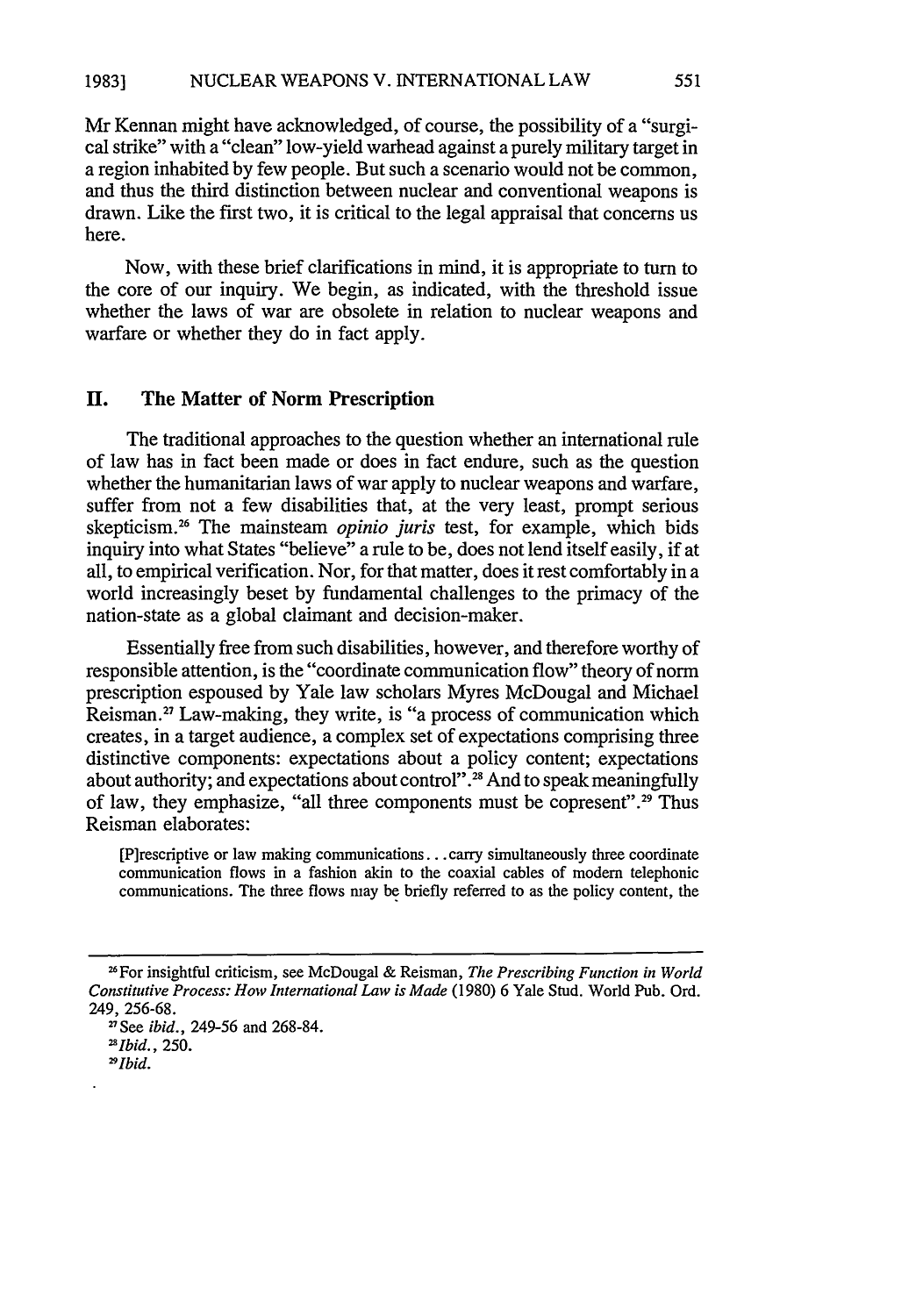authority signal and the control intention. Unless each of these flows is present and effectively mediated to the relevant audience, a prescription does not result.<sup>30</sup>

Equally important, he adds, the three components *"must continue to be* communicated for the prescription, as such, to endure".<sup>31</sup>

In this Part, I attempt to resolve the question whether the laws of war apply to nuclear weapons and warfare according to this tripartite communications model of national and international law-making. I do so, in part, because it does indeed avoid the many pitfalls of the traditional theories. But I do so also, and more importantly, because it demythologizes the business of lawmaking in favor of a common sense appreciation for the richly textured social and jural environment within which law-making necessarily takes place. So critically significant an issue as the legality of nuclear weapons clearly requires a large dose of jurisprudential realism.

#### A. *Policy Content*

As noted earlier, except for a series of treaties prohibiting nuclear weapons in Antarctica, Latin America, outer space, and on the seabed beyond the limit of national territorial seas,32 plus the *Partial Test Ban Treaty* outlawing the testing of nuclear weapons in outer space, under water, and within the earth's atmosphere,<sup>33</sup> no international covenant forbids expressly the develop-

<sup>3°</sup>Reisman, *International Lawmaking: A Process of Communication* (1981) 75 Proc. Am. **Soc.** Int'l L. 101, 108 (The Harold D. Lasswell Memorial Lecture). *<sup>3</sup> Ibid.,* 108. Reisman explains: "[I]f one or more of the components should cease to be

communicated, the prescription undergoes a type of desuetude and is terminated." 2

<sup>&</sup>lt;sup>32</sup> See the *Antarctic Treaty*, 12 U.S.T. 794, T.I.A.S. 4780, 402 U.N.T.S. 71, arts I and V (signed 1 December 1959; entered into force 23 June 1961; ratified by 26 states as of 31 December 1982); *Treaty for the Prohibition of Nuclear Weapons in Latin America,* 634 U.N.T.S. 281 (signed 14 February 1967; entered into force for 24 states on 31 December 1982)[hereinafter *Treaty of Tlatelolco]; Treaty on Principles Governing the Activities of States in the Exploration and Use of Outer Space, Including the Moon and Other Celestial Bodies, 18* U.S.T. 2410, T.I.A.S. 6347, 610 U.N.T.S. 205, art. IV (signed 27 January 1967; entered into force 10 October 1967; ratified by 81 states as of **31** December 1982) [hereinafter *Outer Space Treaty]; Treaty on the Prohibition of the Emplacement of Nuclear Weapons and Other Weapons of Mass Destruction on the Seabed and the Ocean Floor and in the Subsoil Thereof,* 23 U.S.T. 701, T.I.A.S. 7337, reprinted in (1971) 10 I.L.M. 146 (signed **I** 1 February 1971; entered into force for 70 states on 31 December 1982) [hereinafter *Seabed Arms Control Treaty].*

*<sup>&</sup>quot;Treaty Banning Nuclear Weapon Tests in the Atmosphere, in Outer Space and Under Water,* 14 U.S.T. 1313, T.I.A.S. 5433,480 U.N.T.S. 43 (signed 5 August 1963; entered into force 10 October 1963; ratified by 110 states as of 31 December 1982)[hereinafter Partial Test *Ban Treaty].*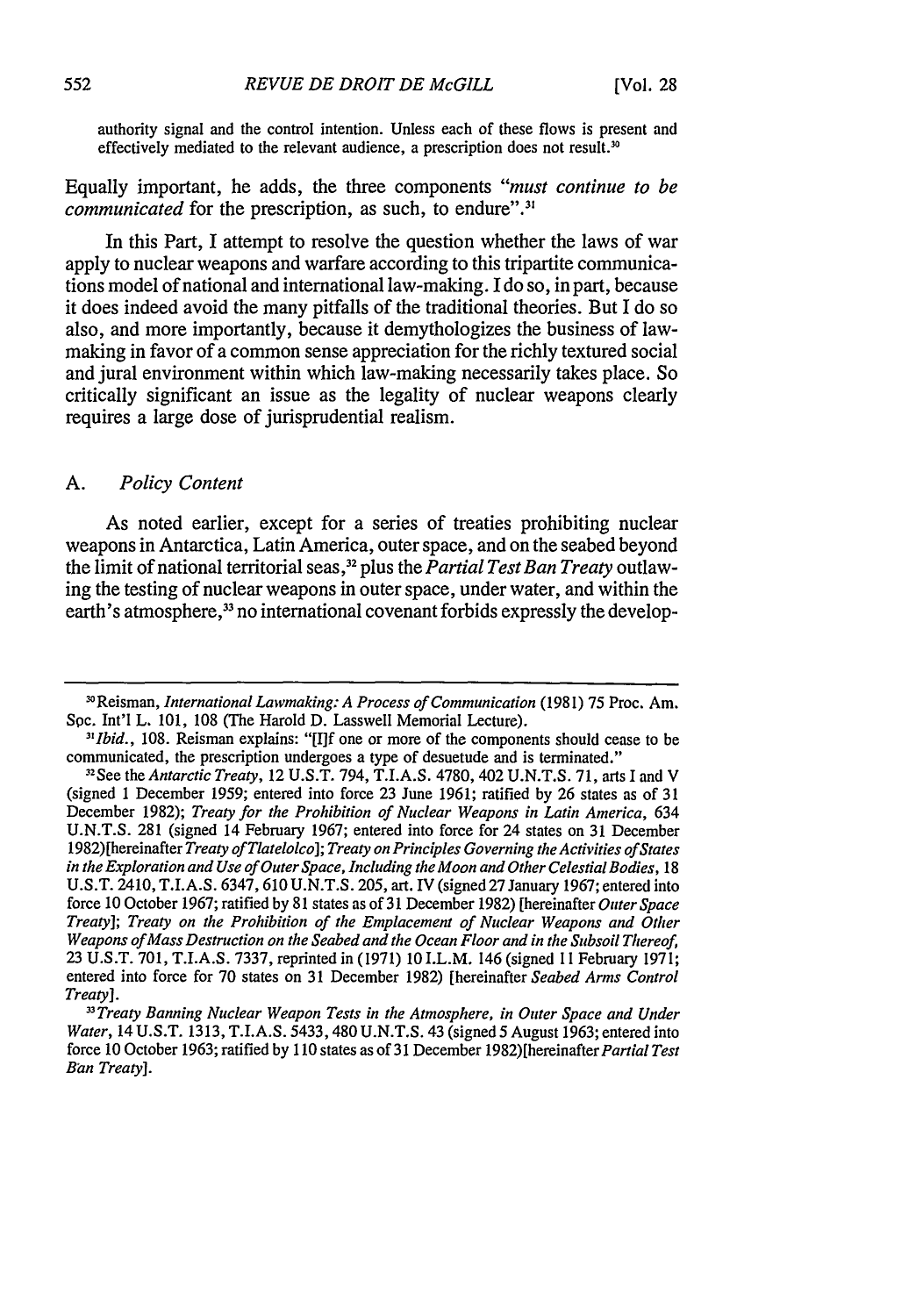ment, manufacture, stockpiling, deployment, or use of nuclear weapons *in general.* The United Nations General Assembly has declared the use of nuclear weapons to be "a direct violation of the Charter of the United Nations",<sup>34</sup> "contrary to the rules of international law and to the laws of humanity",<sup>35</sup> "a crime against mankind and civilization",<sup>36</sup> and therefore a matter of "permanent prohibition".<sup>37</sup> In addition, in a much too neglected decision rendered almost twenty years ago, a Japanese tribunal saw fit to condemn as contrary to international law the only instance of actual belligerent use of nuclear weapons to date, the United States bombings of Hiroshima and Nagasaki. 38 But considering that U.N. General Assembly resolutions are presumptively not binding as law and that, ordinarily, a single national tribunal decision cannot alone establish rules of international law, it scarcely can be said that these expressions of legal viewpoint, although certainly evidentiary of customary legal expectation, are by themselves dispositive of the issue at hand. Explicit content does not automatically spell legal prescription, however wise the content communication may be.

Accordingly, if international law has anything useful to say about our topic, as I believe it does, then it will do so implicitly rather than explicitly, through derivations from and analogies to the conventional and customary laws of war, both traditional and modem-day; and highly apropos in this connection are at least six core rules which stand out as *primafacie* relevant [hereinafter usually referred to as "the humanitarian rules of armed conflict"]. Each, to be sure, is susceptible of differing linguistic and contextual interpretation. Also, each involves a balancing of the customary principle of humanity against that of military necessity, $39$  which inevitably challenges one's capacity for complete objectivity, be he or she Scholar Laureate or

*<sup>3</sup> Ibid.,* para. l(b).

*6Ibid.,* para. l(d). *<sup>37</sup>*

*Declaration on the Non-use of Force in International Relations and Permanent Prohibition of the Use of Nuclear Weapons,* United Nations G.A. Res. 2936, 27 U.N. GAOR, Supp. (No. 30) 5, U.N. Doc. A/8730 (1972), para. 1.

**11** See *The Shimoda Case,* judgment of 7 December 1963, District Court of Tokyo, reprinted in [1964] Jap. Ann. Int'l L. 212 (English translation).

<sup>39</sup> Summarize Adam Roberts and Richard Guelff:

Three general customary principles seek to delineate legal limits on belligerent conduct: the principle of military necessity, the principle of humanity, and what is still called the principle of chivalry. The principle of military necessity provides that, strictly subject to the principles of humanity and chivalry, a belligerent is justified in applying the amount and kind of force necessary to achieve the complete submission of the enemy at the earliest possible moment and with the least expenditure of time, life, and resources. The principle of humanity prohibits the employment of any kind or degree of force not actually necessary for military purposes. The principle of chivalry denounces and forbids

*<sup>-</sup>Declaration on the Prohibition of the Use of Nuclear and Thermo-nuclear Weapons,* United Nations G.A. Res. 1653, 16 U.N. GAOR, Supp. (No. 17) 4, U.N. Doe. A/5100 (1961), para. l(a).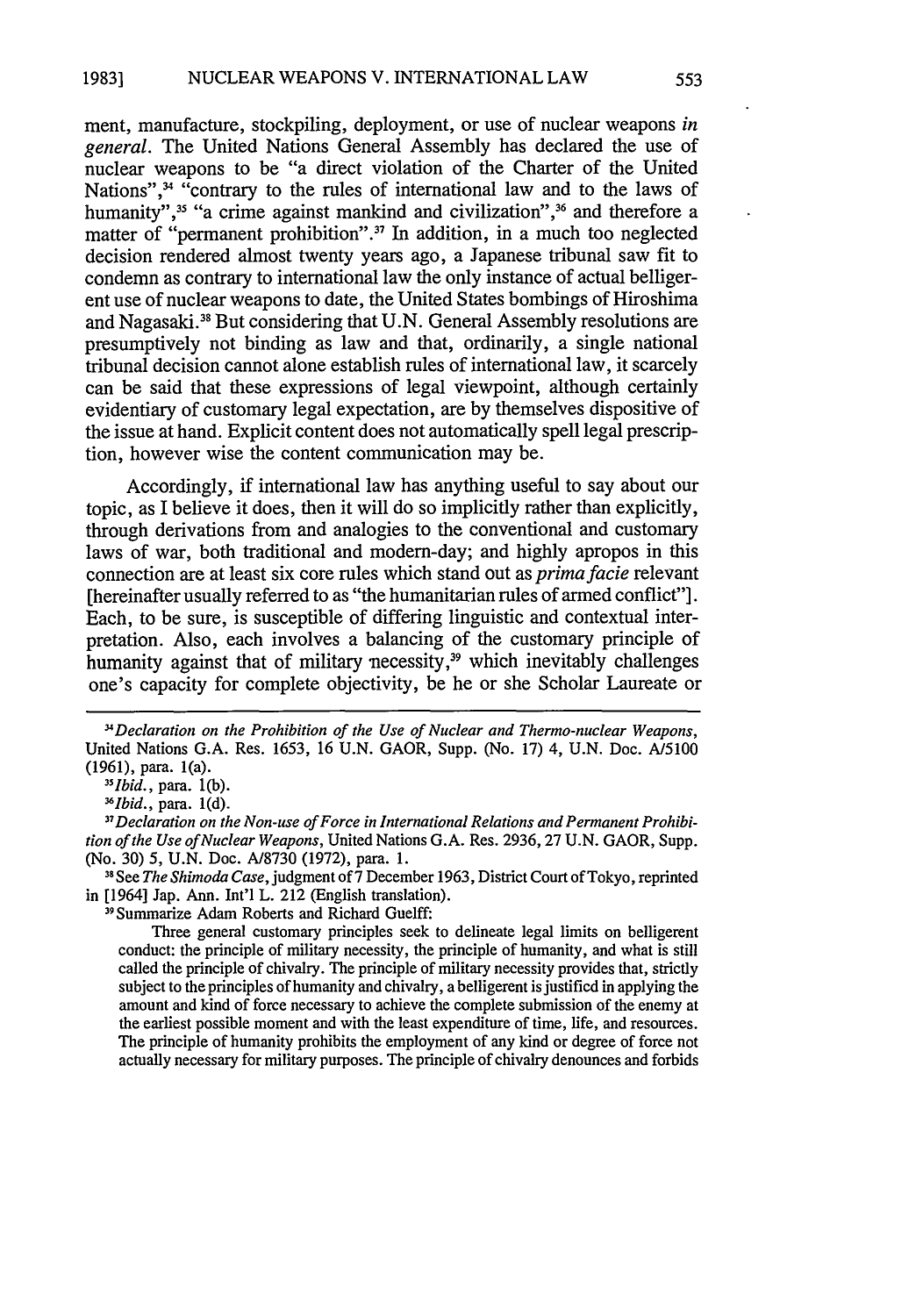Commander-in-Chief. Nevertheless, I dare to note them here with a brief summary of what I understand to be their contemporary meaning independent, of course, of the nuclear weapons factor.<sup>40</sup>

## *Rule 1. It is prohibited to use weapons or tactics that cause unnecessary or aggravated devastation and suffering.41*

Here the principles of humanity and military necessity meet head-on, highlighting the interest of all States and peoples in simultaneously enhancing

resort to dishonourable means, expedients, or conduct in the course of armed hostility. All three principles are integrally related and require an appropriate balance to be struck. In general, the law which has been codified is the product of such balancing....

A. Roberts & R. Guelff, eds, *Documents on the Laws of War* (1982) 5.

The last of the three principles noted by Roberts and Guelff has tended to lose significance as warfare has become more and more impersonal. McDougal and Feliciano observe:

The principle of chivalry would seem little more than a somewhat romantic inheritance from the Medieval Ages when combat between mailed knights was surrounded by symbolic and ritualistic formalities. In an age increasingly marked by mechanized and automated warfare, the scope of application of chivalry as a principle distinct from humanity may very probably be expected to diminish in corresponding measure.

M. McDougal & F. Feliciano, *Law and Minimum World Public Order* [:] The Legal Regulation *of International Coercion* (1961) 522.

4OThe following summaries, while no substitute for what an appropriately detailed analysis would reveal, are based primarily on the following expertise: S. Bailey, *Prohibitions and Restraints in War* (1972); G. Best, *Humanity in Warfare* **[:]** *The Modern History of the International Law of Armed Conflicts* (1980); J. Brierly, *The Law of Nations [:J An Introduction to the International Law of Peace,* 6th ed. (H. Waldock 1963) ch. 9; A. Cassese, ed., *The New Humanitarian Law ofArmed Conflict* (1979); Greenspan, *supra,* note 12; F. Kalshoven, *The Law of Warfare* (1973); McDougal & Feliciano, *ibid.;* L. Oppenheim, *International Law [:] A Treatise,* 7th ed. (H. Lauterpacht 1952); J. Pictet, *Humanitarian Law and the Protection of War Victims (1975);* G. Schwarzenberger, *International Law as Applied by International Courts and Tribunals* (1968), vol. **2-** *The Law ofArmed Conflict;* J. Stone, *Legal Controls of International Conflict*, 2d ed. (1959).

See, *e.g.,* art. 23 of the'1907 Hague Regulations Respecting the Laws and Customs of War on Land [hereinafter *1907HagueRegulations],* Annex to the 1907 *Hague Convention* [No. IV] *Respecting the Laws and Customs of War on Land,* 18 October 1907, 36 Stat. 2277, T.S. No. 539, 1 Bevans 631, which provides in part: "In addition to the prohibitions provided by special Conventions, it is especially forbidden **...** (b) To kill or wound treacherously individuals belonging to the hostile nation or army; ... (e) To employ arms, projectiles, or material calculated to cause unnecessary suffering;... [and]  $(g)$  To destroy or seize the enemy's property, unless such destruction or seizure be imperatively demanded by the necessities of war". For similar language, see art. 35(2) of Geneva Protocol I Additional Relating to the Protection of Victims of International Armed Conflicts, U.N. Doc. A/32/144, Annex I, reprinted in (1977) 16 I.L.M. 1391 (adopted 12 December 1977; entered into force on 7 December 1978) which prohibits weapons and methods causing "superfluous injury or unnecessary suffering". In addition, see Hague Draft Rules of Aerial Warfare, arts 22-6, reprinted in (1923) 17 Am. J. Int'l L. 245 (Supp.); *Declaration of Brussels,* 27 August 1874, arts 12-3, reprinted in L. Friedman, ed., *The Law of War:A Documentary History* (1972), vol. 2, 194-6; *Declaration on the Prohibition of the Use of Nuclear and Thermo-nuclear Weapons, supra,* note 34; *Resolution on Respect for Human Rights in Armed Conflicts,* United Nations G.A.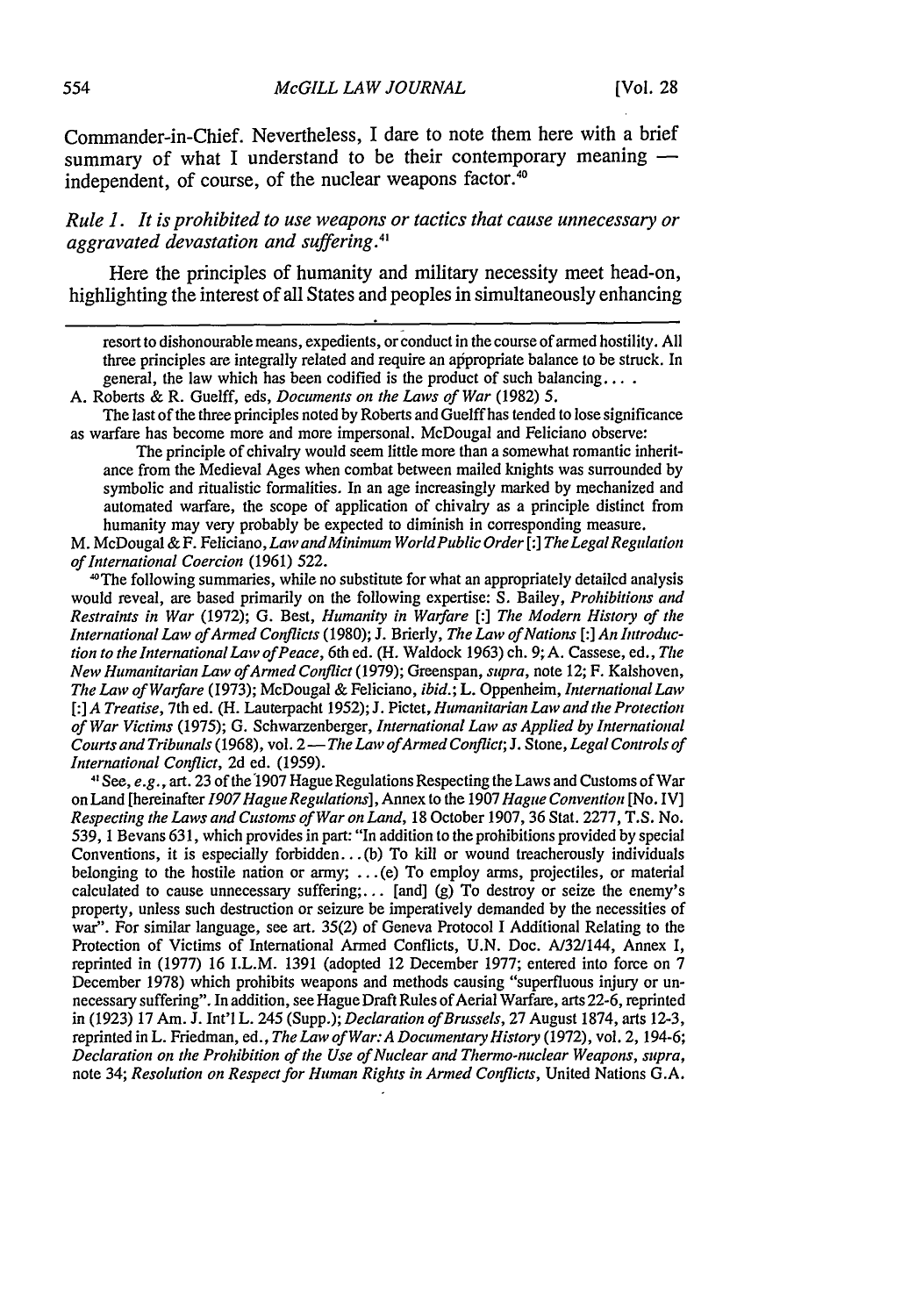their security and minimizing the destruction of attendant values. Therefore, it is less the fact of devastation and suffering than the needlessness, the superfluity, the disproportionality of harm relative to military result that is determinative of illegality. This test, of course, is a function of context, and historically, it appears, "the line of compromise has... tended to be located closer to the polar terminus of military necessity than to that of humanity".<sup>42</sup> The relative tolerance heretofore extended to "scorched earth" and "saturation bombing" policies and to incendiary and V-weapons, for example, may well attest to this observation.<sup>43</sup> However, though military necessity may be the leading guide for defining permissible devastation and suffering, its operational scope is not unqualified. Generally speaking, "it... is of the proximate military order of *raison de guerre* rather than of the final political order

Military necessity permits a belligerent, subject to the laws of war, to apply any amount and kind of force to compel the complete submission of the enemy with the least possible expenditure of time, life, and money. In general, it sanctions measures by an occupant necessary to protect the safety of his forces and to facilitate the success of his operations. It permits the destruction of life of armed enemies and other persons whose destruction is incidentally unavoidable by the armed conflicts of the war; it allows the capturing of armed enemies and others of peculiar danger, but it does not permit the killing of innocent inhabitants for purposes of revenge or the satisfaction of a lust to kill. The destruction of property to be lawful must be imperatively demanded by the necessities of war. Destruction as an end in itself is a violation of international law. There must be some reasonable connection between the destruction of property and the overcoming of the enemy forces. It is lawful to destroy railways, lines of communication, or any other property that might be utilized by the enemy. Private homes and churches even may be destroyed if necessary for military operations. It does not admit of wanton devastation of a district or the willful infliction of suffering upon its inhabitants for the sake of suffering alone.

43 Observing that the mass raids on Hamburg and Dresden, with their fire storms, are sometimes said to have been on a scale similar to the devastation at Hiroshima, Brownlie writes: "Of course, it does not follow from this that the mass raids were legal, although this is sometimes the intended inference." *Supra,* note 4, 449, fn. 50. Falk, Meyrowitz & Sanderson elaborate on this theme: "The obvious question is whether the practice of states, victorious in a major war in which accepted rules and standards of war are violated, has the effect of a legislative repeal." *Supra,* note 12, 565.

Res. 2444, 23 U.N. GAOR, Supp. (No. 18) 50, U.N. Doe. A/7218 (1968); *Resolution on Basic Principles for the Protection of Civilian Populations in Armed Conflicts,* United Nations G.A. Res. 2675,25 U.N. GAOR, Supp. (No. 28) 76, U.N. Doc. A/8028 (1970); International Committee of the Red Cross, *Fundamental Rules of International Humanitarian Law Applicable in Armed Conflicts* (1978) 206 Int'l Rev. Red Cross 248, 249 (Rule 6) [hereinafter *Red Cross Fundamental Rules].*

<sup>-&</sup>quot;McDougal & Feliciano, *supra,* note 39, 523. See, *e.g., United States v. List,* in *Trials of War Criminals* (1948), vol. 11, 759, 1243-4, and *Law Reports of Trials of War Criminals* (1948), vol. 8, 34, 65-6: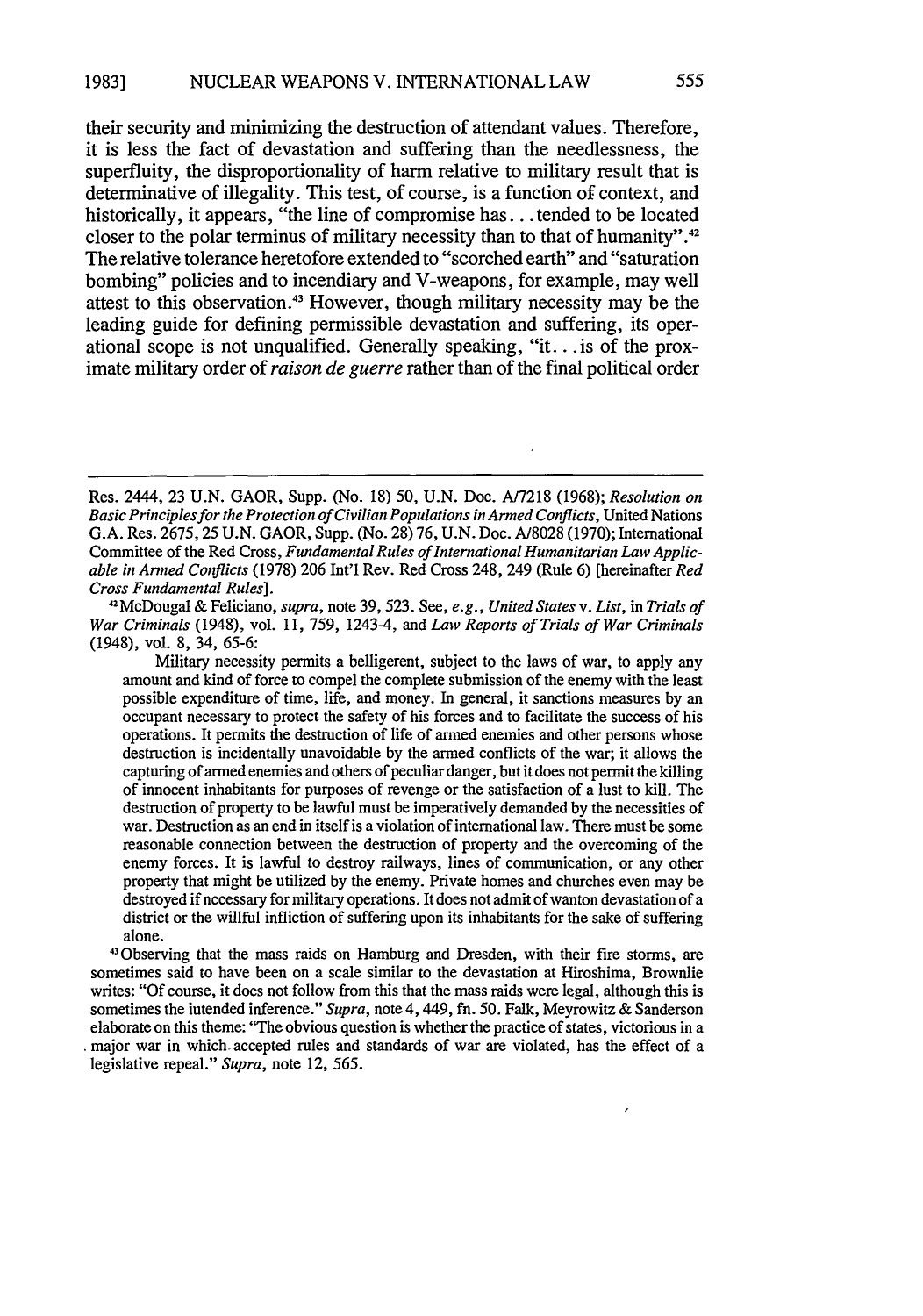of *raison d'état*";<sup>44</sup> and in any event, especially when delineation between these two orders proves difficult or impossible, it is shaped by what all agree, after Aristotle, is the proper object of war, namely, the bringing about of those conditions that are needed to establish a just and meaningful and lasting peace.

# *Rule 2. It is prohibited to use weapons or tactics that cause indiscriminate harm as between combatants and noncombatant military and civilian personnel."*

The historic distinction between combatants and noncombatants, military and civilian, once provided what John Bassett Moore called "the vital principle of the modern law of war".<sup>46</sup> Today, however, after four decades of virtually constant conflict in which belligerents everywhere have flaunted the principle in one way or another, its legal status is confused. Although Rome and Paris were declared "open" *(i.e.* undefended) cities during World War II and thereby saved from destruction, ours tends to be an era of "total war" wherein greatly increased civilian participation in "the war effort" and wellknown developments in the technical arts of war have rendered application of the principle all but impossible in many instances. At any rate, the more vital the target militarily, the more the law will condone incidental civilian damage; and again, as in the case *of Rule 1,* considerations of military necessity appear to have outweighed considerations of humanity. Nevertheless, demonstrating anew how notions of humanity or proportionality temper claims of military necessity, *Rule 2* appears to pose a genuine legal challenge for at least the following: direct as distinguished from incidental attacks upon civilian populations and upon noncombatant sick and wounded armed forces personnel; raids upon target areas wherein civilian resources and uses of special value, such as cultural, humanitarian and religious institutions, significantly outbalance military and militarily-related resources and uses; assaults upon undefended population centers manifesting little or no effective base of

46J.B. Moore, *International Law and Some Current Illusions and Other Essays* (1924) viii.

<sup>&#</sup>x27;O'Brien, *Legitimate Military Necessity in Nuclear War* (1960) 2 World Polity *35, 51. "See, e.g.,* 1977 Geneva Protocol I Additional, *supra,* note 41, art. 48 which states: "In order to ensure respect for and protection of the civilian population and civilian objects, the Parties to the conflict shall at all times distinguish between the civilian population and combatants and between civilian objects and military objectives and accordingly shall direct their operations against military objectives." See also *Geneva Convention* [No. IV] *Relative to the Protection of Civilian Persons in Time of War,* 12 August 1949, 6 U.S.T. 3516, T.I.A.S. 3365, 75 U.N.T.S. 287; *1907Hague Regulations, supra,* note 41, arts 25 and 27; *Resolution on Respect for Human Rights in Armed Conflicts, supra,* note 41; *Resolution on Basic Principles for the Protection of Civilian Populations in Armed Conflicts, supra, note 41; FundamentalRules of lnternational Humanitarian Law Applicable in Armed Conflicts, supra,* note 41, 249.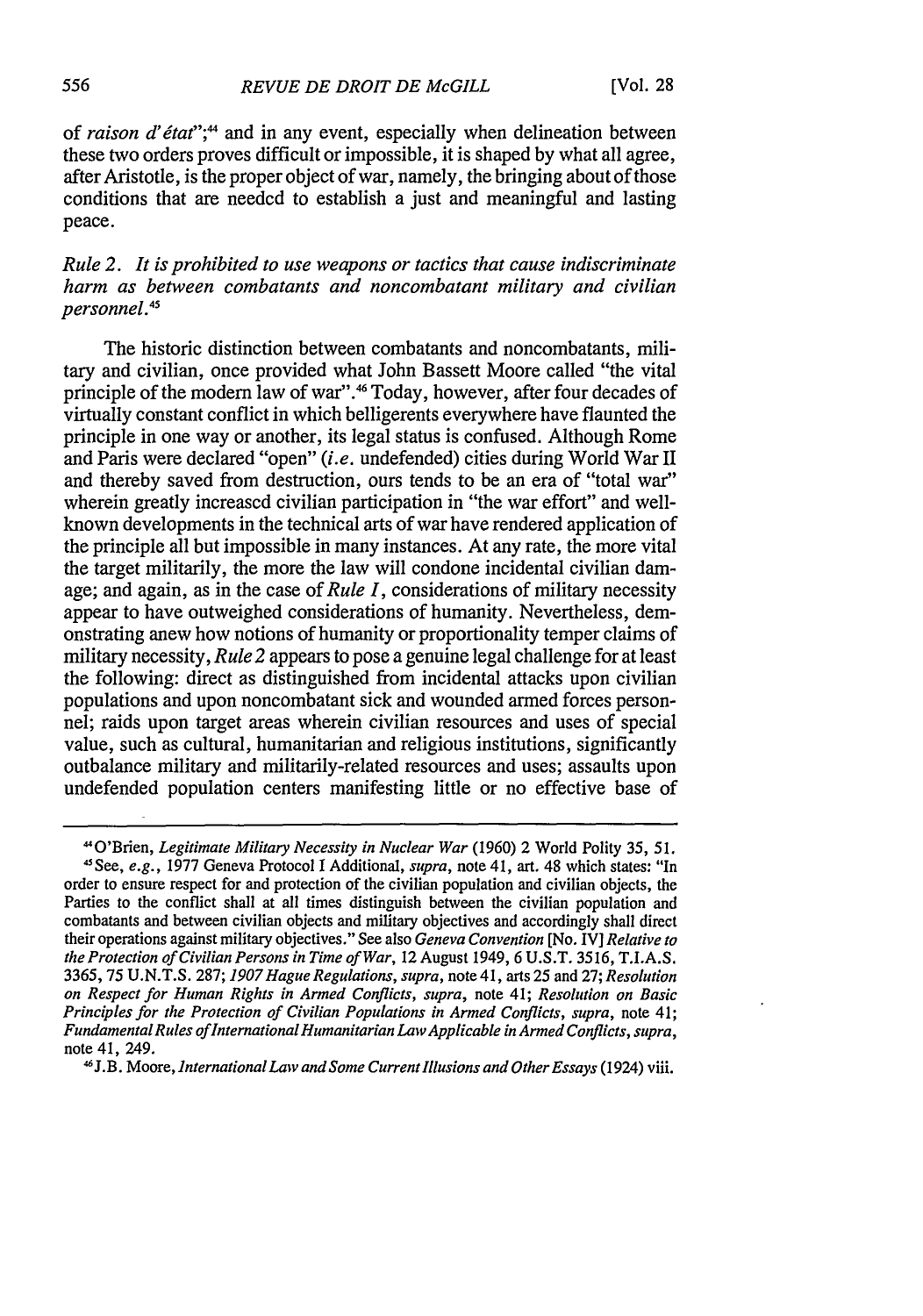enemy power; and "terror bombardment" purely or primarily for the purpose of destroying enemy morale.47 It is, furthermore, appropriate to note art. 6(c) of the *Nuremberg Charter* declaring the extermination of a civilian population, in whole or in part, "a crime against humanity".<sup>48</sup>

*Rule 3. It is prohibited to use weapons or tactics that cause widespread, long-term and severe damage to the natural environment. 49*

This prohibitory rule, a new "basic rule" added to the laws of war by 1977 Protocol I Additional to the 1949 *Geneva Conventions,"* is emphatically a product of the worldwide environmental reawakening which has taken place since the advent of Sputnik and Rachael Carson's *Silent Spring.* However, with none of the major powers having yet ratified the Protocol and some not even having signed it, its status as general international law is open to some doubt. On the other hand, in view of the sixty-two signatures and twentyseven ratifications and accessions to date, $5$ <sup>1</sup> plus the "common convictions" set forth at the 1972 United Nations Conference on the Human Environment<sup>52</sup> and the mounting efforts since that time to preserve and enhance the human environment for present and future generations, it probably is correct to say that the prohibition is in at least the incipient stage of becoming law, and certainly is a guide to desired conduct.

*Rule 4. It is prohibited to effect reprisals that are disproportionate to their antecedent provocation or to legitimate military objectives, or disrespectful of persons, institutions and resources otherwise protected by the laws of war.* **53**

*"'Ibid.* <sup>51</sup> nformation supplied in telephone communications from the Office of the Legal Advisor, United States Dep't of State.

*I'Supra,* note 49.

**"1** See, *e.g.,* 1977 Geneva Protocol I Additional, *supra,* note 41, arts 20, **51,** 53 and 55. See also 1954 *Hague Convention for the Protection of Cultural Property in the Event of Armed*

<sup>4&</sup>quot;McDougal & Feliciano, *supra,* note 39, 657 write: "To accept as lawful the deliberate terrorization of the enemy community by the infliction of large-scale destruction comes too close to rendering pointless all legal limitations on the exercise of violence."

*<sup>&</sup>quot; Charter of the International Military Tribunal,* 6 October 1945, 59 Stat. 1555, 1556, E.A.S. No. 472, 13, 14 (1945), art. 6(c).

See 1977 Geneva Protocol I Additional, *supra,* note 41, art. 35(3) which states: "It is prohibited to employ methods or means of warfare which are intended, or may be expected, to cause widespread, long-term and severe damage to the natural environment." See also art. 55(1); and *Stockholm Declaration of the United Nations Conference on the Human Environment,* in *Report of the United Nations Conference on the Human Environment,* U.N. Doc. A/CONF. 48/14, and Corr. 1, reprinted in (1972) 11 I.L.M. 1416, Principles 2 and 26 [hereinafter *Stockholm Declaration].*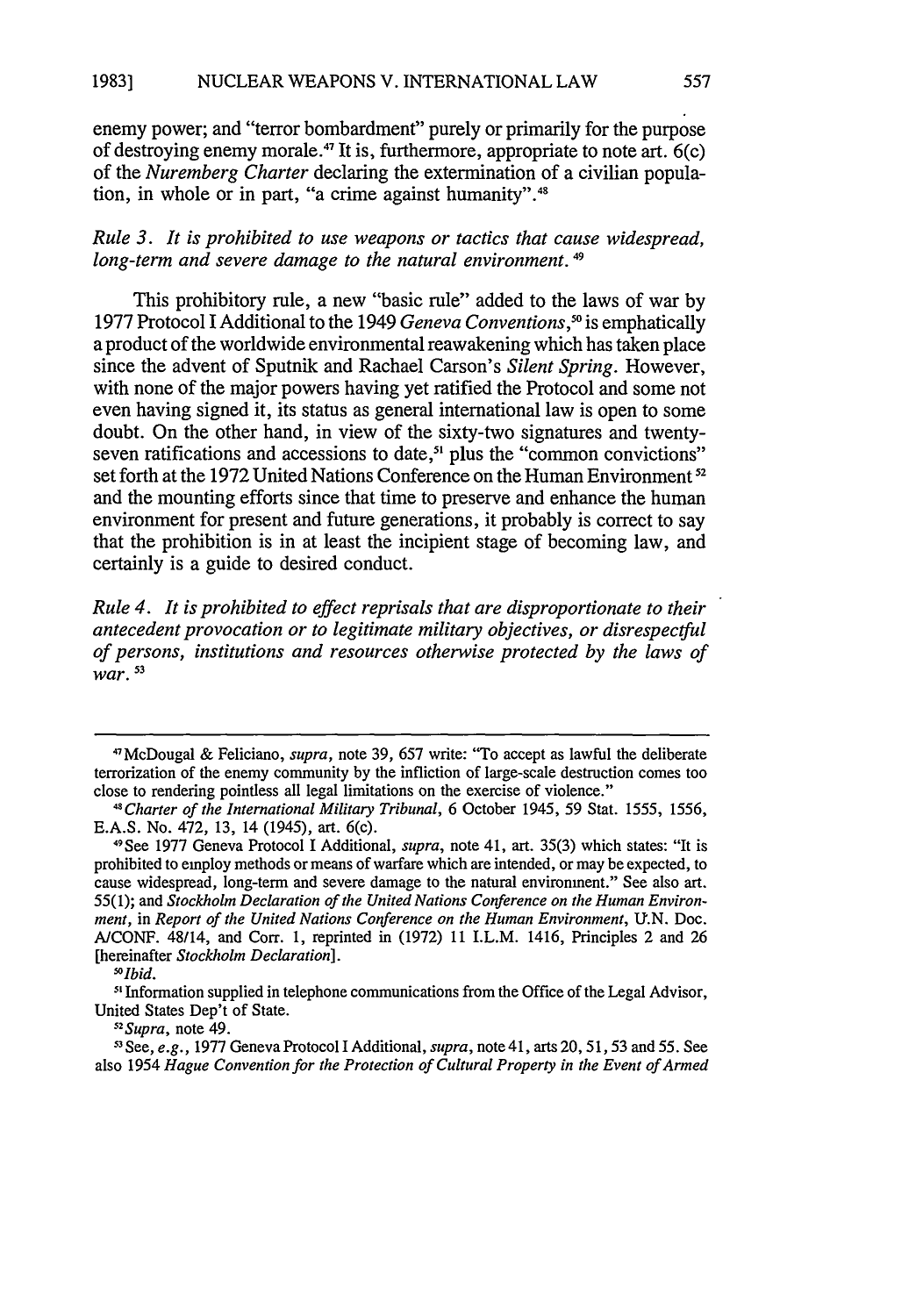The requirement of proportionality in respect of reprisals <sup>54</sup> is but another manifestation of the interplay of the principles of humanity and military necessity. Accordingly, as in the case of *Rule 1* relative to the limits of permissible destruction in the name of self-defense in general, what constitutes a legitimate reprisal is largely a function of context. Of course, in a legal system dominated by processes of autointerpretation, this fact affords a ready excuse for law evasion by unscrupulous belligerents. Nevertheless, patently disproportionate reprisals, *i.e.* reprisals that are extreme in relation to their provocation or that lack a reasonable connection with the securing of legitimate belligerent objectives, are contrary to *United Nations Charter* art. 51 as well as to international law in general. Moreover, reprisals must be directed at the cobelligerent State, with no adverse impact upon States not party to the conflict;<sup>55</sup> and they may not, besides, be directed against the following persons and objects, among others: wounded and sick persons (military and civilian) who are in need of medical care and who refrain from any act of hostility; the personnel of medical units and establishments, including chaplains; noncombatant civilians and civilian populations; cultural property and places of worship; and works or installations containing dangerous forces such as dams, dykes and nuclear electrical generating stations.<sup>56</sup> Finally, inasmuch as reprisals are extreme measures to be used only as a last resort, every effort must be made, save where military necessity *clearly* compels otherwise, to regulate the conflict by other means.

*Rule 5. It is prohibited. to use weapons or tactics that violate the neutral jurisdiction of nonparticipating States. 7*

*5'I.e.* otherwise unlawful acts of retaliation carried out in response to prior illegal acts of warfare and intended to force compliance with the laws of war.

See D. Bowett, *Self-Defence in International Law* (1958) 167-74. See also the discussion of *Rule 5* beginning *infra,* text accompanying note 57.

-'See 1977 Geneva Protocol I Additional, *supra,* note 41, art. 56.

**-"** *See Hague Convention* [No. V] *Respecting the Rights and Duties of Neutrals in War on Land,* 18 October 1907, 36 Stat. 2310, T.S. No. 540, 1 Bevans 654, arts 1, 2, 3, 4 and 10. Article 1 states the basic rule: "The territory of neutral Powers is inviolable." See also *Hague Convention* [No. XIII] *Concerning the Rights and Duties of Neutral Powers in Naval War, 18* October 1907, 36 Stat. 2415, T.S. No. 545, 1 Bevans 723, arts 1 and 2.

*Conflict,* 14 May 1954, 249 U.N.T.S. 240, art. 4(4), reprinted in Roberts & Guelff, *supra,* note 39; 1949 *Geneva Convention* [No. IV] *Relative to the Protection of Civilian Persons in Time of War, supra,* note 45, art. **33;** *Geneva Convention* [No. III] *Relative to the Treatment of Prisoners of War,* 12 August 1949, 6 U.S.T. 3316, T.I.A.S. 3364, 75 U.N.T.S. *135,* art. 13; *Geneva Convention* [No. II] *for the Amelioration of the Condition of Wounded, Sick and Shipwrecked Members of the Armed Forces at Sea,* 12 August 1949, 6 U.S.T. 3217, T.I.A.S. 3363, 75 U.N.T.S. 85, art. 47; *Geneva Convention* [No. I] *for the Amelioration of the Condition of the Wounded and Sick in Armed Forces in the Field,* 12 August 1949, 6 U.S.T. 3114, T.I.A.S. 3362, 75 U.N.T.S. 31.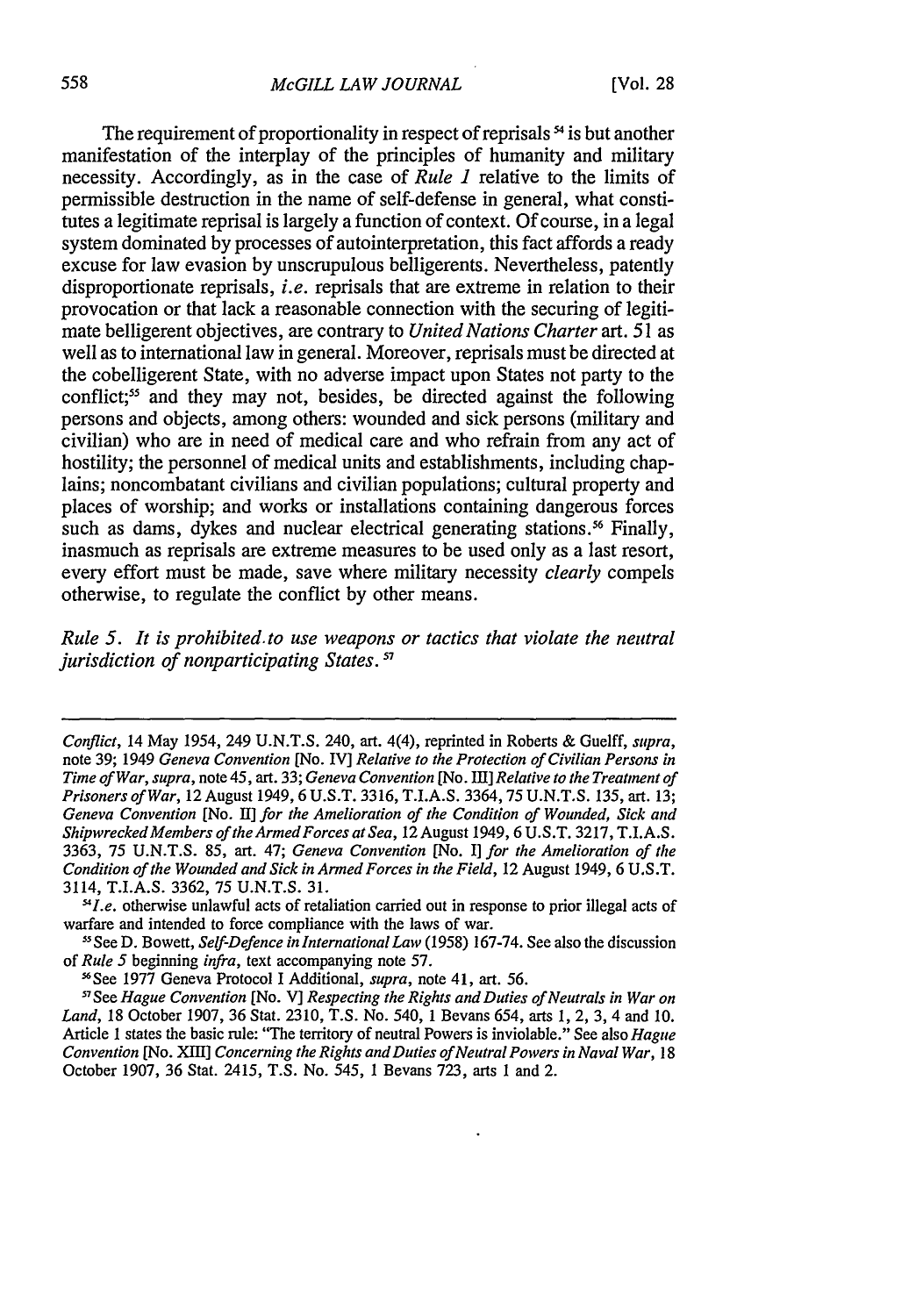For all the vicissitudes that the law of neutrality has suffered over the years, from the bodyblows of maritime warfare during World War I, to the coming into being of the United Nations collective security system, to the more-or-less routine overflight of planes, rockets and satellites for intelligence retrieval and space exploration purposes, two key claims continue to be honored to substantial degree: the claim that belligerents have no warrant to carry their hostilities into the territory of a nonparticipating State, and the accompanying claim that nonparticipating States have the right to exclude the entry of belligerent forces into their territory. During both World Wars, for example, it was virtually uniform practice for nonparticipants to forbid the entry, deliberate or inadvertent, of belligerent military aircraft into neutral airspace.<sup>58</sup> Of course, as everywhere in the law, different contextual factors make for different applications of the general rule; hence such slippery terms as "absolute neutrality", "nonbelligerence", "qualified neutrality", and the like. On balance, however, the notion that nonparticipants have a legal right to freedom from harm and injury to their territory resulting from interbelligerent activities, and a consequent right to compensation for damages attending violations of that right, appears to have withstood the test of time.

*Rule 6. It is prohibited to use asphyxiating, poisonous or other gases, and all analogous liquids, materials or devices, including bacteriological methods of warfare. 59*

See *Protocol for the Prohibition of the Use in War of Asphyxiating, Poisonous or Other Gases, and of Bacteriological Methods of Warfare,* 17 June 1925, 26 U.ST. 575, T.I.A.S. 8061, 94 L.N.T.S. 65 [hereinafter *Geneva Gas Protocol]* which states:

Whereas the use in war of asphyxiating, poisonous or other gases, and of all analogous liquids, materials or devices, has been justly condemned by the general opinion of the civilised world; and

Whereas the prohibition of such use has been declared in Treaties to which the majority of Powers of the world are Parties; and

To the end that this prohibition shall be universally accepted as a part of International Law, binding alike the conscience and the practice of nations;

Declare:

That the High Contracting Parties, so far as they are not already Parties to Treaties prohibiting such use, accept this prohibition, agree to extend this prohibition to the use of bacteriological methods of warfare and agree to be bound as between themselves according to the terms of this declaration.

See also *Hague Declaration* [No. IV, 2] *Concerning Asphyxiating Gases,* 29 July 1899, reprinted in Roberts & Guelff, *supra,* note 39, 36; *1907 Hague Regulations, supra,* note 41, art. 23(a); *Resolution on the Question of Chemical andBacteriological (Biological) Weapons,* United Nations G.A. Res. 2603A, 24 U.N. GAOR, Supp. (No. 30) 16, U.N. Doc. A/7630 (1969).

<sup>58</sup> See, *e.g.,* G. Hackworth, *Digest ofInternational Law* (1943), vol. 7,549-57; J. Spaight, *Air Power and War Rights, 3d ed. (1947) 420-9.*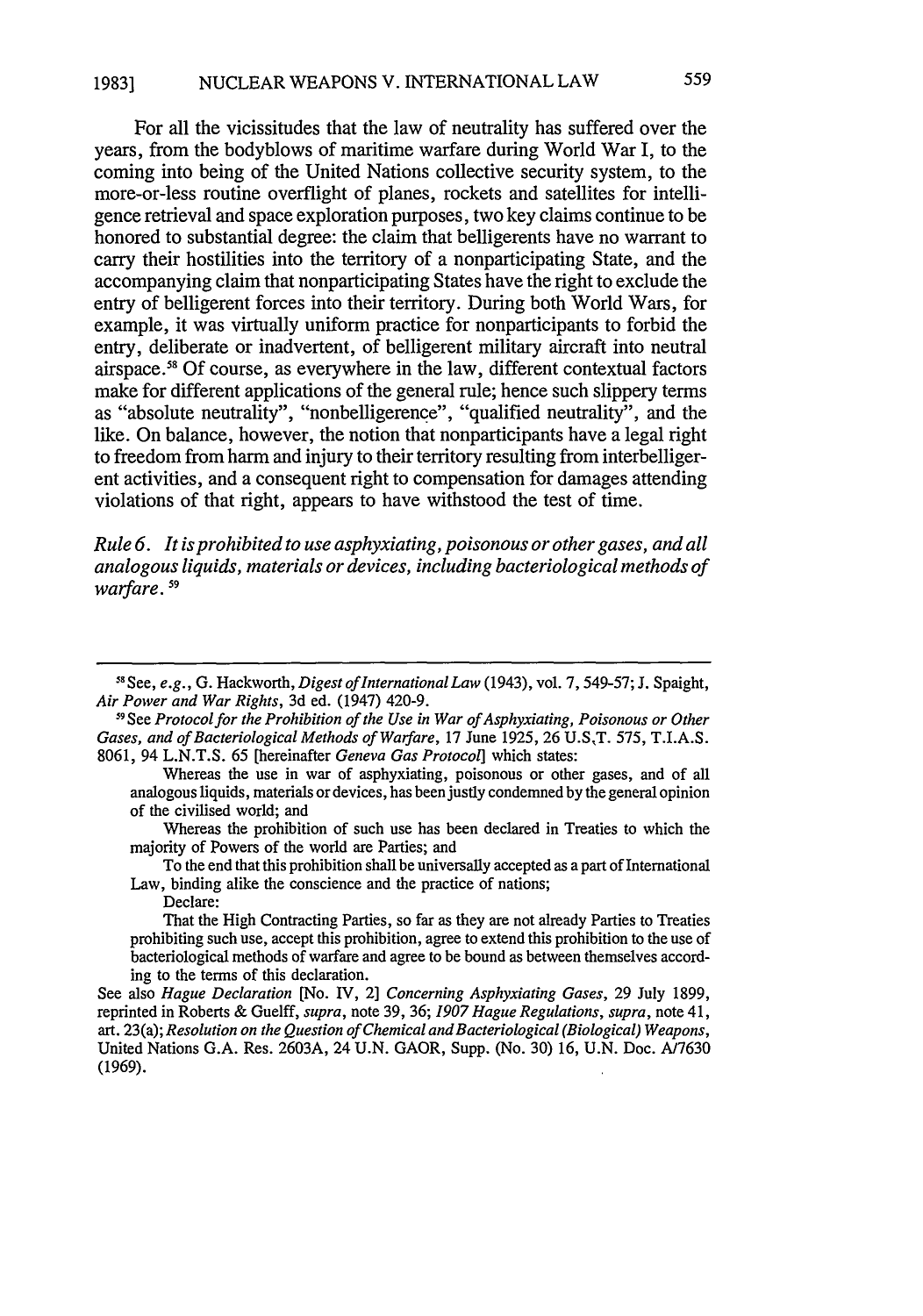Due partly to fear of retaliation, but also to the opprobrium that surely would attach to the admitted or discovered use of chemical and biological weapons, this prohibition, which is today derived primarily from the *Geneva Gas Protocol* of 1925,<sup>60</sup> has been remarkably well observed since the widespread use of poison gas during World War I. When it has not, as when Italy used poison gas against Ethiopia in 1935-36, or when unobservance is suspected, as presently in the case of the U.S.S.R. in Afghanistan, the aversion and indignation aroused has been substantial. At any rate, given the large number of States that have become party to the 1925 *Protocol* (including the Soviet Union in 1928 and the United States in 1975), the majority view now seems to be that the prohibition should be regarded as part of customary international law, embracing all States whether or not they have formally adhered to the *Protocol* itself. Broad though its prescriptive foundation may be, however, there is some question about the prohibition's substantive scope. For example, some States, including the United States, have taken the position that it does not extend to non-lethal control agents and chemical herbicides.<sup>61</sup> Additionally, because a number of State-parties have attached reservations declaring that the *Protocol* shall be binding upon them only to the extent that it is respected by the other State-parties, some maintain that the prohibition is addressed only to the first use of chemical, biological and equivalent weapons.<sup>62</sup> Probably this is a correct interpretation insofar as these reserving States are concerned, but judging from the all-encompassing tenor of U.N. General Assembly Resolution 2603A which interprets the 1925 *Protocol,* such a construction doubtless should be applied as restrictively as possible.<sup>63</sup>

THUS, despite an obvious erosion over the years of legal inhibitions regarding the conduct as well as the initiation of war, there remains today an inherited commitment to standards of humane conduct within which the reasonable belligerent can operate.6 Contrary to the repudiated *Kriegsraison*

<sup>&#</sup>x27; 0 See *ibid.*

<sup>&</sup>quot;See Roberts & Guelff, *supra,* note 39, 138. *<sup>62</sup>Ibid.*

<sup>6</sup> 'Resolution 2603A, *supra,* note 59, declares "as contrary to the generally recognized rules of international law", embodied in the 1925 *Geneva Gas Protocol,* the use in international armed conflicts of:

<sup>(</sup>a) Any chemical agents of warfare  $-$  chemical substances, whether gaseous, liquid or solid — which might be employed because of their direct toxic effects on man, animals or plants;

<sup>(</sup>b) Any biological agents of warfare — living organisms, whatever their nature, or infective material derived from them - which are intended to cause disease or death in man, animals or plants, and which depend for their effects on their ability to multiply in the person, animal or plant attacked.

For a formulation somewhat different, but nonetheless paralleling and complementing the six prohibitory *Rules* summarized above, see *Red Cross Fundamental Rules, supra,* note 41.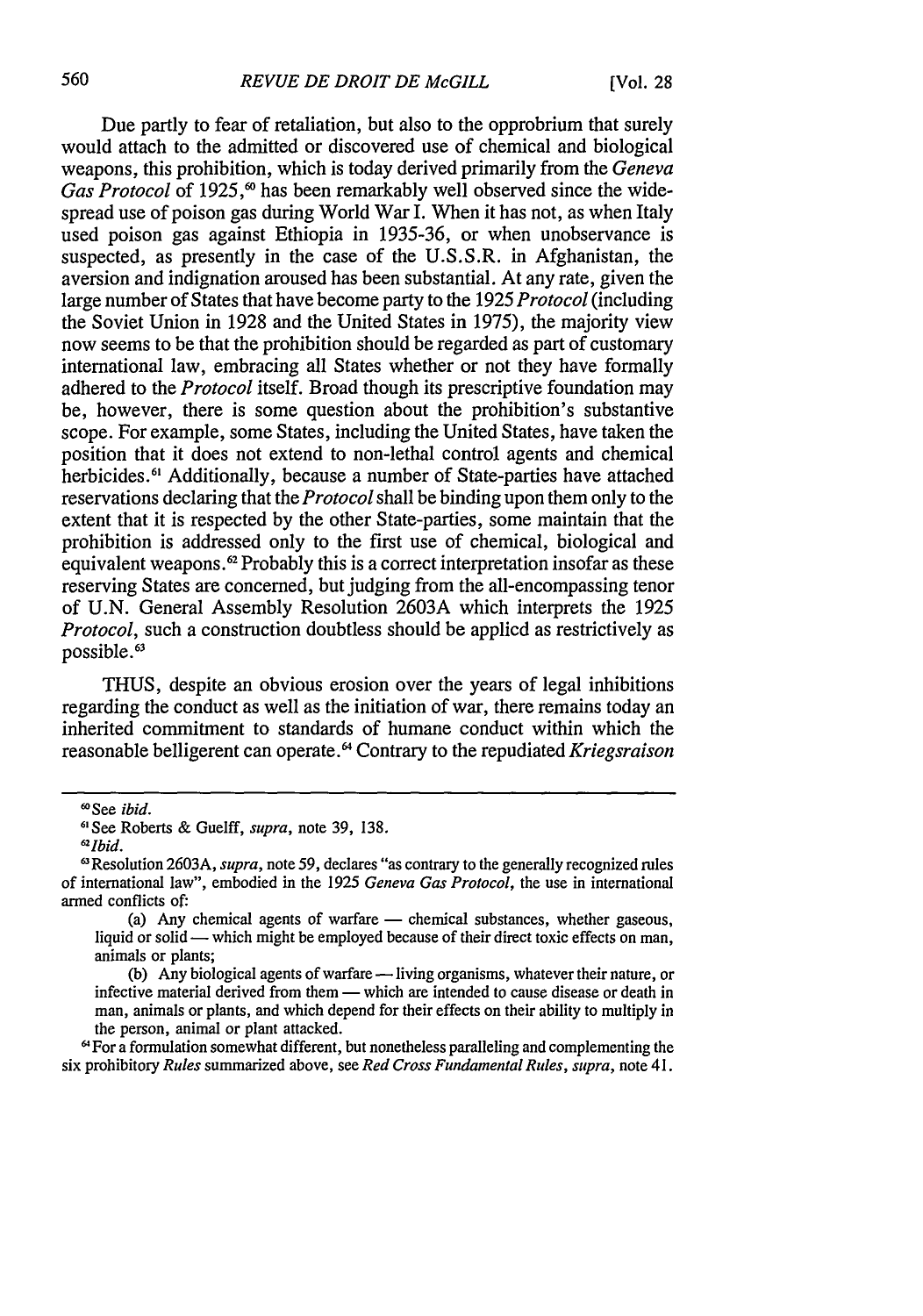theory of the German war criminals,<sup>65</sup> there remains the fundamental principle from which all the laws of war derive, including the humanitarian rules of armed conflict noted here, namely, that the right of belligerents to adopt means and methods of warfare is *not* unlimited.<sup>66</sup>

Now when applying this principle in light of the prohibitory rules summarized above, obviously one is not led inevitably to the proposition that nuclear weapons are illegal *per se* — except, I would argue, within the terms *of Rule 6* prohibiting the use of chemical, biological and "analogous" means of warfare. Perhaps not all nuclear weapons which are conceivable, but certainly all nuclear weapons now deployed or planned, including the socalled "neutron bomb" or "enhanced radiation" [ER] weapon, and the "reduced residual-radiation" [RRR] or "minimum residual-radiation" [MRR] weapon, manifest radiation effects that for all intents and purposes are the same as those that result from poison gas and bacteriological means of warfare;" and in any event the 1925 *Geneva Gas Protocol* is so comprehensive in its prohibition that it may be said to preclude the use of nuclear weapons altogether.<sup>68</sup> But in the absence of a specific prohibition, one is led, instead, to ask the same basic question that the conscientious belligerent is obliged to ask in any given conflict situation: Is resort to this means or method of warfare proportionate to a legitimate military end?69 In most if not all nuclear warfare situations, I believe that the answer must be - *no*. It is hard to imagine any nuclear war, except possibly one involving a very restricted use of extremely low-yield battlefield weapons, where this vital link between

*<sup>6</sup>I.e.,* the theory that the "necessities of war", or military necessity, override and render inoperative the ordinary laws of war *(Kriegsmanier).*

<sup>6</sup>See, *e.g., 1907Hague Regulations, supra,* note 41, art. 22, which provides: "The right of belligerents to adopt means of injuring the enemy is not unlimited." See also 1977 Geneva Protocol I Additional, *supra,* note 41, art. 35(1); *Resolution on Respect for Human Rights in Armed Conflicts, supra, note 41, para. 1(a).* 

See *supra,* note 24 and accompanying text. For details concerning the so-called "second generation nuclear weapons" mentioned here, including the EMP Bomb [enhanced electromagnetic pulse warhead], see Gsponer, *The Neutron Bomb and the Other New Limited Nuclear War Weapons* (1982) 13 Bull. Peace Proposals 221. The same article describes briefly "third generation direct energy weapons" (laser beam, microwave beam and particle beam weapons) as well.

<sup>&</sup>lt;sup>68</sup> See Castrén, *The Present Law of War and Neutrality, supra, note 12, 207; Greenspan, supra,* note 12, 372-3; Schwarzenberger, *supra,* note 12, 37-8; Singh, *supra,* note 12, 162-6; Falk, Meyrowitz & Sanderson, *supra,* note 12, 563; Meyrowitz, *supra,* note 12, 842.

<sup>6</sup>Article 36 of **1977** Geneva Protocol I Additional, *supra,* note 41, extends this inquiry to the longer term, with obvious implications for defense policymakers and operators: "In the study, development, acquisition or adoption of a new weapon, means or method of warfare, a High Contracting Party is under an obligation to determine whether its employment would, in some or all circumstances, be prohibited **by** this Protocol or **by** any other rule of international law applicable to the High Contracting Party."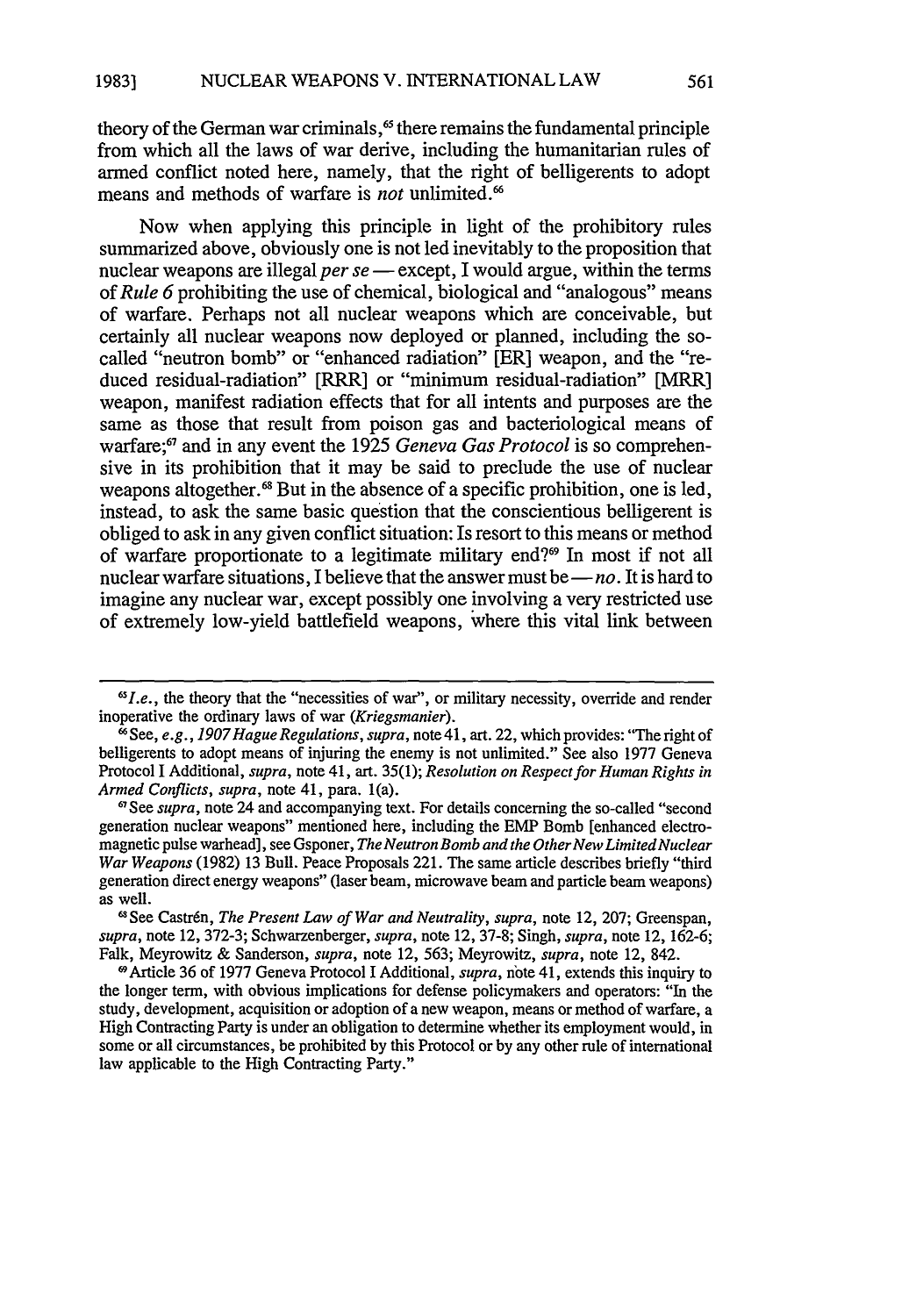humanity and military necessity — proportionality — would not be breached or threatened in the extreme; and it is especially hard to imagine in the face of the "countervalue" and "counterforce" strategic doctrines that underpin the core of the nuclear deterrence policies of the two superpowers.<sup>10</sup> Given these observations, not to mention the millions of projected deaths and uncontrollable environmental harms that would result from *any probable* use of nuclear weapons, it seems inescapable that nuclear warfare is contrary to the core precepts of international law.

But the point here is not to deal in generalities, as important as the generalities are. Rather, it is to demonstrate, as I believe one can, that the humanitarian rules of armed conflict we have reviewed briefly do in fact apply to nuclear weapons and warfare, and then, to investigate how and to what extent this "policy content" actually operates in concrete contexts. Thus, it is appropriate to turn now to our second "communication flow", the authority signal.

### B. *Authority Signal*

It is one thing to postulate and quite another to establish that the humanitarian rules of armed conflict, both conventional and customary, do extend to or cover nuclear weapons and warfare. A communication of policy content unaccompanied by an authority signal, let alone a communication of control intention, is not law.

But there is, I think, sufficient evidence to confirm that the requisite authority signal is present. The widespread and essentially unqualified adoption of the four 1949 *Geneva Conventions* on the humane conduct of war four years *after* the advent of the nuclear age;<sup>71</sup> U.N. General Assembly Resolution 1653 of 24 November 1961, declaring the use of nuclear weapons to be, *inter alia*, "contrary to the rules of international law and to the laws of humanity";<sup>12</sup> the 1963 *Shimoda Case,* holding that the bombings of Hiroshima and Nagasaki were contrary to international law in general and the laws of war in

<sup>7</sup> "For a discussion of these doctrines, see *infra,* text accompanying notes 128-32.

**<sup>71</sup>***See Geneva Convention* [No. *I]for the Amelioration of the Condition of the Wounded and Sick in the Armed Forces in the Field, supra,* note 53; Geneva Convention [No. *II] for the Amelioration of the Condition of Wounded, Sick and Shipwrecked Members of the Armed Forces at Sea, supra,* note *53; Geneva Convention* [No. *11] Relative to the Treatment of Prisoners of War, supra,* note 53; *Geneva Convention* [No. IV] *Relative to the Protection of Civilian Persons in Time of War, supra,* note 45.

*<sup>7</sup>Supra,* note 34 and accompanying text.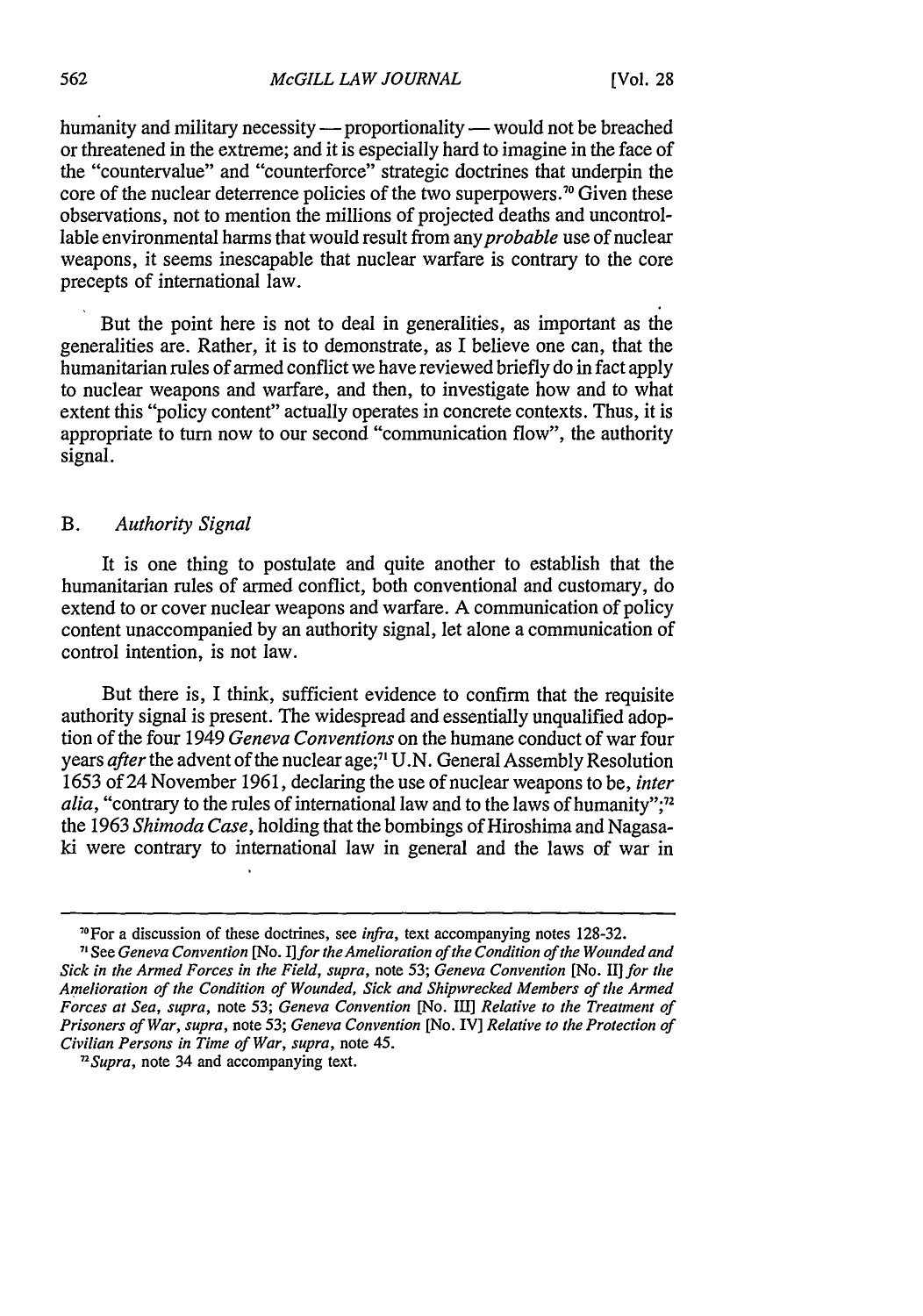particular;<sup>73</sup> resolutions of the International Red Cross;<sup>74</sup> the writings of the vast majority of publicists knowledgeable in the field<sup>75</sup> — these and other communications express a far-flung community consensus that nuclear weapons and warfare do not escape the judgment of the humanitarian rules of armed conflict. True, some will challenge this assertion on the grounds that certain of the communications relied upon are not "true sources" of law, or, in more functional terms, that their communicators do not have the authority to prescribe. But this would be to imply, erroneously **I** submit, that only State actors have the competence to prescribe internationally respecting issues or values of major and universal significance, a viewpoint that contrasts sharply with the common understanding, certified in the famous Martens Clause of **1907** *Hague Convention No. IV* and reaffirmed in the four 1949 *Geneva Conventions* and the two **1977** Geneva Protocols Additional, that the laws of war are in part a function of "the dictates of the public conscience".<sup>76</sup> Moreover, it is to beg the question of those "sources" that *are* acceptable **by** statist standards.

In sum, except as noted below, there is little in the authoritative literature to indicate, either explicitly or implicitly, that nuclear weapons and warfare are not or should not be subject to the humanitarian rules of armed conflict; indeed, there is a great deal to indicate that they are and should be. The world community has in no way consented to the abolition of these rules in order to legitimize nuclear war. As Professor Fried has stated emphatically: "It is scurrilous to argue that it is still *forbidden* to kill a *single* innocent enemy civilian with a *bayonet,* or wantonly to destroy a *single* building or enemy territory **by** *machine-gun fire* **-** but that it is *legitimate* to kill *millions* of enemy non-combatants and wantonly to destroy entire enemy cities, regions and perhaps countries (including cities, areas or the entire surface of *neutral* States) **by** *nuclear* weapons." <sup>77</sup>

"Fried, *supra,* note 12, **28.**

*<sup>7</sup> Supra,* note **38** and accompanying text.

<sup>74</sup> See, *e.g., Resolution XXVIII on the Protection of Civilian Populations Against the Dangers of Indiscriminate Warfare* in *International Conference of the Red Cross, Resolutions* **(1965)** 22, declaring: **"The** general principles of the Law of War apply to nuclear and similar weapons".

<sup>7</sup>See, *e.g.,* the many publicists cited *supra,* notes 12 and 40.

**<sup>76</sup>The** Martens Clause in the Preamble of the **1907** *Hague Convention No. IV, supra,* note 41, is quoted in full *infra,* text accompanying note **81.** The 1949 versions may be found in *Geneva Convention No. I, supra,* note **53,** art. **63;** *Geneva Convention No. II, supra,* note **53,** art. **62;** *Geneva Convention No. III, supra,* note **53,** art. 142; *Geneva Convention No. IV, supra,* note 45, art. **158.** The **1977** versions may be found in **1977** Geneva 'Protocol **I** Additional, *supra,* note 41, art. **1;** and **1977** Geneva Protocol **II** Additional Relating to the Protection of Victims of Non-International Armed Conflicts, **U.N.** Doc. A/32/144, Annex **II,** art. **1,** reprinted in **(1977) 16** I.L.M. 1442 (adopted 12 December **1977;** enteredinto force on **7** December **1978).**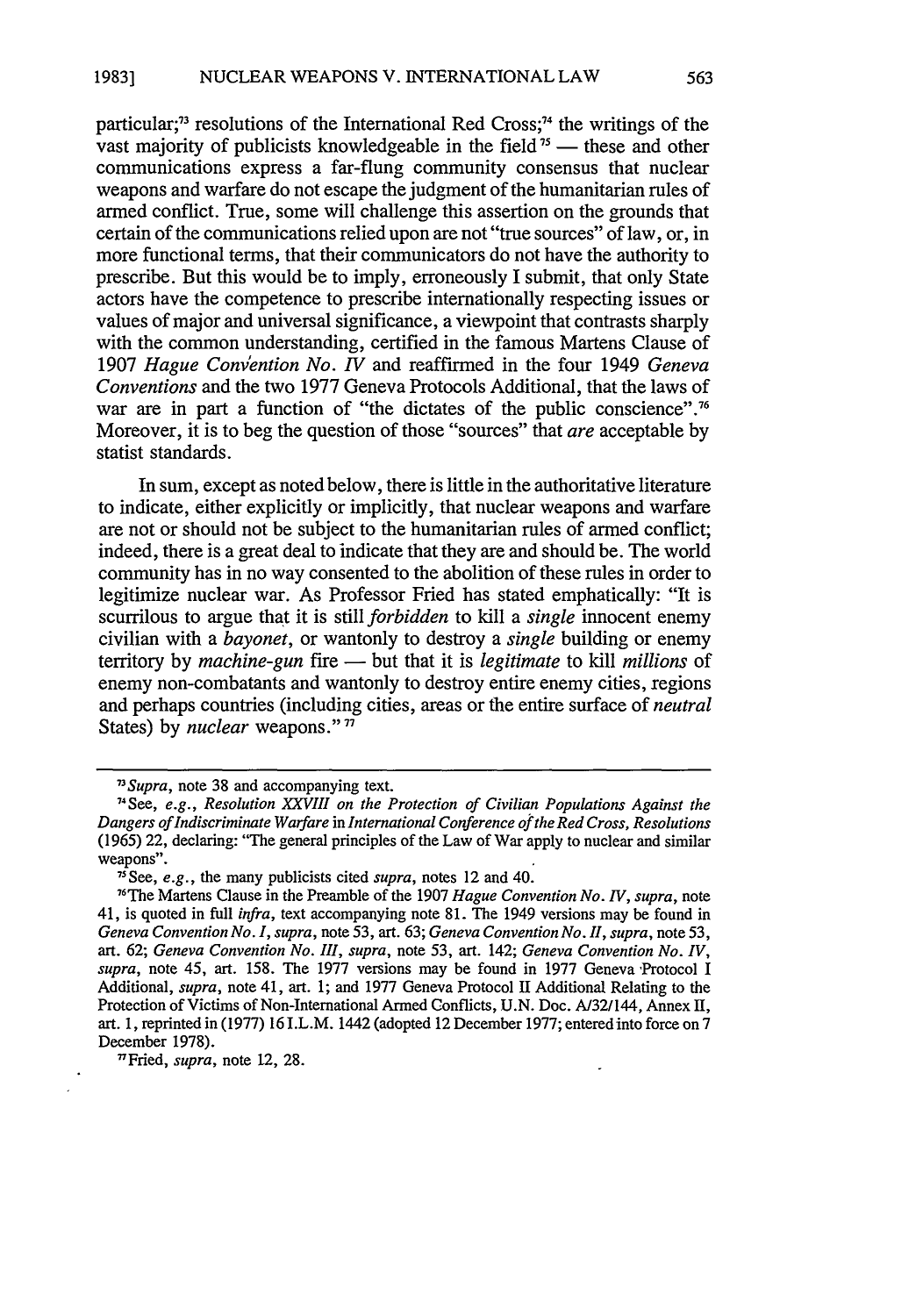Despite all this evidence, however, at least three negative arguments are heard to deny that the humanitarian rules of armed conflict apply to nuclear weapons and warfare. They merit acknowledgement and rebuttal, if only to demonstrate further the force of what has just been said.

First is the argument that these rules do not apply because, for the most part, they predate the invention of nuclear weapons or otherwise fail to mention them by name. The argument is easily dismissed. As a variant of the spurious thesis that nuclear weapons uses are without legal constraint in the absence of an explicit treaty ban, it fails to heed the multifaceted nature of the international law-creating system, taking a view of legal process that no one would dare accept in the domestic sphere. Moreover, legal rules typically are interpreted to encompass matters not specifically mentioned — often not even contemplated - by their formulators, the Commerce Clause of the *United States Constitution* being a well-known case in point.<sup>78</sup> As stated by the 1945 Nuremberg Tribunal when called to adjudicate complaints about previously undefined "crimes against humanity" and other crimes, "[the law of war] is not static, but by continual adaptation follows the needs of a changing world".79 Finally, confirming the first point, the well known Martens Clause, partially quoted above,<sup>80</sup> was formulated exactly to cover such lacunae, and accordingly bears quotation in full:

Until a more complete code of the laws of war has been issued, the High Contracting Parties deem it expedient to declare that, in cases not included in the Regulations adopted by them, the inhabitants and the belligerents remain under the protection and the rule of the principles of the law of nations, as they result from the usages established among civilized peoples, from the laws of humanity, and the dictates of the public conscience.<sup>8</sup>

Weapons and tactics not dealt with specifically in the various texts articulating the laws of war thus remain nonetheless constrained by the principles of international law, including the counterbalancing principles of humanity and military necessity, and  $-$  not to be forgotten  $-$  "the dictates of the public. conscience".

Another negative argument, a variant of the first but not as broadsweeping, is that certain of the humanitarian rules of armed conflict do not apply or are not authoritative simply because they are open to exempting interpretation. For example, notwithstanding that the radiation effects of nuclear

<sup>&</sup>lt;sup>78</sup> Written in the late eighteenth century, before railroads, automobiles and airplanes, the *United States Constitution,* art. I §9, cl. 3, has nonetheless repeatedly been held to regulate virtually every aspect of modem technology operating across federal and state lines.

*<sup>7</sup>Trial of the Major War Criminals, supra,* note 11, 464.

*<sup>&#</sup>x27;See supra,* text accompanying note 76.

<sup>&</sup>lt;sup>81</sup>The 1907 *Hague Convention No. IV, supra,* note 41, Preamble. For more up-to-date versions, see sources cited, *supra,* note 76.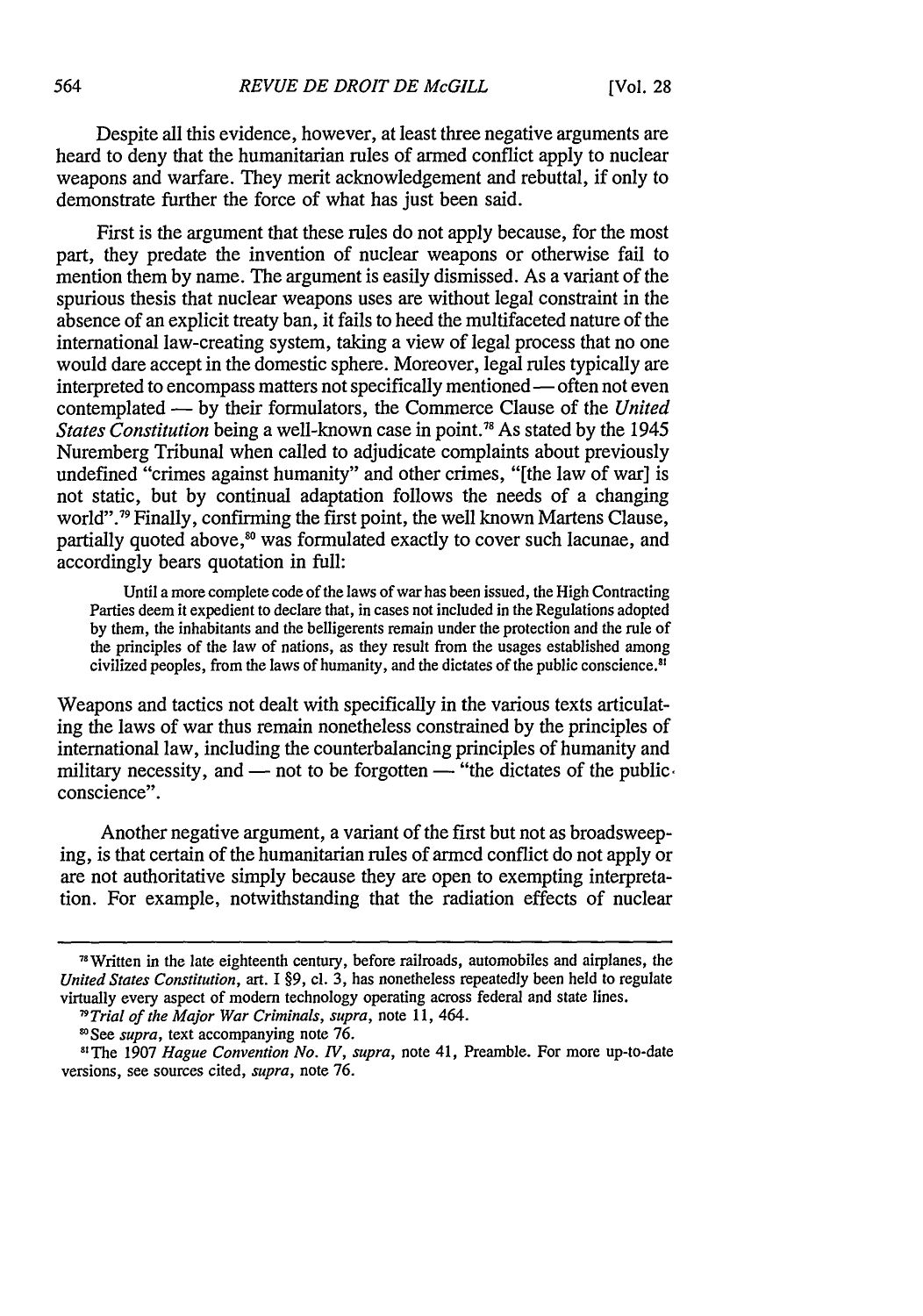weapons, initial and residual, produce symptoms and results essentially indistinguishable from the short- and long-term disease and genetic consequences of poison gas and bacteriological weapons,<sup>82</sup> and despite the fact that the omnibus language of the 1925 *Geneva Gas Protocol* ("all analogous liquids, materials or devices") is comprehensive enough to proscribe any weapon whose effects are similar to chemical and biological means of warfare,83 it still is argued that art. 23(a) of the *1907 Hague Regulations* (forbidding poison or poisoned weapons) **I** and the *Protocol's* omnibus language do not apply to nuclear weapons. It is said that the former reflects an historic revulsion for clandestine instruments of war, which nuclear weapons clearly are not,<sup>85</sup> and that the weapons banned by the latter (presumably the chemical and bacteriological weapons) harbor factual and policy aspects somehow distinguishable from radiological weapons.<sup>86</sup> Similarly, it has been suggested that the radiological consequences of nuclear weapons, far from having any central military importance, are but the "incidental side effects" of nuclear weapons explosions,<sup>87</sup> thus removing nuclear weapons from the reach of such rules as  $1907$  Hague Regulation 23(e) forbidding the use of weapons "calculated to cause unnecessary suffering".<sup>38</sup> But such interpretive arguments are, I think, self-serving and evasive. As usefully observed by Ian Brownlie, the first argument (relative to chemical and biological weapons) is rather "[like] interpreting older statutes on road traffic in such a way as to confine the word 'vehicle' to the horse and cart"; $\delta$ <sup>9</sup> the second argument (relative to the "incidental" versus "calculated" dichotomy) simply ignores that most nuclear weapons, certainly those in the strategic and high-yield tactical classes, are deployed, to quote Brownlie again, "in part with a view to utilizing the destructive effects of radiation and fall-out". 9° On final analysis, these and like arguments tend to beg rather than to justify the conclusions put forward, and are scarcely less preposterous than contending that civil defense arrangements such as air raid shelters make a city defended and thereby beyond the protection of, say, art. 25 of the *1907 Hague Regulations* prohibiting attacks upon "undefended" towns, villages, dwellings, or buildings.<sup>91</sup>

*I'Supra,* note 41 [emphasis added].

*Ibid., 445. 9"Supra,* note 41.

<sup>&</sup>lt;sup>82</sup> See *supra*, note 24 and accompanying text.

<sup>&</sup>lt;sup>83</sup> See *supra*, note 68 and accompanying text. *1 See supra,* note 41.

<sup>&</sup>lt;sup>85</sup> See McDougal and Feliciano, *supra*, note 39, 662-3.

<sup>16</sup>See *ibid., 664-5.*

<sup>&</sup>quot;See Phillips, *Air Warfare and Law* (1953) 21 Geo. Wash. L. Rev. 395, 410 and 414.

*<sup>19</sup>Supra,* note 4, 444.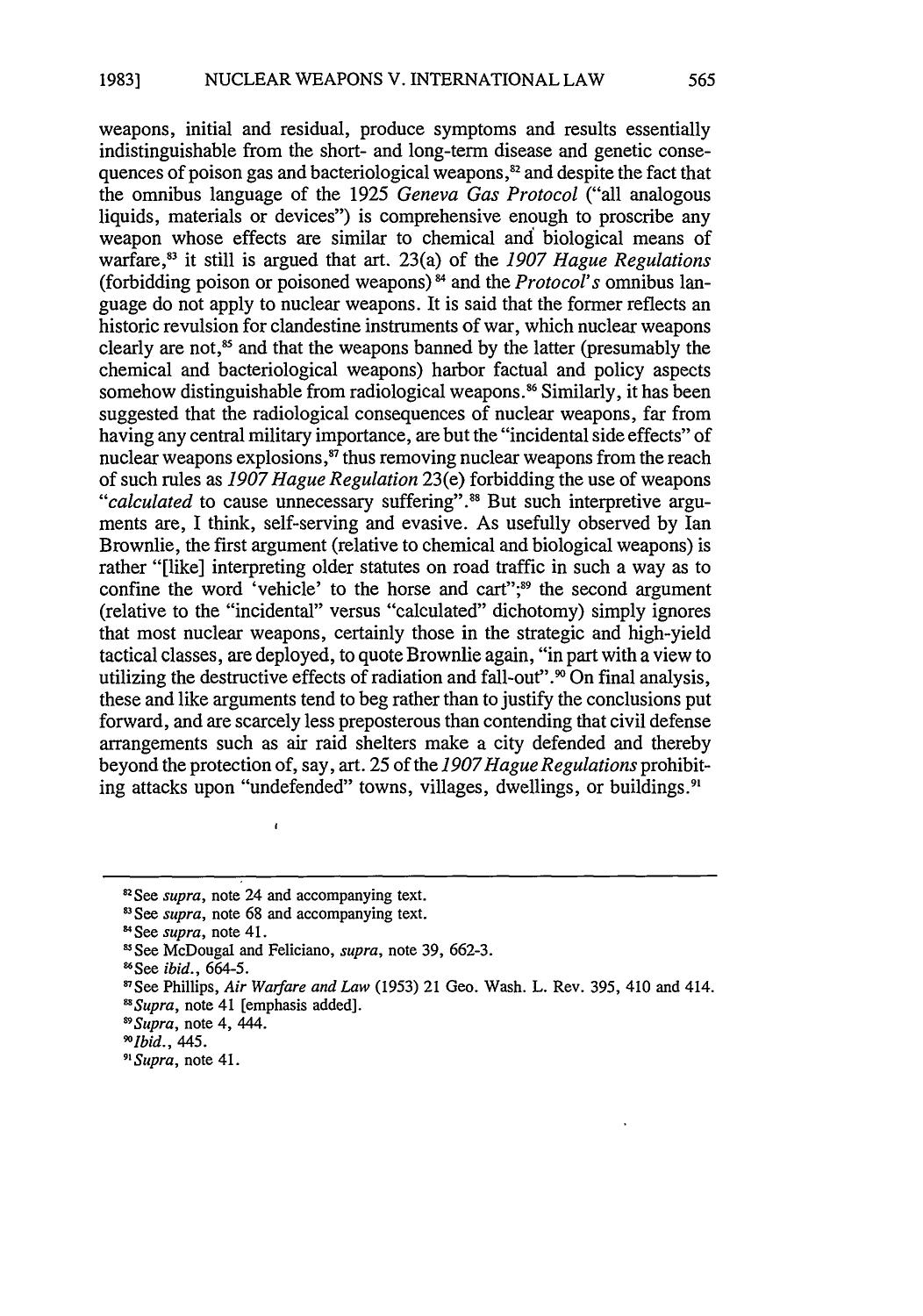Finally, there is the argument that the humanitarian rules of armed conflict do not extend to nuclear weapons and warfare insofar as they are newly expressed in 1977 Protocol I Additional to the four 1949 *Geneva Conventions.* The underlying rationale is twofold: first, that the Protocol has not yet been ratified by the nuclear weapon States, although it has been signed by the majority of them;<sup>92</sup> and second, that at the time of signature, the United Kingdom and the United States stipulated formal "understandings" that the rules established or newly introduced by the Protocol would not regulate or prohibit the use of nuclear weapons, only conventional ones.93 Now it is true that failure of ratification of a treaty ordinarily prevents its application against a nonratifying State. It also is true that a declaration of understanding, like a reservation, may sometimes effectively qualify a treaty to the degree that it is not incompatible with the treaty's object and purpose. Thus it is arguable that the Protocol's provisions relative to the protection of the natural environment<sup> $94$ </sup> and of civilian populations as a whole,<sup> $95$ </sup> which are among those that supplement and extend the laws of war as previously articulated, may not in fact cover nuclear weapons and warfare at the present time. However, it also is true that a State consenting to a treaty subject to ratification  $-e.g.,$  the United Kingdom, the United States and the U.S.S.R. in the instant case — is obliged to refrain from acts which would defeat the treaty's object and purpose (at least until such time as it makes clear its intention not to become a party to the treaty) **96** and that a declaration of understanding, in contrast to a reservation, is seen to be essentially a unilateral act and therefore presumptively not binding on parties that fail to object to it.<sup>97</sup> Moreover, in

<sup>&</sup>quot;See Roberts & Guelff, *supra,* note 39, 459-60.

<sup>&</sup>lt;sup>93</sup> Although not yet a signatory of the Protocol, France apparently took the same position during the course of the deliberations over the Protocol. See **J.** Boyd, ed., *Digest of United States Practice in International Law 1977* (1979) 919. See also M. Bothe, K. Partsch & W. Solf, *New Rules for Victims of Armed Conflicts*  $-$  *Commentary on the Two 1977 Protocols Additional to the Geneva Conventions of 1949* (1982) 189.

*<sup>94</sup>See supra,* note 49 and accompanying text.

<sup>9&</sup>quot;See 1977 Geneva Protocol I Additional, *supra,* note 41, pt. IV.

<sup>&</sup>quot;See *Vienna Convention on the Law of Treaties,* U.N. Doc. A/CONF. 39/27,289 reprinted in (1969) 8 I.L.M. 679 (opened for signature 23 May 1969; entered into force 27 January 1980) [hereinafter *Vienna Convention].* As of 31 December 1982, the *Vienna Convention* had been ratified by forty-three states. The United States has signed but not yet ratified the *Convention.*

<sup>&</sup>quot;7See, *e.g.,* D. O'Connell, *International Law,* 2d ed. (1970), vol. 1, 198-9. The point is important to bear in mind in view of the fact that sixty-two countries besides the United Kingdom and the United States have so far signed the Protocol apparently without formally objecting to the British and American "understandings", but also, it must be noted, without seeking similarly to limit the reach of the Protocol in relation to nuclear weapons. India contradicted the views of the United Kingdom and the United States in a written statement in the final Plenary of the diplomatic conference which negotiated the Protocol. See Bothe, Partsch & Solf, *supra,* note 93, 189-90.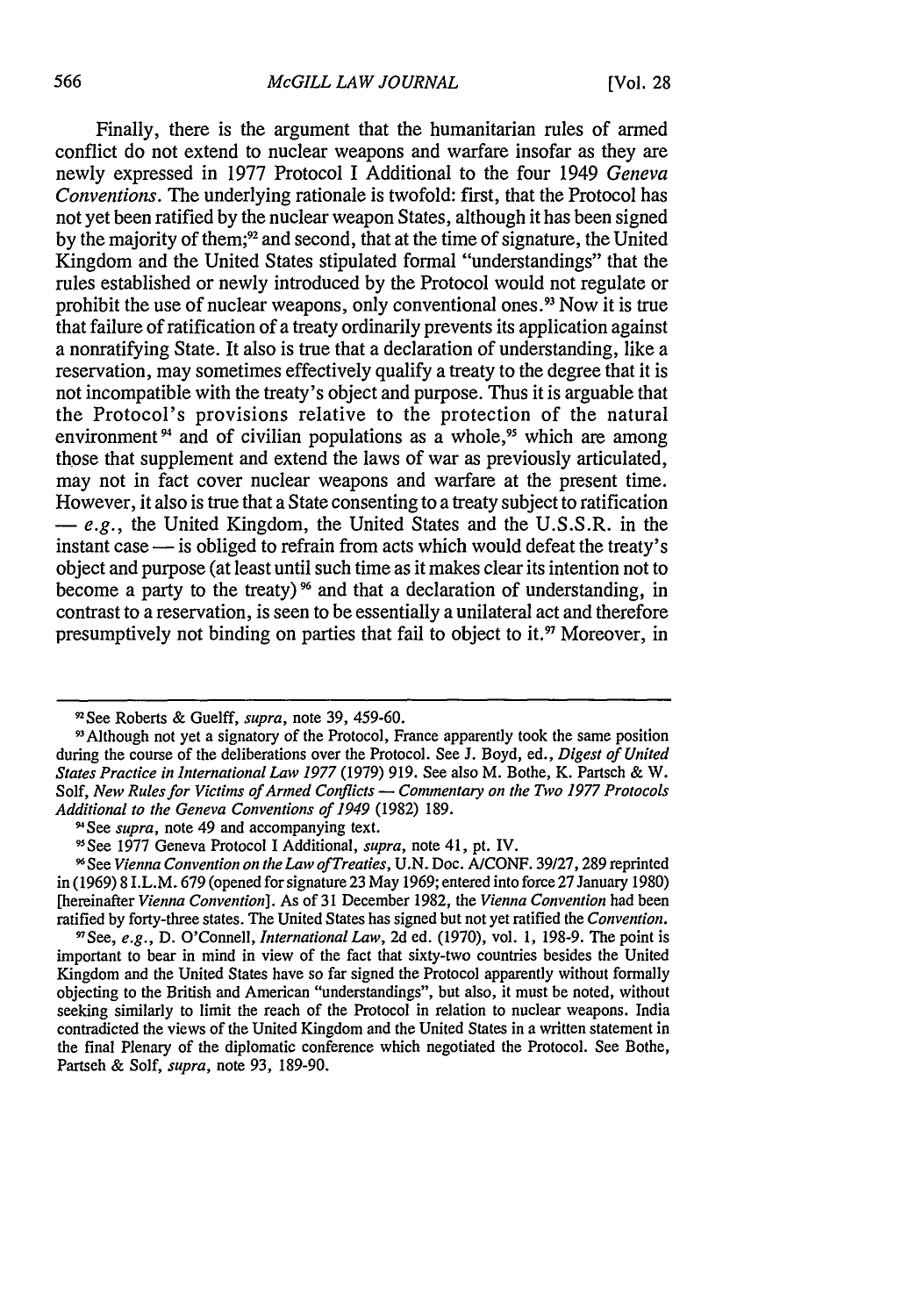view of such instruments as the 1970 *Stockholm Declaration on the Human Environment* and the 1978 *Red Cross Fundamental Rules*,<sup>98</sup> it is probable that the Protocol's environmental and civilian population protection provisions are declaratory of emerging customary law and are therefore unaffected by the nonratifications and declarations of understanding in question.<sup>99</sup> Finally, because 1977 Geneva Protocol I Additional is directed at the minimization of destruction and suffering in *modern* warfare "without any adverse distinction based on the nature or origin of the armed conflict",<sup>100</sup> and because it regrettably is easy to imagine the use of nuclear weapons in such warfare, it is not unreasonable to conclude that the United Kingdom and the United States declarations vitiate the fundamental objects and purposes of the Protocol and therefore are invalid.'0' At the very least, as remarked by Professor Fujita, "[t]his separation of fields of regulation between conventional warfare and nuclear warfare will produce an odd result not easily imaginable, because conventional weapons and nuclear weapons will be eventually used at the same time and in the same circumstances in a future armed conflict".  $102$  In sum, the legal effects of nonratifications and declarations of understanding  matters of not a little bewilderment at any time  $-$  do not find themselves unequivocally on one side of the present debate. This third argument is highly ambiguous at best, and of course it does not negate any of the prohibitions that predate the Protocol.<sup>103</sup>

On final analysis, then, the humanitarian rules of armed conflict may be said to apply to nuclear weapons and warfare. The counterarguments reviewed represent not a challenge to the essential authoritativeness of this conclusion, but, indeed, an acknowledgment of such authority and a consequent attempt to escape it. Considering the horrifying stakes involved, it seems a misplaced exercise.

<sup>&</sup>quot;For the *Stockholm Declaration,* see *supra,* note 49. For theRed *Cross FundamentalRules,* see *supra,* note 41.

*<sup>&</sup>quot;Cf.* Bothe, Partsch & Solf, *supra,* note 93, 572. It appears, indeed, that the United Kingdom and United States declarations of understanding were perceived as extending only to the Protocol's provisions regarding the use of weapons  $-i.e.$  paras 35(2) and (3) — and to no others. See Bothe, Partsch & Solf at 190.<br><sup>100</sup> Supra, note 41, Preamble.

*<sup>&</sup>quot;'See Vienna Convention, supra,* note 96, art. 19.

<sup>102</sup>Fujita, *supra,* note 12, 77.

<sup>&</sup>lt;sup>103</sup> Cf. Bothe, Partsch & Solf, *supra*, note 93, 190. Mr George H. Aldrich, Chairman of the United States Delegation to the diplomatic conference which drew up and adopted the Protocol, observed at the fourth and final session that the American stand on nuclear weapons applied only to the rules of warfare newly established by the Protocol (in particular, art. 55 on the protection of the natural environment), and not to the already existing customary and conventional laws of war. See Boyd, *supra,* note 93, 919.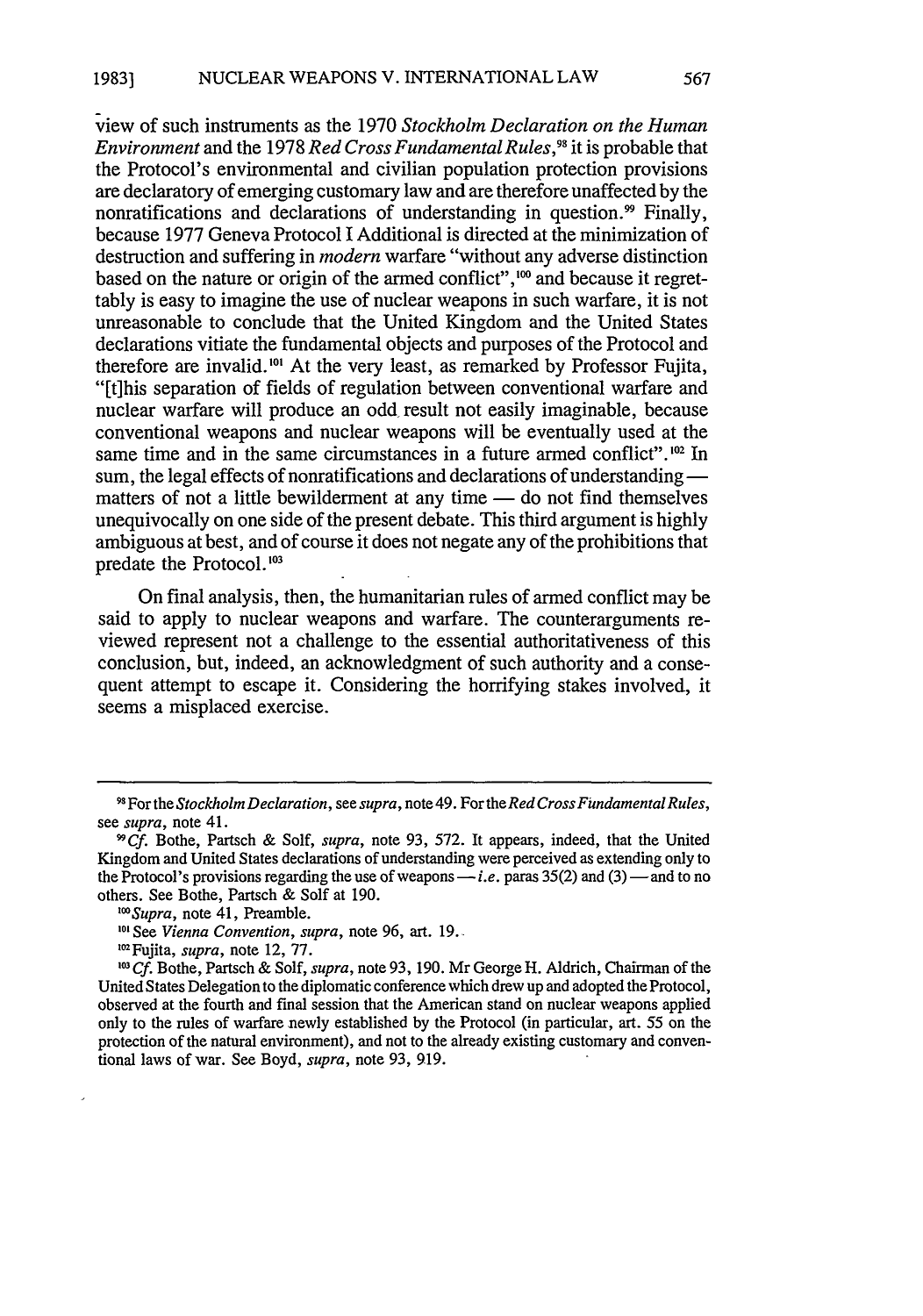$\hat{Q}$ 

## C. *Control Intention*

What we have just observed *vis-d-vis* arguments disputing the applicability to nuclear weapons of the humanitarian rules of armed conflict  namely, that they constitute not a plea of unauthoritativeness but a confession of avoidance - is grist for the proposition that the world community has little or no expectation of allowing the rules of war to regulate the use of nuclear weapons. However solid the authority signal, it would be argued, the intention to make that authority controlling simply does not exist.

This proposition, it must be acknowledged, is no idle one, at least in relation to the nuclear weapon States. Despite abundant rhetoric to the contrary, they appear determined to fight delaying actions against a general legal control of nuclear weapons and warfare. In the name of self-defense and self-preservation, they have built and continue to build enormous nuclear arsenals which presumably they would use if sufficiently provoked. Mutually fearful of evasion, they have shown themselves unable to agree on a comprehensive instrument of prohibition or severe restriction. Except for the Soviet Union, they have declined to renounce the option of first use. And, as noted earlier in connection with 1977 Geneva Protocol I Additional, some of them have sought to exempt nuclear weapons from important provisions of the most recent formal statement on the protection of victims of international conflicts.<sup>104</sup> In other words, on the basis of such facts, there can be genuine doubt about the extent to which the major powers actually have assimilated into their operational codes the authority signal that nuclear weapons and warfare are to be judged according to the humanitarian rules of armed conflict.

This doubt is not the end of the matter, however, although to make the opposite case is not easy, for one must rely for evidence more on acts of omission than of commission. Nevertheless, also germane are three clusters of countervailing factors which, though frequently and perhaps deliberately omitted from the balance of relevant considerations, nonetheless recommend that this third communication flow in law-making relative to nuclear weapons and warfare is not as one sided as at first it may seem. A control intention on the part of the global community as a whole is by no means absent.

In the first place, and perhaps most conspicuous at the present time, there are the initiatives of essentially nonformal members of the international legal community. Emboldened by a variety of inducements, such as the collapse of SALT II, a quantum leap in arms race expenditures, a growing fear of nuclear confrontation in Europe, the Nuremberg precedent, religious teachings, and

568

*<sup>&</sup>quot;'"See supra,* text following note **91.**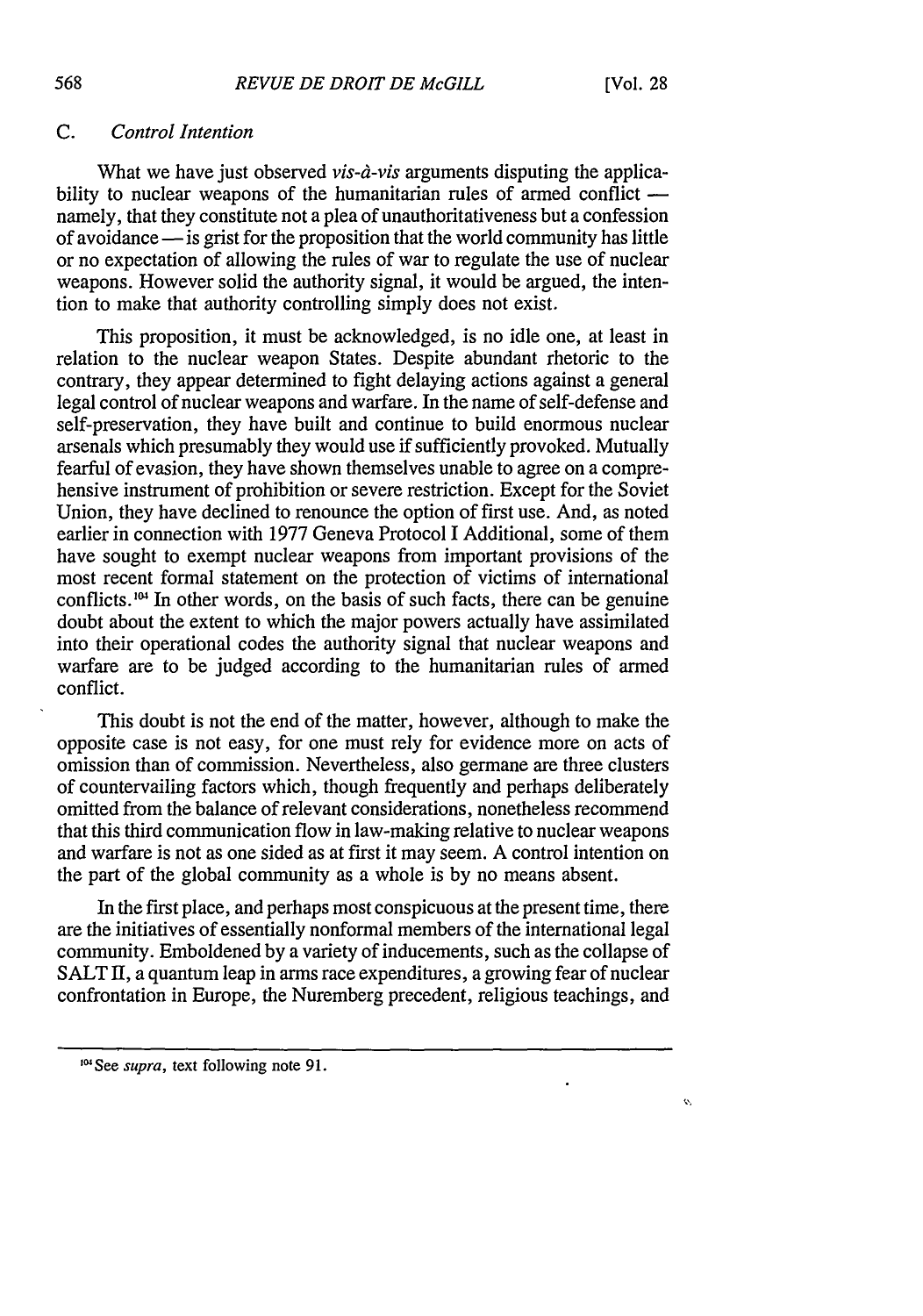secular humanism, increasing numbers of diverse individuals and groups, especially in the West where traditions of petition and redress prevail, have been demanding, if not the complete abolition of nuclear weapons, then the implementation of norms designed to control them. The *Stockholm Declaration* of the U.N. Conference on the Human Environment issued in June 1972 **05** and the *Delhi Declaration* of the International Workshop on Disarmament issued in March 1978 <sup>106</sup> are illustrative. So, too, are the assertions of Vatican  $II<sup>107</sup>$  and, more recently, the Pastoral Letter on War, Armaments and Peace of the National Conference of Catholic Bishops of the United States.<sup>108</sup> But perhaps most apposite is the work of the International Committee of the Red Cross [ICRC] which has come to play an important and respected quasi-official role in the implementation as well as the clarification and development of the humanitarian laws of war."° Overwhelmingly, the intention is manifest to curtail the growing menace of nuclear militarism and to fashion or reinforce rules of humanitarian conduct in time of war.

Secondly, a control intention is evident in the attitudes and behaviors of the non-nuclear weapon States. Although without the nuclear hardware to prove their restraint unequivocally, still they may be seen to intend the regulation of nuclear weapons and warfare according to the humanitarian rules of armed conflict. For example, under the aegis and with the cooperation of the United Nations, they have on numerous occasions expressed their resolve either to prohibit nuclear weapons *in toto* or to restrict their use severely according to the laws of war.<sup>110</sup> A good illustration, one we already

*<sup>&</sup>quot;'Supra,* note 49.

<sup>&</sup>lt;sup>106</sup> For the text, see B. Weston, R. Falk & A. D'Amato, *Basic Documents in International Law and World Order* (1980) 406.

<sup>107</sup> See *Pastoral Constitution on the Church in the Modern World*, ch. 5, reprinted and translated in W. Abbott, ed., *The Documents of Vatican 1I* (1966).

**<sup>&#</sup>x27; <sup>08</sup>**See National Conference of Catholic Bishops, *The Challenge of Peace: God's Promise and Our Response* (Pastoral Letter on War, Armaments and Peace), 13 Origins - NC Documentary Service No. 1 (19 May 1983).

<sup>&</sup>lt;sup>169</sup> The ICRC played a major role, as is well known, in the drafting and negotiation of the four 1949 *Geneva Conventions, supra,* notes 45 and 53, and the two 1977 Geneva Protocols Additional to the 1949 *Conventions, supra,* notes 41 and 76. For further indication of the ICRC's extensive involvement, see Draper, *supra,* note 12; D. Forsythe, *Humanitarian Politics: The International Committee of the Red Cross* (1978); Pictet, *supra,* note 40; and J. Pictet, *The Principles of International Humanitarian Law* (n.d.; available from ICRC). See also ICRC, Some International Red Cross Conference Resolutions on the Protection of Civilian *Populations and on Weapons of Mass Destruction* (1981); and ICRC, *Report on the Work of Experts on Weapons that May Cause Unnecessary Suffering or Have Indiscriminate Effects* (1973).

<sup>&</sup>lt;sup>10</sup> See, *e.g.*, the 1961 Declaration on the Prohibition of the Use of Nuclear and Thermo*nuclear Weapons, supra,* note 34, the first time the non-nuclear weapon states expressed their views *via* the United Nations. The recorded vote, analysed in some detail *infra,* note 111, was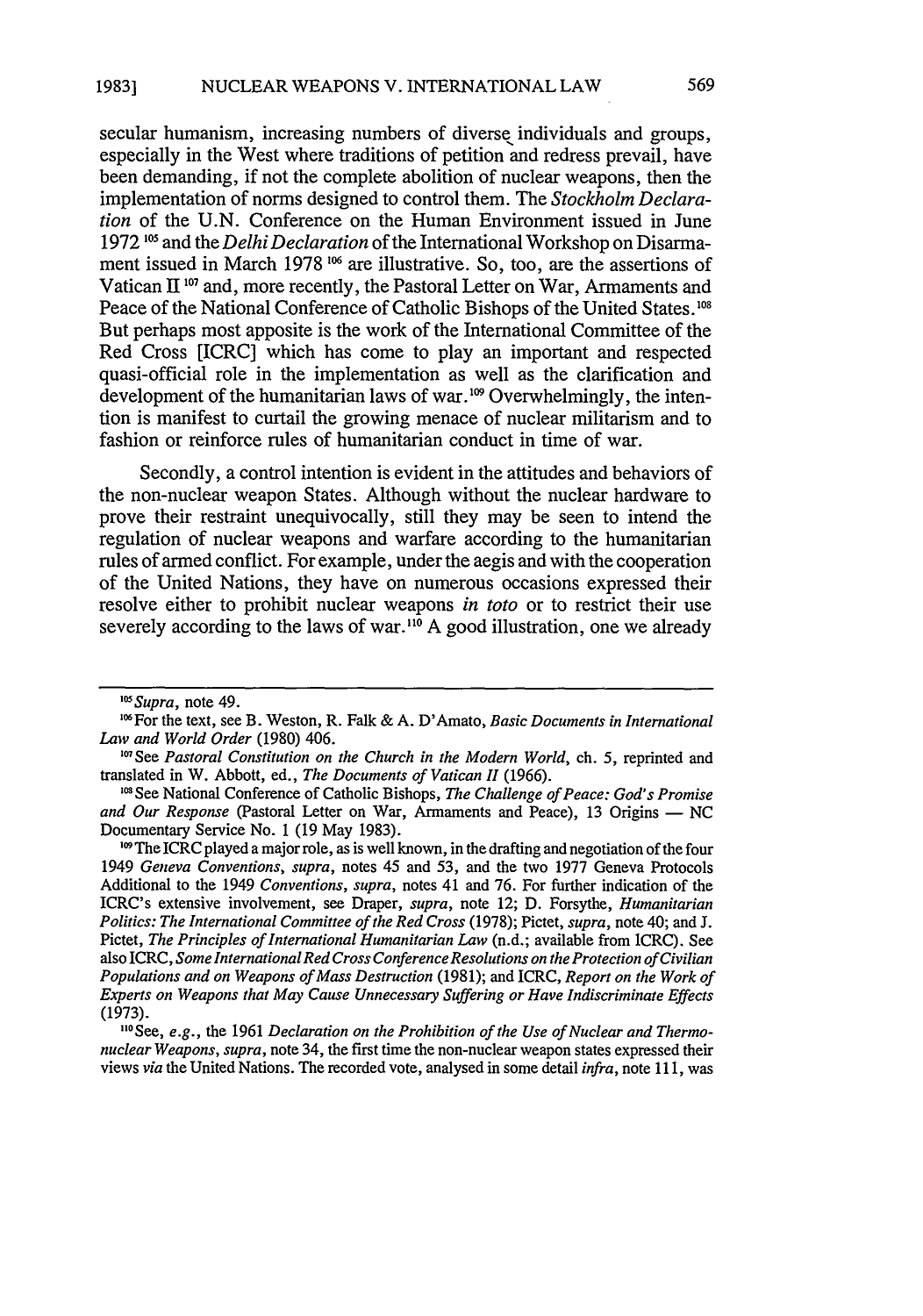have encountered, is found in U.N. General Assembly Resolution 1653 of 24 November 1961, providing, *inter alia,* that the use of nuclear weapons would be "contrary to the rules of international law and to the laws of humanity".<sup>111</sup> Another is found in the history surrounding General Assembly Resolution 2444 of 19 December **1968,112** involving the deletion, at the request of the Soviet delegation, of a provision "that the general principles of war apply to nuclear and similar weapons". The deletion was allowed, but only over the objections of the United States representative who maintained that the laws and principles of war "apply as well to the use of nuclear and similar weapons", and only on the understanding that the remaining provisions would apply regardless of the nature of the armed conflict "or the kinds of weapons used".<sup>113</sup> But perhaps most telling has been the uniform disinclination of the non-nuclear weapon States to hedge on any of the provisions of 1977 Geneva

*1"Supra,* note 34, para. l(b). The Resolution was passed by a vote of 55 to 20 with 26 abstentions, which suggests a much smaller consensus than in fact was the case. As Brownlie points out, "[t]he only vote cast against the resolution from Africa and Asia was that of Nationalist China. The Latin-American States largely abstained, as also did the Scandinavian States, Austria, and certain political associates of the West in Asia. What is interesting about the voting pattern is, however, the fact that States representing a variety of political associations are to be found in the majority-vote. This was drawn from the 'non-aligned' African and Asian States, some African and Asian States with Western leanings such as Nigeria, Lebanon and Japan, Mexico **...** and the Communist States. Members of NATO (apart from Denmark and Norway), together with Australia, Ireland, New Zealand, Spain [under Franco], South Africa, three Central American republics and Nationalist China, voted against the resolution." *Supra,* note 4, 438-9. In other words, except for the United States and countries allied with or significantly dependent upon the United States, most of the rest of the world *voted for* the Resolution. Compare the voting patterns in the Resolutions cited *supra,* note 110. Increasingly the non-nuclear weapon states may be seen to oppose the legality of nuclear weapons. *<sup>1</sup> <sup>12</sup>*

<sup>112</sup> Resolution on Respect for Human Rights in Armed Conflicts, supra, note 41.

<sup>113</sup> As recounted in United States Dep't of the Air Force, *International Law*— The Conduct of *Armed Conflict andAir Operations* (1976) 5-17, fn. 18 (AFP. 110-31).

<sup>55</sup> in favor, 20 opposed and 26 abstentions. For General Assembly resolutions on the same themes since 1961, see *Declaration on the Non-use of Force in International Relations and Permanent Prohibition of the Use ofNuclear Weapons, supra,* note 37 (73 in favor; 4 opposed, 46 abstentions); *Resolution on Non-use of Nuclear Weapons and Prevention of Nuclear War,* United Nations G.A. Res. 33/71B, 33 U.N. GAOR, Supp. (No. *45)* 48, U.N. Doe. *A/33/45* (1978) (103 in favor, 18 opposed, 18 abstentions); *Resolution on the Non-use of Nuclear Weapons and Prevention of Nuclear War, United Nations G.A. Res. 34/83G, 34 U.N. GAOR,* Supp. (No. 46) 56, U.N. Doc. A/34/46 (1979) (112 in favor, 16 opposed, 14 abstentions); *Resolution on Non-use of Nuclear.Weapons and Prevention of Nuclear War,* United Nations G.A. Res. 35/152D, 35 U.N. GAOR, Supp. (No. 48) 69, U.N. Doc. *A/35/48* (1980) (113 in favor, 19 opposed, 14 abstentions); *Resolution on Non-use of Nuclear Weapons and Prevention of Nuclear War,* United Nations G.A. Res. 36/921, 36 U.N. GAOR, Supp. (No. *51)* 64, U.N. Doc. A/36/51 (1981) (121 in favor, 19 opposed, 6 abstentions). It is significant that the number of states which have voted against the legality of nuclear weapons has increased substantially since 1961.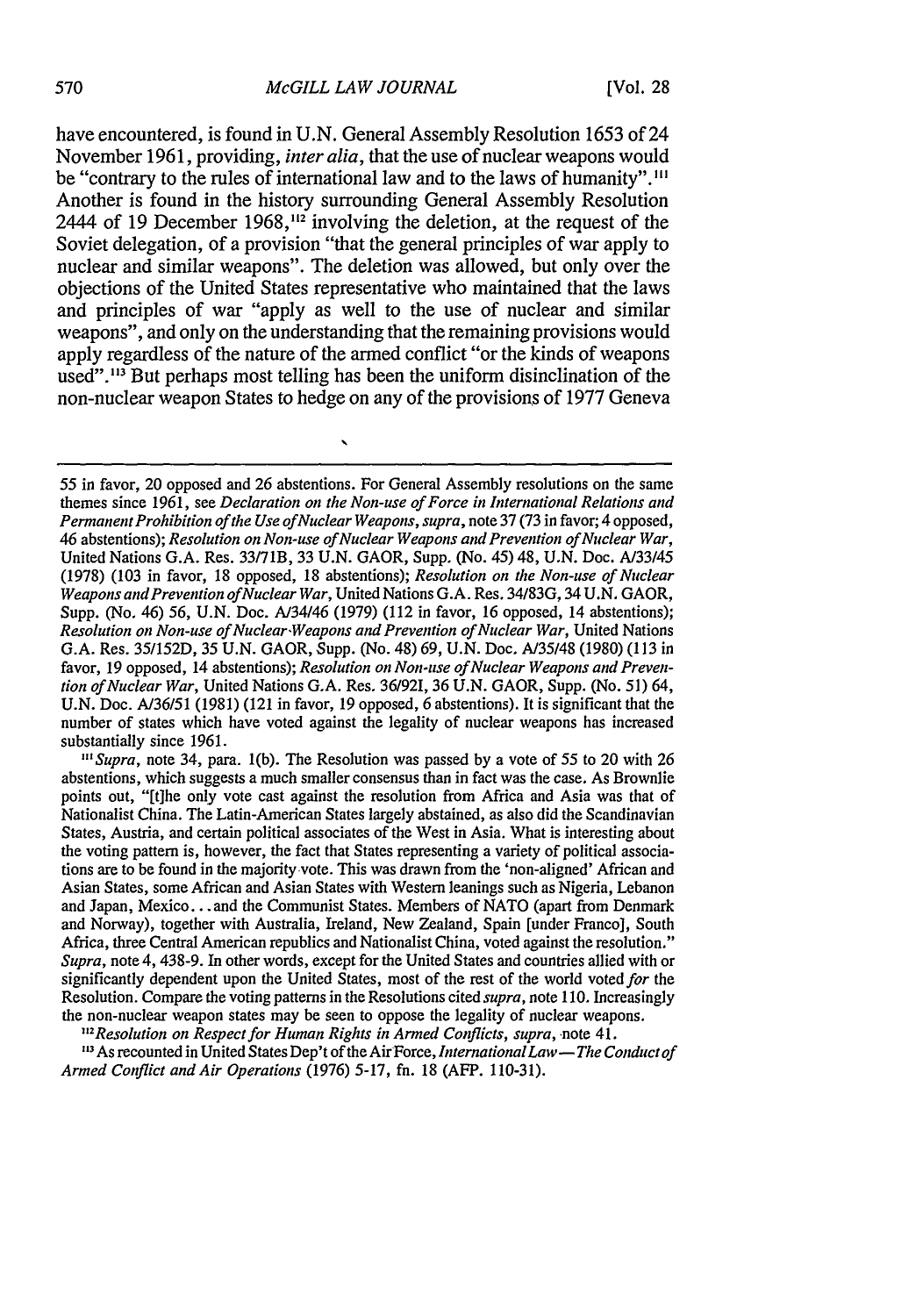Protocol I Additional in respect of nuclear weapons as did the United Kingdom and the United States. 14 Not one non-nuclear weapon State has followed suit and none appears inclined to do so. The non-nuclear weapon States, it seems, are variously committed to the wholesale prohibition of nuclear weapons or, in the alternative, to their regulation according to the laws of war as most recently articulated.

Finally, and arguably most importantly, a control intention is evidenced in the words and deeds of the nuclear weapon States themselves. Even while escalating nuclear capabilities and tensions to the point where responsible observers are predicting a nuclear conflagration before the year 2000, the nuclear powers appear to take for granted that nuclear weapons do not escape the scrutiny of the humanitarian rules of armed conflict. For example, a certain responsiveness to these rules, or in any event to the importance of not transgressing them, appears to have been at work, however perversely, in the bombings of Hiroshima and Nagasaki. Each were justified officially on grounds of military necessity.<sup>115</sup> Similarly, the responsiveness seems present, to some extent at least, in the complete non-use of nuclear weapons in Korea, Vietnam, Afghanistan, and the Falkland or Malvinas Islands where, manifestly, superior forces could have been unleashed;<sup>116</sup> and again, to some degree, in the growing interest among American and Soviet strategists in counterforce doctrine and capabilities for damage limitation.<sup>117</sup> But perhaps most unmistakably, the control intention is evident in the military manuals of the major powers, manuals whose purpose it is, *inter alia,* to advise military personnel (particularly those in command positions) on how to comport themselves in time of war. While denying the illegality of nuclear weapons *per se,* the military manuals of the United States and the United Kingdom, for example, consistently instruct that nuclear weapons are to be judged according to the same standards that apply to other weapons in armed conflict.<sup>118</sup>

**<sup>&</sup>quot;"** See Cassese, "A Tentative Appraisal of the Old and New Humanitarian Law of Armed Conflict" in Cassese, *supra,* note 40, 461, 475-6. See also *supra,* notes 93, 97 and 99, and accompanying text.

<sup>&</sup>lt;sup>115</sup> See generally, sources cited *supra*, note 6.

<sup>&</sup>lt;sup>116</sup> See Meyrowitz, *supra*, note 12, 835.

<sup>&</sup>lt;sup>117</sup> See, *e.g., J. Rose, The Evolution of U.S. Army Nuclear Doctrine 1945-1980* (1980), including a discussion of Soviet as well as American doctrinal thinking.

<sup>&</sup>lt;sup>118</sup> See, *e.g.*, United States Dep't of the Air Force, *supra*, note 113, 5-17, fn. 18 and 6-5; United States Dep'tof the Army, *International Law* (1962), vol. 2,42-4 (D.A. PAM 27-161-2) (especially the discussion of the unpublished annotation to United States Dep't of the Army, *supra,* note 8, para. 35); United Kingdom, *Manual ofMilitaryLaw* (1958), pt. III *-The Laws of WaronLand,* para. 113; United States Dep't of the Navy, *Law of Naval Warfare* §613, fn. 1, reprinted in R. Tucker, *The Law of War and Neutrality* (1955). See also Meyrowitz, *supra,* note 12, 836-8.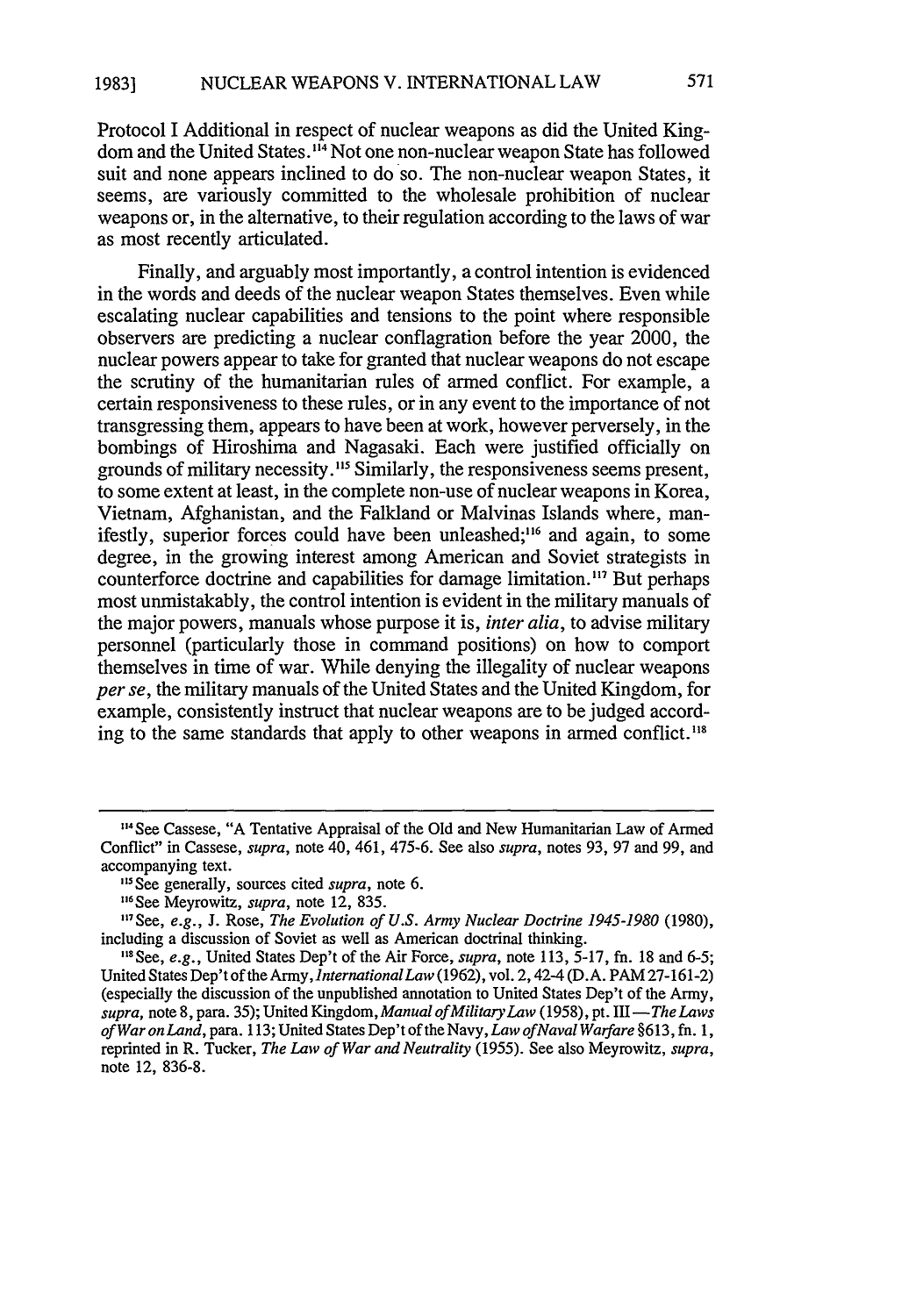Thus, there is more to the issue of control intention in the present context than at first meets the eye. The huge emphasis given by the nuclear weapon States to their policies of nuclear deterrence and defense is, of course, theoretically complicating, certainly for anyone who believes law to be no mere body of rules but a complex process of controlling as well as authoritative decision — and the more so when one appreciates how difficult it is for the rest of the world to do much about it. Similarly troublesome, certainly for anyone who accepts the positivist assertion that only States can make, interpret and enforce international law, is any claim of control intention that relies to significant extent upon the words and deeds of actors having uncertain or no formal status in the international system *as traditionally conceived.* But it is crucial to remember that legal norms are prescribed and endure because violators of fundamental community policies do exist; that control intention, as a credible communication, can embrace inducements and pressures not confined to the threat or use of the force we typically associate with power elites; and that, in this burgeoning human rights era especially, when dealing with an issue that involves potentially the fate of human civilization itself, it is not only appropriate but mandated that the legal expectations of all members of human society, official and non-official, be duly taken into account." 9 It is, for example, and by way of analogy, exceedingly difficult to imagine anyone but officials in Pretoria seriously contending that South Africa is not an international outlaw *vis-d-vis* Namibia simply because the World Court's South West Africa decision **120** has not been accompanied by a credible communication that the world community intends to and can make the decision controlling or because the communication which has occurred might be supported by expressions of intent drawn from actors of questionable standing in the international system *(e.g.,* liberation movements). In any event, if recent Western - particularly United States - protests against the Soviet Union in Afghanistan and against Israel in Lebanon for violations of the laws of war are any indication, it is exceedingly difficult to imagine the United States not decrying as a heinous violation of the humanitarian rules of armed conflict an atomic attack by Japan against the United States or Allied territory during World War II, and notwithstanding the "saturation bombings" visited by American air forces at other times during that terrible

 $\mathbf{I}$ 

*<sup>19</sup>*The point would seem validated by the principle established in the famous Martens Clause that the laws of war are to be determined in part by "the dictates of public conscience". For the Clause in full, see *supra,* text accompanying note 81. And in this spirit, one is tempted to paraphrase American revolutionary patriot Patrick Henry: No incineration without representation!

*<sup>&#</sup>x27; 2"Legal Consequences for States of the Continued Presence of South Africa in Namibia (South West Africa) notvithstanding Security Council Resolution 276 (1970), Advisory Opinion* [1971] I.C.J. **16.**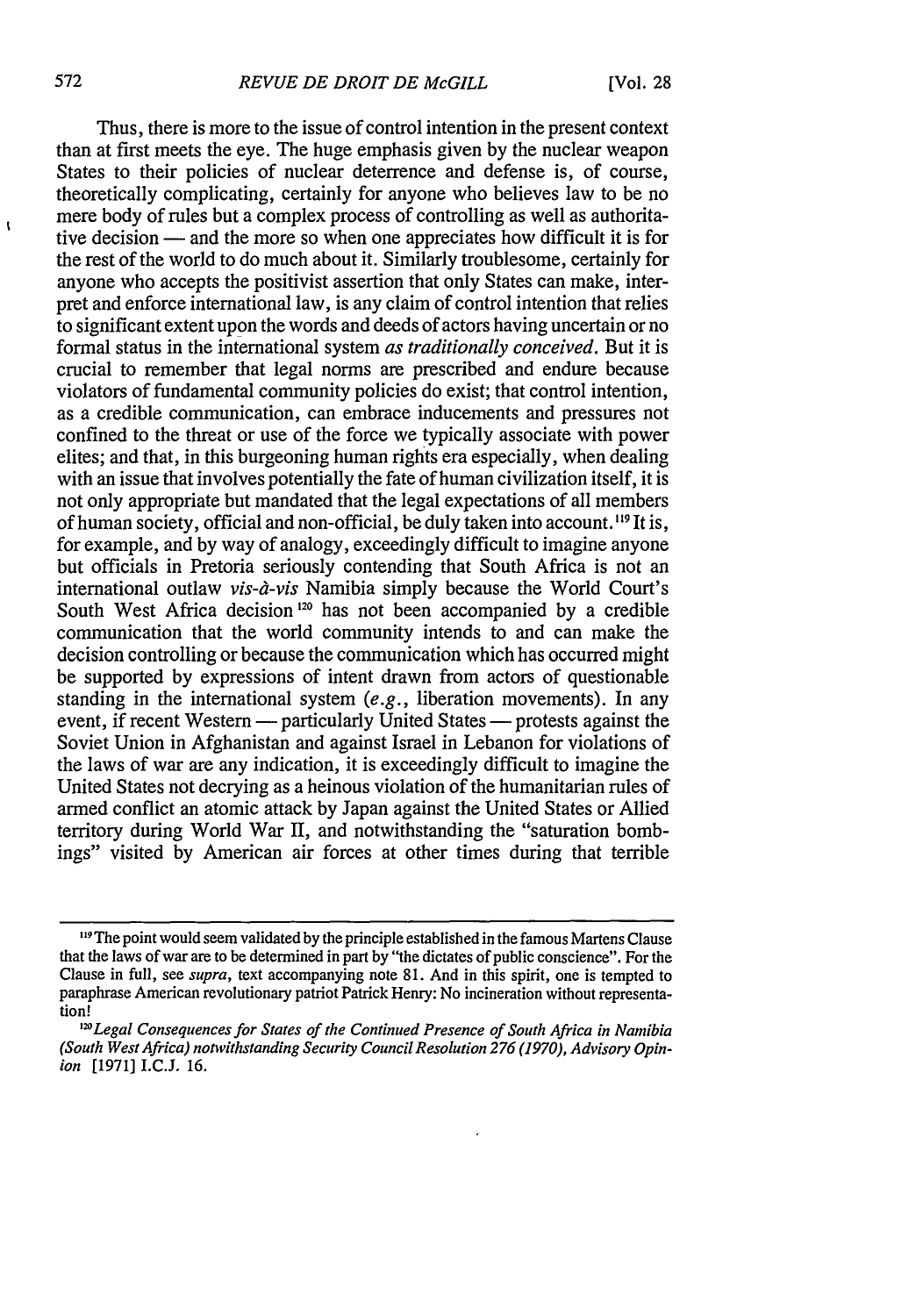conflict. Write Falk, Meyrowitz and Sanderson in a recent essay: "A perspective of role reversal is helpful in orienting our understanding of the present status of nuclear weaponry and strategic doctrine." **<sup>121</sup>**

Thus, recalling, *inter alia,* the instructions of the military manuals of the major powers and the fact that the incineration of Hiroshima and Nagasaki were rationalized officially on grounds of military necessity, it is not unreasonable to conclude that the large-scale commitment of the nuclear weapon States to their unprecedented destructive arsenals reflects neither a repudiation of the humanitarian laws of armed conflict nor a refusal to make them controlling in respect of nuclear weapons. Rather, it implies an interpretation that nuclear weapons and the laws of war are not necessarily incompatible. The validity of this perception is of course open to debate,  $^{122}$  but the nuclear weapon, it seems, is nonetheless seen as "just one more weapon", only somewhat more destructive.

 $* * *$ 

Based on the foregoing "communication flow" analysis, we arrive, at the following three conclusions: first, that the humanitarian rules of armed conflict, though somewhat eroded over the years and obviously susceptible of evasive interpretation, continue as a vital civilizing influence upon the world community's warring propensities; second, that these rules, as contemporaneously understood, are endowed with an authority signal that communicates their applicability to nuclear as well as to conventional weapons and warfare; and third, that there exists on the part of the world community as a whole — evidenced, thankfully, more in words than in deeds — an unmistakable intention to cause the humanitarian rules of armed conflict to govern the use of nuclear weapons should ever that terrible day arrive again. To be sure, there is manifest a certain ambiguity about the extent to which this intention could in fact be fulfilled, and this ambiguity will persist as long as the distribution of the world's effective power remains as oligarchic as it now is. But it would be error to conclude from this ambiguity that there is no prescription or law placing nuclear weapons and warfare under the legal scrutiny of the humanitarian rules of armed conflict.

In the first place, a control *intention* is not synonymous with an unconditional control *capacity,* even though some tangible leverage must be present to make the intention credible. Were it otherwise, many rules we unques-

<sup>&</sup>lt;sup>121</sup> Falk, Meyrowitz & Sanderson, *supra*, note 12, 590.

<sup>12</sup>For pertinent discussion, see *infra,* Part *II.*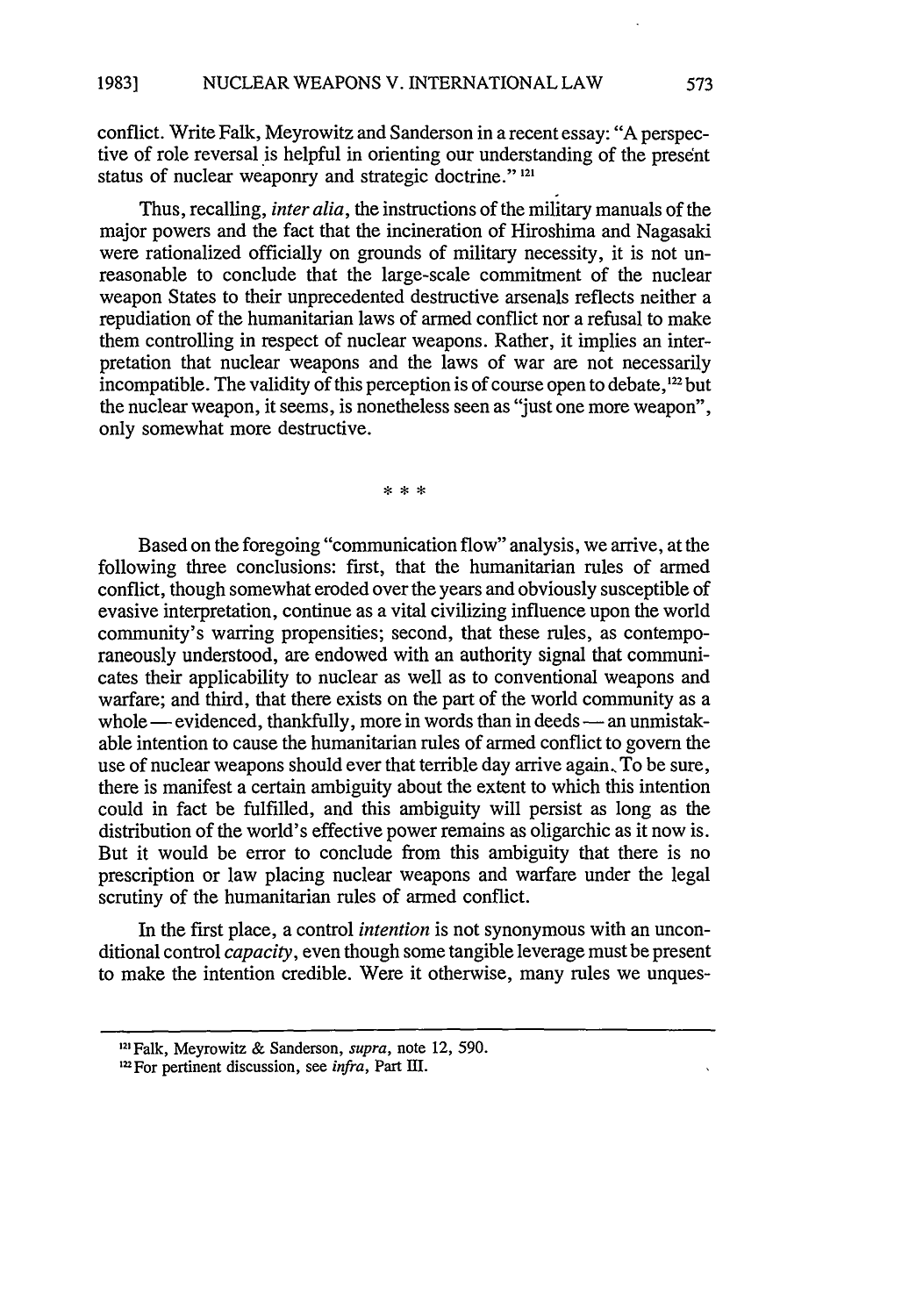tioningly accept as law would not be law at all. Ours, it should be remembered, is a more-or-less  $-$  not an either-or  $-$  world.

Secondly, in an essentially voluntarist community such as the world community today, one is well advised to stress the authority element over the control component of prescription, at least in cases where such common inclusive interests as the survival of all or of substantial segments of the community itself are fundamentally threatened, and especially when, in such cases, the community's principal power elites are themselves the cause or source of the threat. Otherwise, assuming the community survives, the danger is very real that the law will become little more than the expression of the will of the strongest. It is true that in minimally integrated communities control may be, as McDougal and Reisman have theorized, "the primary characterizing and sustaining element of prescription" in some  $-$  possibly many — instances.<sup>123</sup> But as these scholars also observe, attesting to the more-or-less world in which we live, "[t]he relative importance... of the control and authority components [in prescription] may vary with, among other things, the type of prescription being communicated, the level of crisis, and the nature of the community... **.**The interplay between the authority and control elements of prescription is complex and variable." *<sup>124</sup>*

Finally, in view of the horrifying and potentially irreversible devastation of which nuclear weapons are capable, not to mention the very little time their delivery systems allow for rational thought, it seems only sensible that any doubts about whether they are subject to the humanitarian rules of armed conflict as a matter of law should be answered, as a matter of policy, unequivocally in the affirmative. Such a response seems required, in any event, by a world public order of human dignity in which values are shaped and shared more by persuasion than by coercion. It is in keeping, too, with the major trends of an evolving planetary civilization: for example, the persistent, if uncertain, quest for nuclear arms control and disarmament, and the accelerating struggle for the realization of fundamental human rights, including the emerging right to peace recognized implicitly in art. 28 of the *Universal Declaration of Human Rights."* Also, it is consistent with the spirit, if not always the letter, of the judgment at Nuremberg, the *Genocide Convention,* and, not least, the *United Nations Charter.* The burden of proof, in other words, should be upon those who would contend that the humanitarian norms do not control the use of nuclear weapons.

<sup>&</sup>lt;sup>123</sup> McDougal & Reisman, *supra*, note 26, 251.

**<sup>124</sup>***Ibid.*

<sup>&</sup>lt;sup>125</sup> Article 28 reads: "Everyone is entitled to a social and international order in which the rights and freedoms set forth in this Declaration can be fully realized."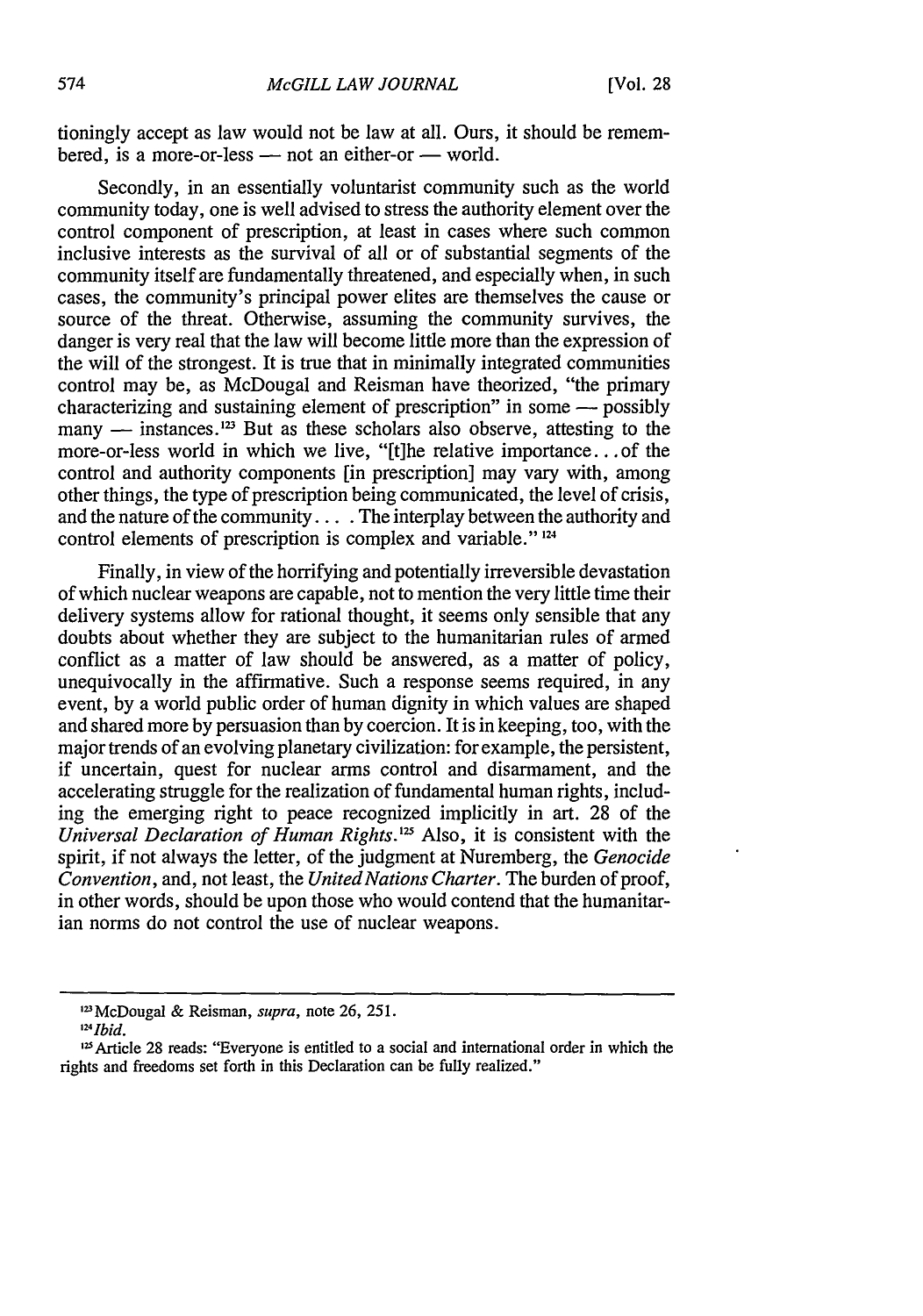# **H. The Matter of Norm Application**

We have answered affirmatively the question whether the humanitarian rules of armed conflict apply to nuclear weapons and warfare. It now is appropriate to ask, as posited earlier, whether any *defensive* use or threat of use of nuclear weapons would be in any way contrary to this body of law. The issue subdivides, first, in terms of the actual first- or second-strike defensive use of these weapons for "strategic" or "tactical" purposes;<sup>126</sup> and, second, in terms of the threat of their use **by** way of research and development, manufacture, stockpiling, or deployment for any defensive use or purpose. The following analytic outline indicates the diversity of considerations involved:

# **1** *First-strike (initiating/preemptive) defensive uses*

- **1.1** *"Strategic" nuclear warfare*
	- **1.1.1** "Countervalue" (societal) targeting
	- **1.1.2** "Counterforce" (military) targeting
- 1.2 *"Tactical" nuclear warfare*
	- 1.2.1 "Theater" (intermediate) targeting<br>1.2.2 "Battlefield" (limited) targeting
	- "Battlefield" (limited) targeting

# 2 *Second-strike (retaliatory) defensive uses*

- 2.1 *"Strategic" nuclear warfare*
	- 2.1.1 "Countervalue" (societal) targeting
	- 2.1.2 "Counterforce" (military) targeting
- 2.2 *"Tactical" nuclear warfare*
	- 2.2.1 "Theater" (intermediate) targeting
	- 2.2.2 "Battlefield" (limited) targeting
- **3** *Threat of first- or second-strike defensive uses*
	- 3.1 *"Strategic" nuclear warfare*
		- 3.1.1 Research and development
		- 3.1.2 Manufacture and stockpiling
		- 3.1.3 Deployment
	- 3.2 *"Tactical" nuclear warfare*
		- 3.2.1 Research and development
		- 3.2.2 Manufacture and stockpiling
		- 3.2.3 Deployment

It should be understood, however, that "strategic" objectives and uses have been the centerpiece of United States and Soviet deterrence policies since the late 1940s and early 1950s when the nuclear arms race began. Indeed, despite a growing interest on both sides in counterforce doctrine and capabilities for

<sup>&</sup>lt;sup>126</sup> See *infra*, text following note 127.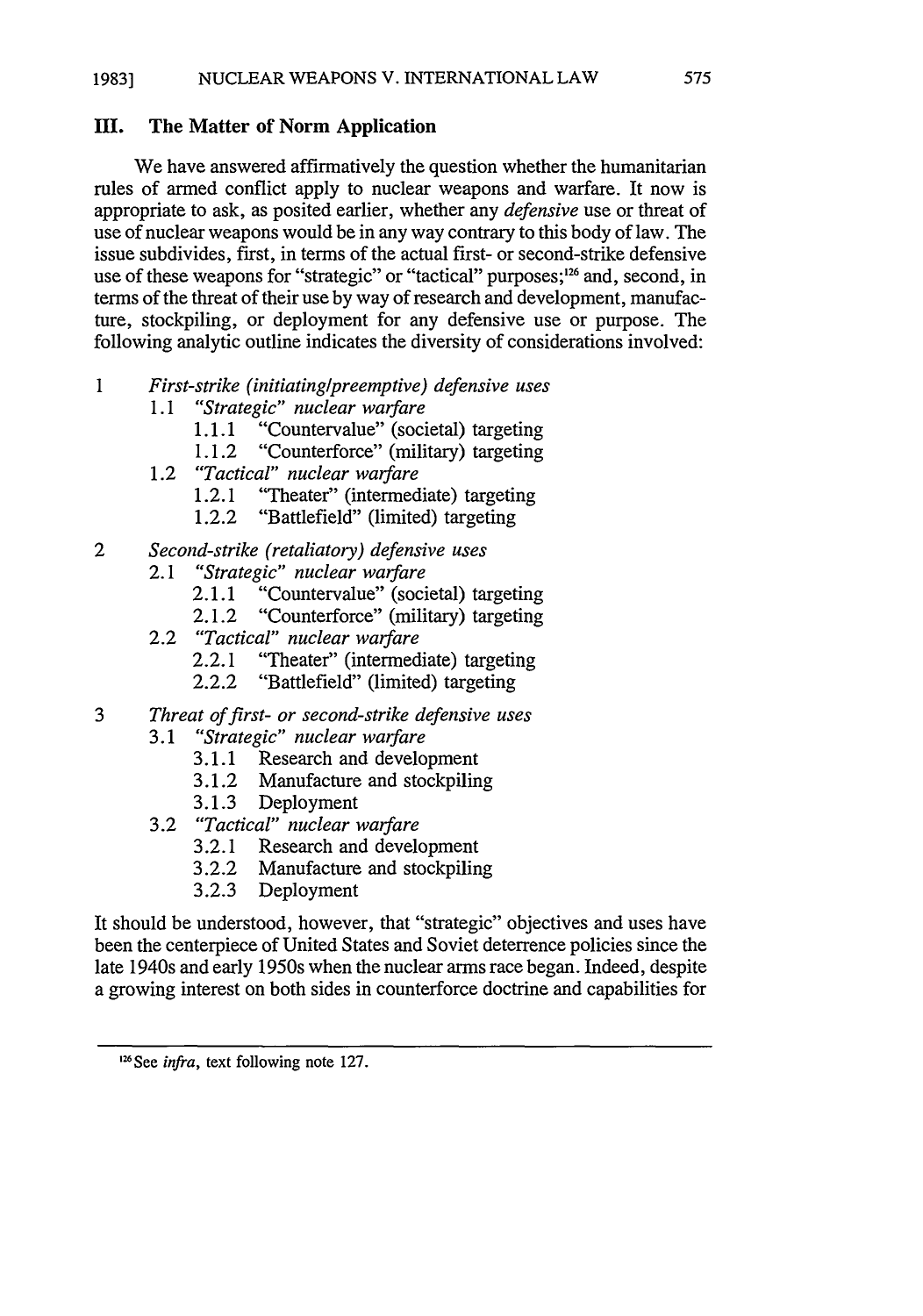damage limitation, the concept of "countervalue" or "assured [societal] destruction" has served at least the United States as the principal rationale for its nuclear arms build-up over the years.<sup>127</sup>

Before proceeding, however, let us be clear about the meaning of the terms "strategic", "tactical", "countervalue", and "counterforce". **All** figure prominently in any discussion about nuclear weapons and all help to make up the tangled doctrinal web of what popularly is called "nuclear deterrence". **"I**

Strategic nuclear weapons are designed to destroy an enemy's entire military, political and economic capacity (or to defend against weapons with such capability) while tactical nuclear weapons are intended for use within more specific and circumscribed objectives. Thus, strategic nuclear weapons and delivery systems include intercontinental ballistic missiles [ICBMs], submarine-launched ballistic missiles [SLBMs] and intercontinental heavy bombers (with and without cruise missiles),<sup>129</sup> whereas tactical nuclear weapons and delivery systems include "theater-level" intermediate-range ballistic missiles, medium-range ballistic missiles and bombers, and strike aircraft,<sup>130</sup> plus weapons planned for use in "battlefield" situations, including short-range ballistic missiles, howitzers, mortars, rockets, and demolition mines. **<sup>3</sup> '** It is important to understand, however, that these distinctions are not altogether unambiguous. For example, while tactical weapons may not possess the range of their strategic counterparts, some of them, as the accompanying notes below reveal, possess yields and side-effects that are nevertheless indistinguishable from strategic weapons. What matters ultimately for

<sup>&#</sup>x27;7See, e.g., Builder **&** Graubard, *supra,* note 12, **1-3;** *Report of the Secretary-General, supra,* note 21, 104-13; Beres, *Nuclear Strategy and World Order* **(1982) 8** Alternatives **- A** Journal of World Policy **139.**

 $128$  For definitions of the terms and their relation to specific weapons and weapon systems. see *Report of the Secretary-General, ibid.,* chs 2 and **3.**

<sup>&</sup>lt;sup>129</sup> See *Report of the Secretary-General, ibid., ch. 2, especially Table 1, which shows that* strategic weapons generally have strike ranges in excess of **3,000** nautical miles, yields up to twenty megatons, and an accuracy, measured in terms of "circular error probable" **[CEP],** of **300-2,500** metres. **CEP** is defined as "the radius of a circle around the target at which a missile is aimed within which the warhead has a **.5** probability of falling". United States Arms Control and Disarmament Agency, *SALTLexicon,* rev'd ed. **(1975) 5.** In considering CEPs, Krass and Smith write: "[I] is important to keep in mind, first, that probability does not mean certainty; second, that [it] is also probable that warheads will land further away from the target than the distance of the **CEP;** and, third, that the accuracy has probably been exaggerated." Krass **&** Smith, "Nuclear Strategy and Technology" in M. Kaldor **& D.** Smith, eds, *Disarming Europe* **(1982) 19.**

<sup>1&#</sup>x27;3Tactical weapons of the "theater" class generally have strike ranges up to **3,000** nautical miles, yields up to one megaton and a **CEP** accuracy somewhat better than **300** metres. See *Report of the Secretary-General, ibid.,* **26-31.**

<sup>&</sup>lt;sup>131</sup> "Battlefield" or limited tactical weapons generally have ranges up to 600 nautical miles, yields up to **100** kilotons and a relatively high accuracy. *Ibid.*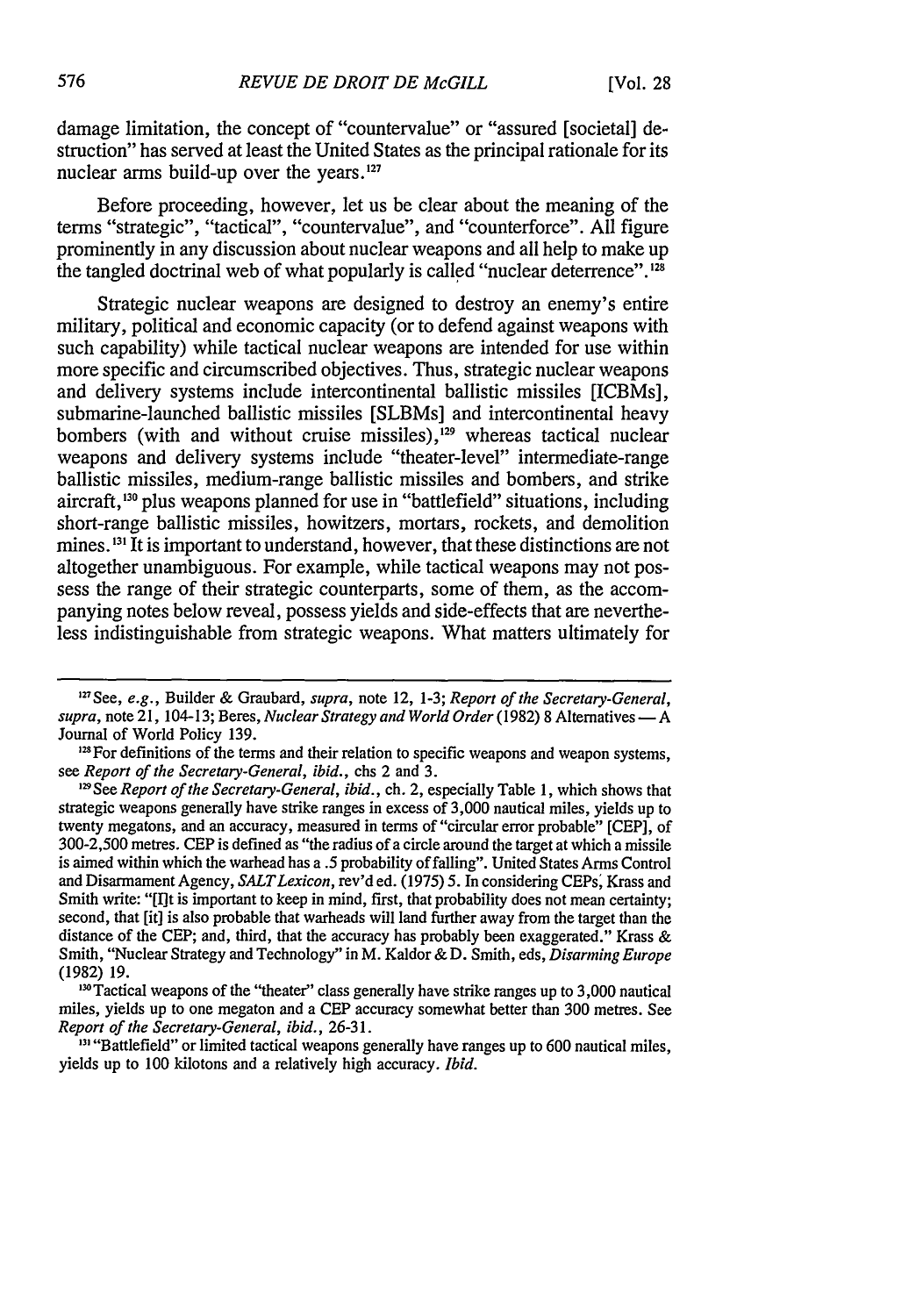definitional purposes is more the reasons for which these weapons are used than their performance capabilities and characteristics *per se.*

Similar ambiguities attend the distinction between countervalue and counterforce doctrines of nuclear warfare. Generally speaking, countervalue targeting, as embodied in the doctrine of Mutual Assured Destruction [MAD], refers to nuclear attacks upon an adversary's cities and industries, while counterforce targeting refers to attacks upon an enemy's military usually nuclear - forces. In fact, however, the countervalue doctrines that have informed United States and Soviet nuclear strategy over the years always have included a counterforce component. The central concern, once again, is the ultimate purpose for which the particular weapon is intended. Whereas the essential purpose of counterforce targeting is to threaten military *defeat* (or "denial") as a deterrent to potential aggression or escalation of hostilities, the primary aim of countervalue targeting is to threaten massive *punishment* by way of societal destruction.<sup>132</sup>

Now, with these clarifications in mind, and following loosely the analytic outline set forth above,<sup>133</sup> let us investigate whether, and if so to what extent, the humanitarian laws of war, at least as reflected in the prohibitory rules defined in Part **H,11** may be said to interdict the use of nuclear weapons in specific conflict situations. A proper appreciation of any prescription whether explicitly or implicitly formulated, cannot be had without a conscious understanding of the "real world" contexts within which it has to function.

#### A. *First Defensive Use of Nuclear Weapons*

# **1.** Strategic **Warfare: Countervalue Targeting**

As noted above,<sup>135</sup> nuclear weapons designed for countervalue or citykilling purposes tend to be of the strategic class, with known yields of deployed warheads averaging somewhere between two to three times and 1500 times the firepower of the bombs dropped on Hiroshima and Nagasaki. Further, they are "dirty" bombs, capable of producing severe initial nuclear radiation, spatially and temporally dispersed residual radiation (or radioactive. fallout), and, in addition, wide-ranging electromagnetic pulse [EMP] effects. Furthermore, their CEP ["circular error probable"] currently averages somewhere between  $0.3$  to  $2.5$  kilometers — which is to say that they lack pinpoint

<sup>&</sup>lt;sup>132</sup>*Ibid.*, 100 (discussing the punishment and denial aspects of deterrence).

<sup>&</sup>lt;sup>133</sup> See *supra*, text following note 126.

<sup>&</sup>lt;sup>134</sup> See *supra*, Part II(A).

<sup>&</sup>lt;sup>135</sup> See *supra*, note 129 and accompanying text.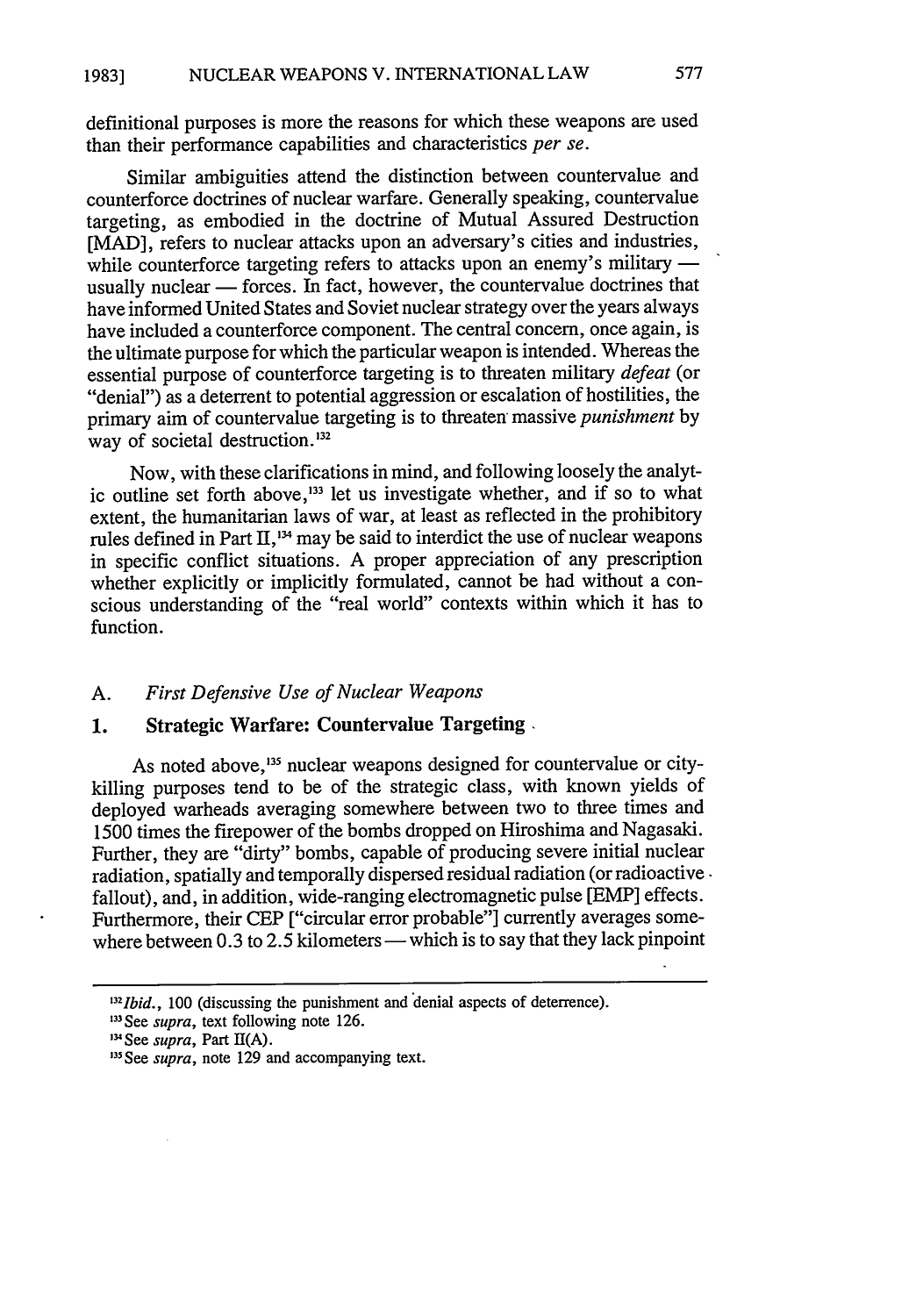accuracy. Thus, in addition to violating the *Rule 6* prohibition against chemical, biological and "analogous" means of warfare,<sup>136</sup> their capacity for violating all the other prohibitory rules on a truly awesome scale, seems selfevident. **' 37**

However, when evaluating this defensive option, what really matters, in a certain sense, is less the fact that nuclear weapons would violate one or another of the prohibitory rules mentioned, than the fact that massive nuclear warfare, as a defensive measure, would be unleashed most probably in response to a conventional warfare provocation.<sup>138</sup> By any rational standard, this would constitute a gross violation of the cardinal principle of proportionality. Assuming even the so-called "worst case" scenario  $-e.g., a$ Soviet conventional assault against Western Europe or the oilfields of the Middle East — where is the military necessity in incinerating entire urban populations, defiling the territory of neighboring and distant neutral countries, and ravaging the natural environment for generations to come simply for the purpose of containing or repelling a conventional attack? Surely a failure to provide for an adequate conventional defense or to develop alternative energy sources does not excuse these probable results. If so, then we are witness to the demise of Nuremberg, the triumph of *Kriegsraison,* the virtual repudiation of the humanitarian rules of armed conflict in at least large-scale warfare. The very meaning of "proportionality" becomes lost, and we come dangerously close to condoning the crime of genocide, that is, a military campaign directed more towards the extinction of the enemy than towards the winning of a battle or conflict.<sup>139</sup>

**<sup>139</sup>**Genocide, the crime *of deliberately* bringing about the destruction, in whole or in part, of a national, ethnic, racial, or religious group as such, could well be listed among the prohibitory rules considered *supra,* Part II(A). Punished at Nuremberg, it since has become institutionalized in the *Convention on the Prevention and Punishment of the Crime of Genocide,* 78 U.N.T.S. 277 (adopted by the U.N. General Assembly 9 December 1948; entered into force 12 January 1951). China and the United States, as is well known, are alone among the major powers not to have become parties to the *Convention.* But it is accepted generally today that the prohibition has become a matter of customary international law. It does not follow, however, that every large-scale use of the military instrument constitutes genocide. The critical point is the matter of intent.

<sup>&</sup>lt;sup>136</sup> See *supra*, text following note 59.

**<sup>1</sup>**For the probable effects, including economic and environmental effects, see *Report of the Secretary-General, supra,* note 21, ch. 4; see also Glasstone & Dolan, *supra,* note 21, *passim;* A. Katz, *Life AfterNuclear War [:] The Economic and Social Impacts ofNuclearAttacks on the United States* (1982), *passim;* J. Schell, *The Fate of the Earth* (1982), ch. 1; S. Zuckerman, *Nuclear Illusion and Reality (1982), ch. 2.* 

<sup>&</sup>lt;sup>138</sup> One assumes, I hope not naively, that a countervalue first strike would not be unleashed for any lesser provocation, for then certainly the principle of proportionality would be violated. For related comment, see *infra,* note 150 and accompanying text.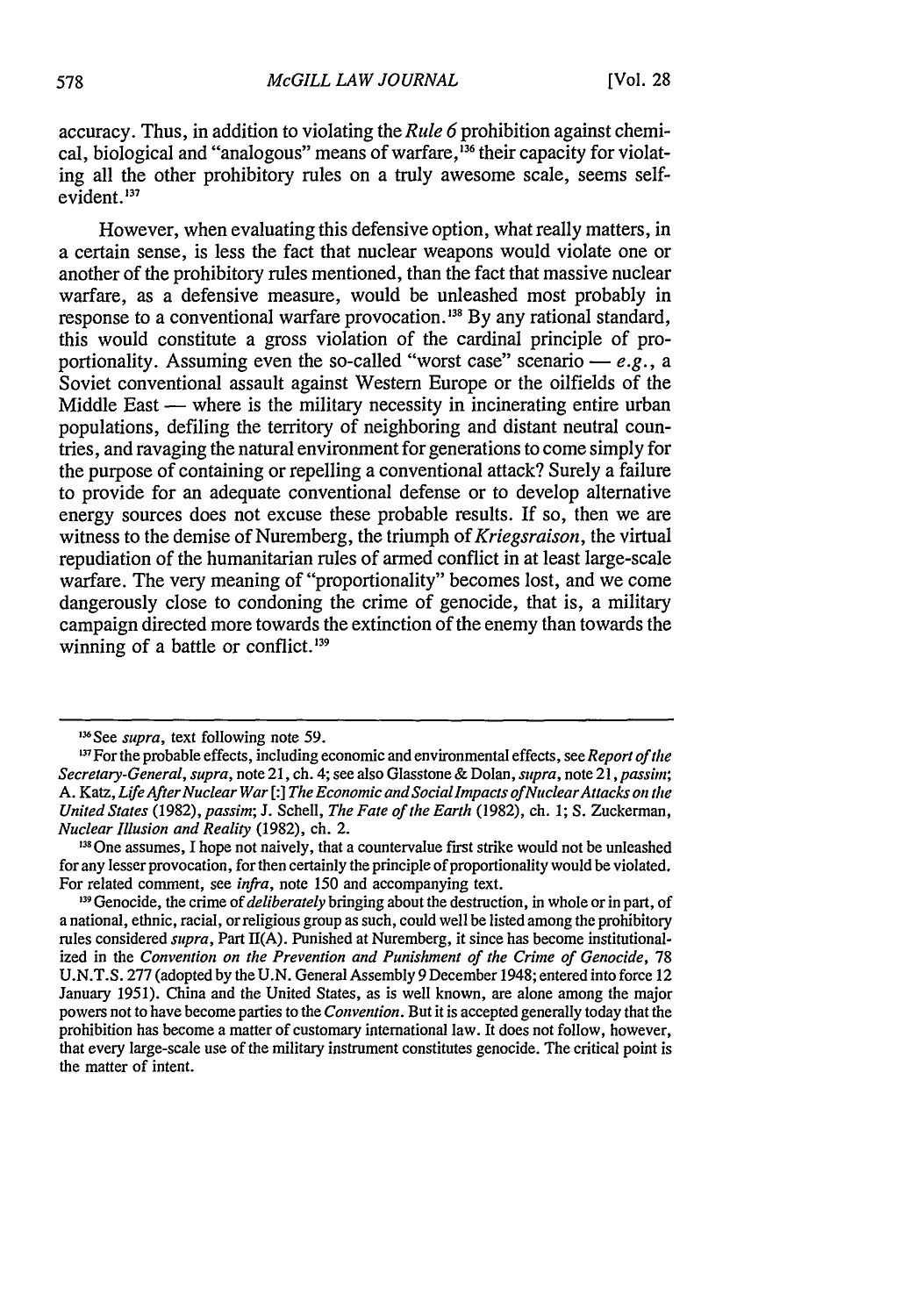It is, of course, conceivable that a city-killing first strike might be in response to a perceived but as yet unexecuted threat of nuclear attack — an imminent one, we must assume. Indeed, it is conceivable that the threatened attack would be equivalent in character. Howevermuch the anticipatory or preemptive strike would run afoul of the rules against aggravated and indiscriminate suffering *(Rules 1* and 2 above),<sup>140</sup> it still might be argued to meet the test of proportionality in some rough way. But the argument, I think, would be deceptive. A preemptive strike of the sort contemplated here, particularly if surface bursts are involved, still would inflict large-scale collateral harms beyond the place and moment of immediate conflict.<sup>141</sup> In addition to violating the *Rule 6* ban on chemical, biological and "analogous" weapons, **<sup>42</sup>**it would likely violate also the minimal safeguards extended to internationally protected persons *(Rules 2* and 4), **143** nonparticipating neutral States *(Rule 5),'"* the natural environment *(Rule* **3)'145** and consequently by these excesses would strain severely the principle of proportionality. Moreover, to the extent that U.N. *Charter art.* 51 admonishes recourse to minimally coercive and nonviolent modes of conflict resolution, including resort to the collective conciliation functions of the United Nations,146 a preemptive strike probably would disproportionately violate *Rules I* and 2 as well. After all, the threat still would be unexecuted. In any event, the principle of proportionality surely would require that the burden of policy proof be shouldered by those who would unleash the preemptive countervalue strike, and that burden would be a heavy one considering the massive and extended deprivation potentially involved. It is difficult to conceive of any nuclear threat that could not be met by some lesser preemptive mode  $-$  except, of course, in the case of foreign policies lacking in creative imagination and insensitive to the magnitude of the human values at stake.

### 2. Strategic **Warfare: Counterforce Targeting**

Involving, as we have seen, the same strategic weapons with the same odious capabilities relied upon for countervalue targeting,<sup>147</sup> a counterforce first strike, like a countervalue first strike, faces the test of proportionality

<sup>&</sup>lt;sup>140</sup> See *supra*, text following notes 41 and 45.

<sup>&</sup>lt;sup>141</sup> See Report of the Secretary-General, supra, note 21, ch. 4.

<sup>&</sup>lt;sup>142</sup> See *supra*, text following note 59.<br><sup>143</sup> See *supra*, text following notes 45 and 53.

<sup>&</sup>lt;sup>144</sup> See *supra*, text following note 57.

<sup>&</sup>lt;sup>145</sup> See *supra*, text following note 49.

*<sup>&#</sup>x27;"Cf.,* Feinrider, *International Law as the Law of the Land: Another Constitutional Constraint on Use of Nuclear Weapons* (1982) 7 Nova L.J. 103 (No. 1). For the text of art. 51, see *supra,* note 19.

<sup>&</sup>lt;sup>147</sup> See *supra*, text following note 128.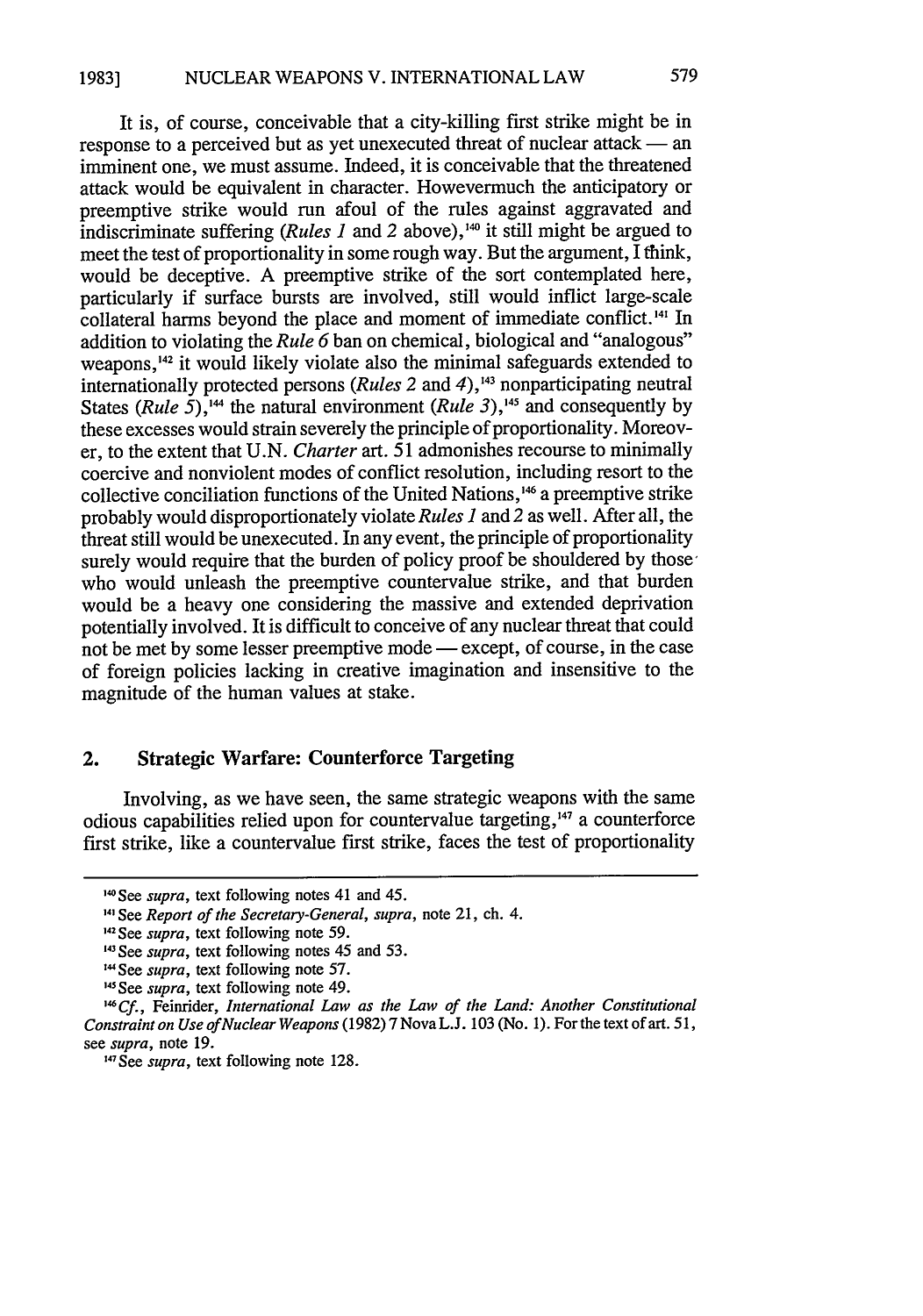with many presumptions against it. Even if intended for essentially military targets alone, it still would have far-reaching EMP and radiation effects that could not be confined to the place and moment of immediate confrontation, thus violating not only the *Rule 6* ban on chemical, biological and "analogous" weapons,<sup>148</sup> but the rights of great numbers of innocent and neutral including distant  $-$  third parties, both living and unborn.<sup>149</sup> And howevermuch actually restricted to essentially military targets, a counterforce first strike still would consist of a massive nuclear retort to what likely would be only a conventional war provocation.<sup>150</sup>

It may be conceded that, because counterforce strategy is a policy of targeting the military, especially nuclear, forces rather than the cities of the other side, there is at least surface plausibility in the argument that a counterforce first strike would not trample unduly upon the *Rule 2* prohibition against indiscriminate injury to noncombatant persons and property. **"'** Indeed, a lure of counterforce doctrine is that it makes nuclear weapons more credible as instruments of war in part'because, at least theoretically, it is less subject to the legal and moral criticisms that can be levelled against countervalue doctrine. The plausibility of this argument vanishes quickly, however, when it is matched against the available data. An oft-cited Office of Technology Assessment study published in 1979, for example, quotes United States Government studies indicating that between two million and twenty million Americans would be killed within thirty days after a counter-silo attack on United States ICBM sites, due mainly to early radiation fallout from likely surface bursts.<sup>152</sup> The test of proportionality is thus greatly strained once again.

Indeed, when all the dynamics of an actual counterforce first strike are taken into account, the test of proportionality seems to be abrogated completely, particularly when the opposing sides are both nuclear powers, as would likely be the case. In the first place, unless the counterforce attack were an all-out "disarming first strike" aimed at the total incapacitation of the enemy's nuclear forces, which is a highly unlikely achievement, it would virtually guarantee retaliation entailing greater and more widespread devastation and suffering. Second, notwithstanding voguish theories of "intra-war

<sup>&</sup>lt;sup>148</sup> See *supra*, text following note 59.

<sup>&</sup>lt;sup>149</sup> See *supra*, text following notes 45, 53 and 57.

<sup>&</sup>lt;sup>150</sup> One assumes, again I hope not naively, that a counterforce first strike would not be the consequence of any lesser provocation, for then without any doubt, the principle of proportionality would be breached. For related comment, see *supra,* note 138 and accompanying text.

<sup>&</sup>lt;sup>151</sup> For pertinent discussion, see *supra*, text following note 45.

<sup>&</sup>lt;sup>152</sup> Congress of the United States, Office of Technology Assessment, *The Effects of Nuclear War* (1979) 84.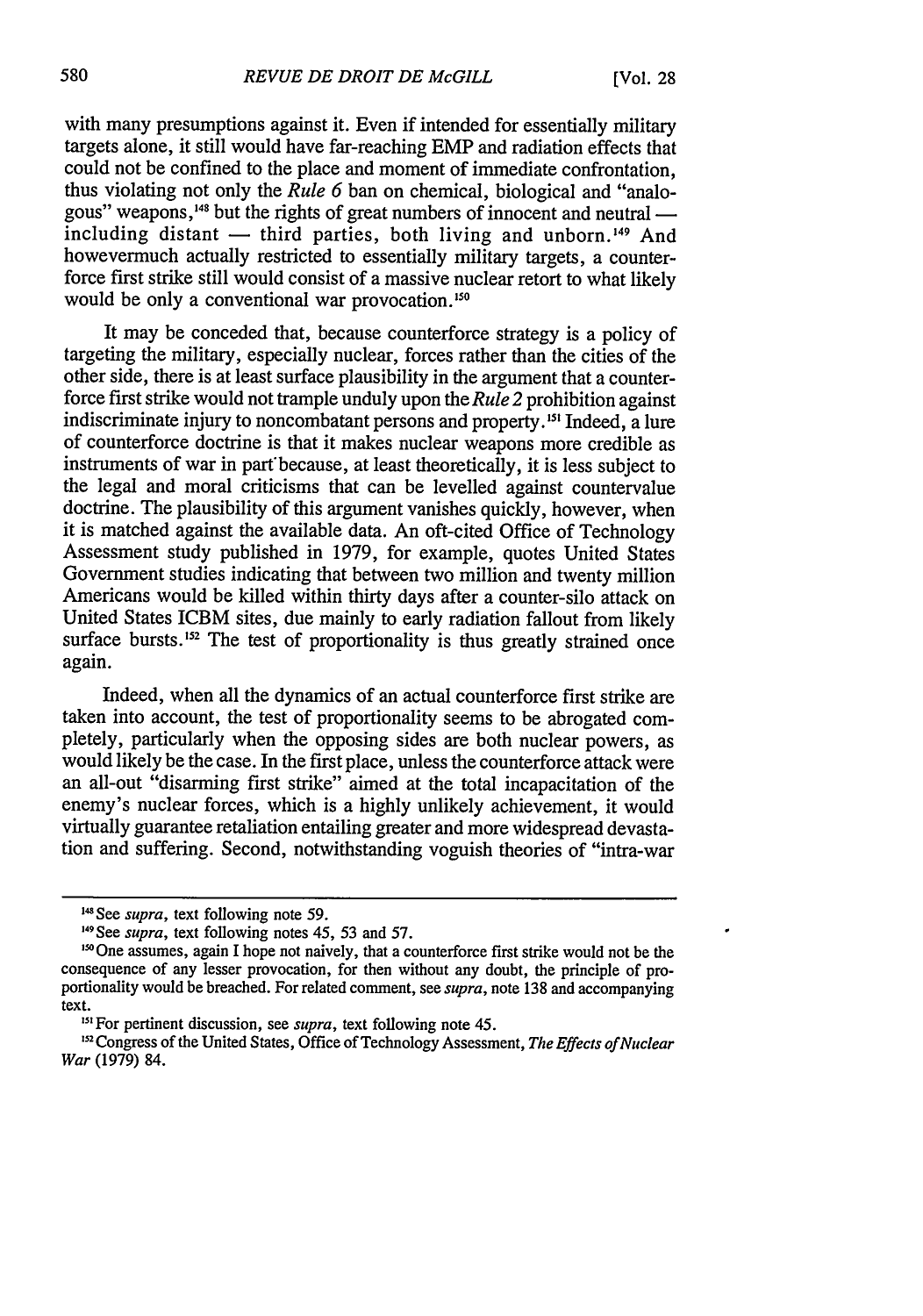#### NUCLEAR WEAPONS V. INTERNATIONAL LAW **1983]**

bargaining", "intra-war deterrence" and "controlled escalation", it is highly improbable that the opposing sides would or could restrict themselves to fighting a "limited" rather than "total" nuclear war, as if somehow governed by the rules of the Marquess of Queensbury.<sup>153</sup> Finally, it seems fairly clear that counterforce targeting, involving missiles that never have been tested over their expected wartime trajectories, is neither as accurate nor as reliable as publicly claimed.<sup>154</sup>

Again, however, it remains to be asked whether different conclusions might not obtain in the case of an anticipatory counterforce first strike as distinguished from an initiating one. Such a strike, designed to preempt, say, an imminent devastation of equivalent or greater dimension, conceivably could meet the test of proportionality precisely because it would be directed, pursuant to counterforce doctrine, against only military targets. Particularly might this be the case where the statistical probability of accurate warhead delivery would be fairly high, that is, where the CEP of the preemptive strike would be fairly low (within 100-200 meters by current standards). This logic, however, is based on a calculation of statistical probability, and probabilities, let us be clear, are not certainties. In addition, it suffers from all the disabilities concerning proportionality that we noted in connection with both the preemptive countervalue strike and the initiating counterforce strike. Again, it is reasonable to conclude that the test of proportionality would not be met or that, at the very least, those who would unleash the preemptive counterforce strike would have the burden of proving otherwise.

#### **3. Tactical Warfare: Theater/Battlefield Targeting**

As noted earlier,<sup>155</sup> there is no clear borderline between so-called "tactical" and so-called "strategic" nuclear weapons, with the yields and consequent effects of the former commonly rising to the level and impact of the latter. The

<sup>155</sup> See *supra*, text following note 128.

**<sup>&</sup>quot;** *See Report of the Secretary-General, supra,* note 21, 71-6. Write Krass & Smith, supra, note 129, 16:

<sup>[</sup>lit is integral to the idea of limited nuclear warfare, and to the currently fashionable concept of "escalation dominance," that we can mount and dismount the tiger at will. There is a surface plausibility in the idea that since each side will be concerned to limit the damage to itself, both sides will be interested in fighting a limited nuclear war rather than a total war. But this plausibility vanishes once one tries to identify the moment at which one side would decide to leave the other with the final say, the final shot. And if it therefore seems likely that neither side will wish to pull out leaving the other side with the "advantage," then why should either side bother with limited war at all? It is surely more likely that both sides would conclude that, since the most likely outcome is a non-limited war, the best option is to make an all-out strike immediately.

<sup>&</sup>lt;sup>154</sup> See, *e.g.*, Cockburn & Cockburn, *The Myth of Missile Accuracy*, New York Rev. of Books (20 November 1980) 40.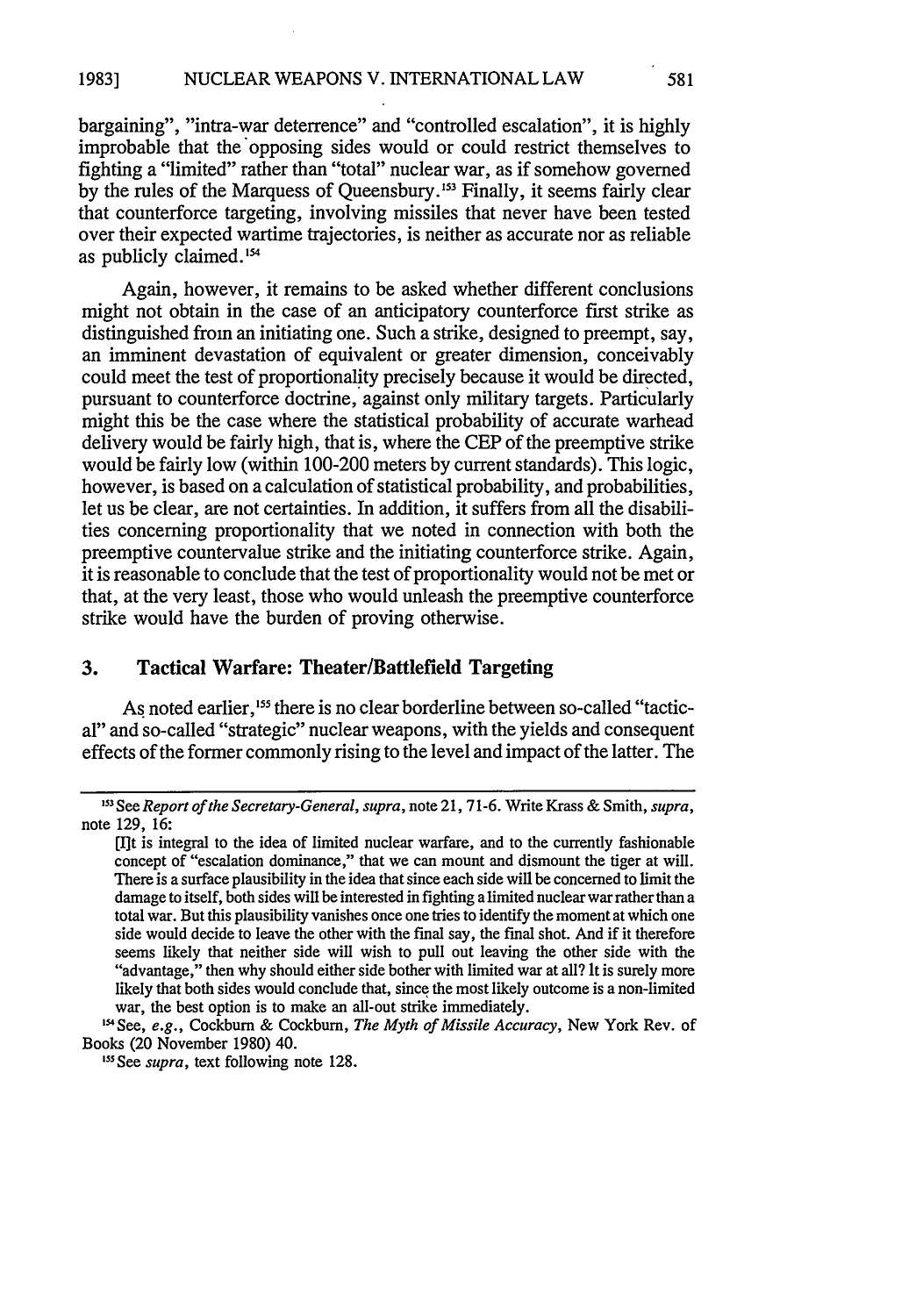public debates and demonstrations in Europe since late 1979, which have related primarily to intermediate-range weapons and weapons systems such as the SS-20 ballistic missile and Backfire bomber on the WTO [Warsaw Pact] side and the planned deployment of Tomahawk ground-launched cruise missiles and Pershing II ballistic missiles on the NATO side, are vivid witness to this fact. Accordingly, it is logical to conclude that the first-strike use of tactical nuclear weapons above, say, the thirteen to twenty-two kiloton range of Hiroshima-Nagasaki, which would include almost sixty *per cent* of the estimated intermediate "theater of war" and more limited "battlefield" nuclear weapons currently deployed by the NATO and WTO countries, should be subject to the same legal judgments that attend the first-strike use of strategic nuclear weapons (both countervalue and counterforce). The first-strike use of such high-yield tactical nuclear weapons, like the first-strike use of their strategic (particularly counterforce) equivalents would appear to violate in the same way and to similar degree, separately and in combination, not only all or most of the humanitarian rules of armed conflict considered in Part II, but also the fundamental principle of proportionality that mediates among them.

But what of tactical nuclear weapons below the thirteen to twenty-two kiloton range of Hiroshima-Nagasaki? Would the first-strike use of such lower yield weapons, particularly those in the one to two kiloton or subkiloton range, equally violate the prohibitory rules discussed above? Would such a strike equally violate the principle of proportionality on the grounds that, like its strategic counterparts, it probably would be in response to a conventional warfare provocation — indeed, in likely contrast to its strategic counterparts, probably in response to a conventional warfare provocation by a *non-nuclear* adversary? By common definitional agreement, it will be recalled, the term "tactical nuclear weapons" is intended generally to refer to those weapons systems that are designed or are available for use against essentially military targets in so-called intermediate "theater of war" and more limited "battlefield" situations.'<sup>56</sup>

In theory, to be sure, the answers to these questions must depend, *inter alia,* on the characteristics and capabilities of the tactical weapons in question. For example, though the provocation might be a conventional one or, indeed, at the hands of a non-nuclear opponent, it is possible at least to conceive of a low-yield, relatively "clean" and reasonably accurate nuclear weapon or weapon system whose tactical first defensive use actually would save lives and protect property within the meaning of military necessity  that is, without violating the principle of proportionality. This "best case" scenario, however, appears to be a limited one. Judging from the state of the

*<sup>&</sup>quot;'See supra,* text following note **129.**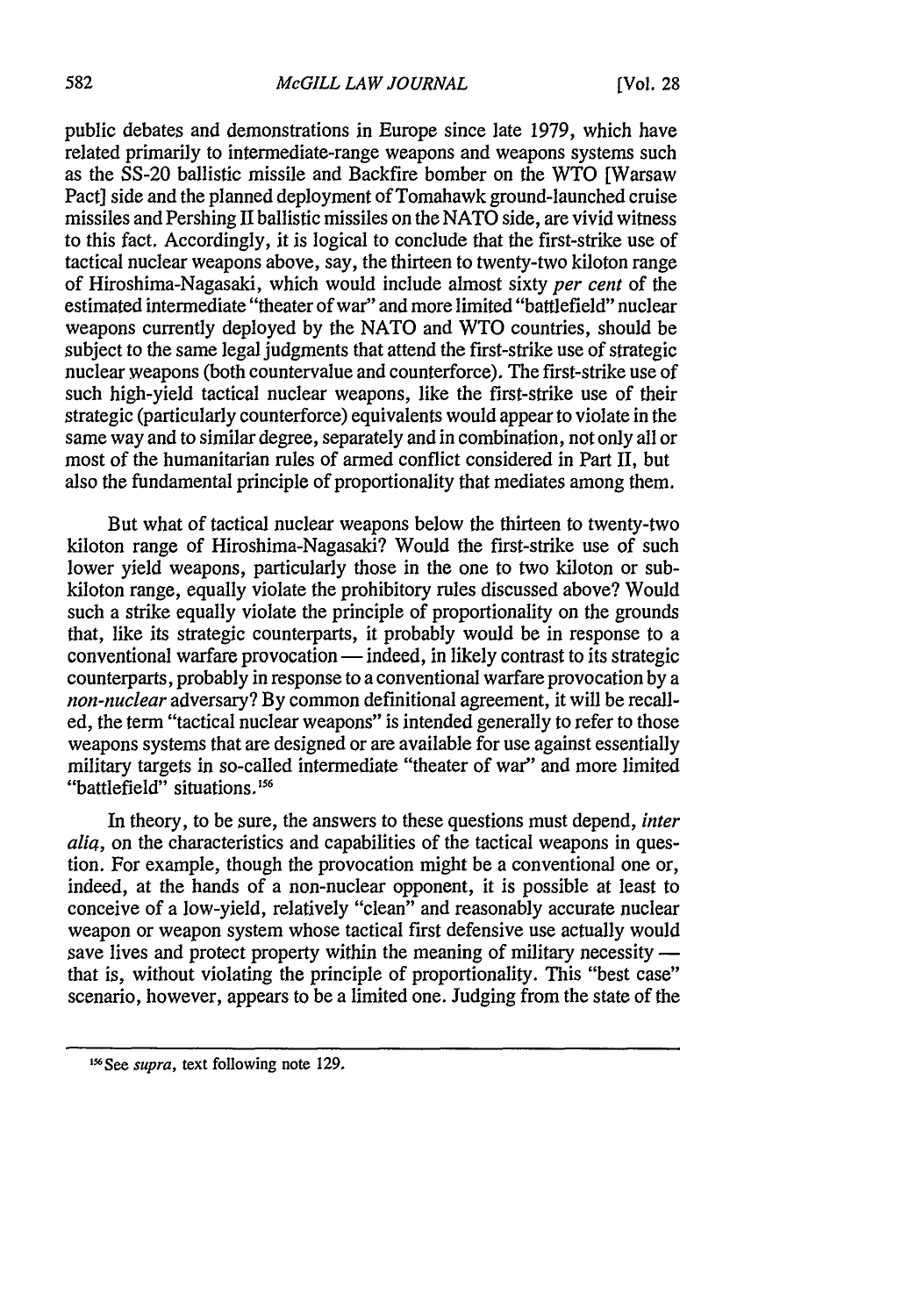art as so far publicly revealed, no such option is available among existing intermediate-range theater weapons,<sup>157</sup> although some "progress" in this direction appears to be taking place in connection with limited-range battlefield weapons.<sup>158</sup> The possibility of minimizing destruction and of avoiding indiscriminate harm consonant with *Rules 1* and 2 may be present,<sup>159</sup> but not without substantial and, I submit, disproportionate cost in most circumstances relative to internationally protected persons *(Rules 2 and 4)*,<sup>160</sup>, nonparticipating neutral States *(Rule 5)*,<sup>161</sup> and the natural environment *(Rule* **3)162** due to initial and residual radiation. Moreover, except by a process of interpretation that is uninformed by the basic assumptions of a world public order of human dignity, there is no escaping the *Rule 6* prohibition of chemical, biological and "analogous" weapons.<sup>163</sup> By its very nature, a fission weapon must be regarded as "dirty"; and even if a pure fusion weapon with no fission were developed, its explosion in the air and, of course, at ground-level still would result in some radioactive contamination, albeit not as extensive as when nuclear technology was less "tailored" than it is today.

But what truly is damning of the first defensive use of tactical nuclear weapons, whether in theater or battlefield operations, is less the nature of the weapons themselves than the nature of tactical nuclear warfare as a whole. In the first place, as should be apparent to all, if a military campaign defined in part by a first-strike use of nuclear weapons ever were to take place, it surely would not be limited to one or two nuclear strikes, even if only the first user were a nuclear power. Likely as not, as conservatively projected in the 1980 *Report of the Secretary-General* on nuclear weapons,<sup>164</sup> tactical nuclear warfare, at least at theater level, would result in hundreds and thousands of nuclear explosions and, consequently, untold immediate and long-range, long-term collateral harms. In addition, once unleashed, the probability that tactical nuclear warfare could be kept at theater or battlefield level would be small. A crisis escalating to the first use of even relatively small nuclear

<sup>161</sup> See *supra*, text following note 57.

<sup>&</sup>lt;sup>157</sup>This judgment is legitimately inferred not only from descriptions of intermediate-range theater weapons, as in *Report of the Secretary-General, supra,* note 21, 19-22 and ch. 3, but also from recent discussions of new "second generation" and "third generation" nuclear weapons and weapon systems which appear to be designed primarily, if not exclusively, for limited battlefield uses. See Rose, *supra,* note 117; and Gsponer, *supra,* note 67.

<sup>&</sup>lt;sup>158</sup> See, e.g., Rose, *ibid.* See also W. Van Cleave & S. Cohen, *Tactical Nuclear Weapons* (1978), ch. 4.

<sup>&</sup>lt;sup>159</sup> See *supra*, text following notes 41 and 45.

<sup>&</sup>lt;sup>160</sup> See *supra*, text following notes 45 and 53.

<sup>&</sup>lt;sup>162</sup> See *supra*, text following note 49.

<sup>&</sup>lt;sup>163</sup> See *supra*, text following note 59.

*<sup>6&#</sup>x27;See Report of the Secretary-General, supra,* note 21, 71-6.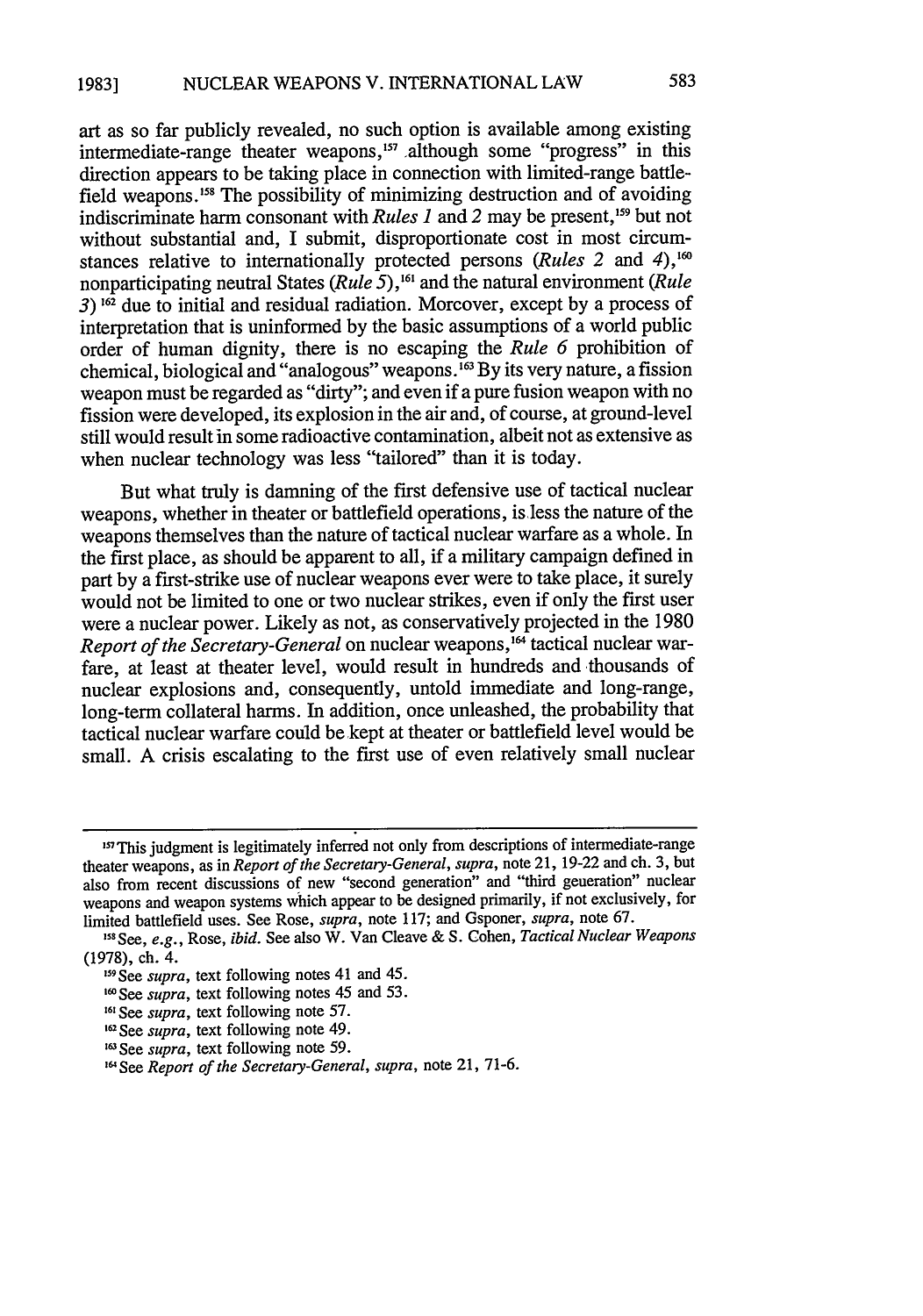weapons would bring us dangerously close to the ultimate stage, a "strategic exchange", particularly if one of the two sides saw itself at a disadvantage in a drawn out "tactical exchange".'65 In sum, once out of the bottle, likely as not even the tactical nuclear genie would quite literally cause "all hell to break loose". This fact, in combination with the observations already made regarding the humanitarian rules of armed conflict, would seem by any rational analysis to run hard up against the principle of proportionality upon which the doctrine of military necessity is premised.

Thus, the first use of nuclear weapons again would appear contrary to the basic laws of war as contemporaneously understood. It need only be added that, for all the reasons noted above, but especially the last two relative to the essential uncontrollability of tactical nuclear warfare in general, this conclusion may be seen to apply to the preemptive first use of tactical nuclear weapons as well as to their initiating first use.

### B. *Second Defensive Use of Nuclear Weapons*

Would a second defensive use of nuclear weapons - one undertaken as *a claimed* "legitimate reprisal" in response to a prior attack unlawfully initiating the use of such weapons — equally or similarly violate the humanitarian rules of armed conflict? In view of the numerous qualifying reservations now attached to the 1925 *Geneva Gas Protocol,* conditioning adherence to it upon reciprocal observance of its terms, <sup>166</sup> it may be that the *Rule 6* ban on chemical, biological and "analogous" means of warfare would not stand in the way. On this point, concededly, there is ambiguity. But what about the *Rule 4* prohibition of reprisals that are disproportionate to legitimate belligerent objectives or that are disrespectful of persons, institutions and resources otherwise protected by the laws of war?<sup>167</sup> Is there ambiguity here as well?

### **1.** Strategic **Warfare: Countervalue Targeting**

In the case of a second use of nuclear weapons characterized by countervalue targeting, there is, I submit, no ambiguity. For at least three reasons, such a use may be said to violate the humanitarian rules of armed conflict as contemporaneously understood, especially *Rule 4.*

In the first place, a retaliatory city-killing attack would trample flagrantly upon guarantees extended to civilians and civilian populations, among

*I5bid., 71.*

<sup>&</sup>lt;sup>166</sup> See supra, text accompanying note 62.

<sup>&</sup>lt;sup>167</sup> See *supra*, text following note 53.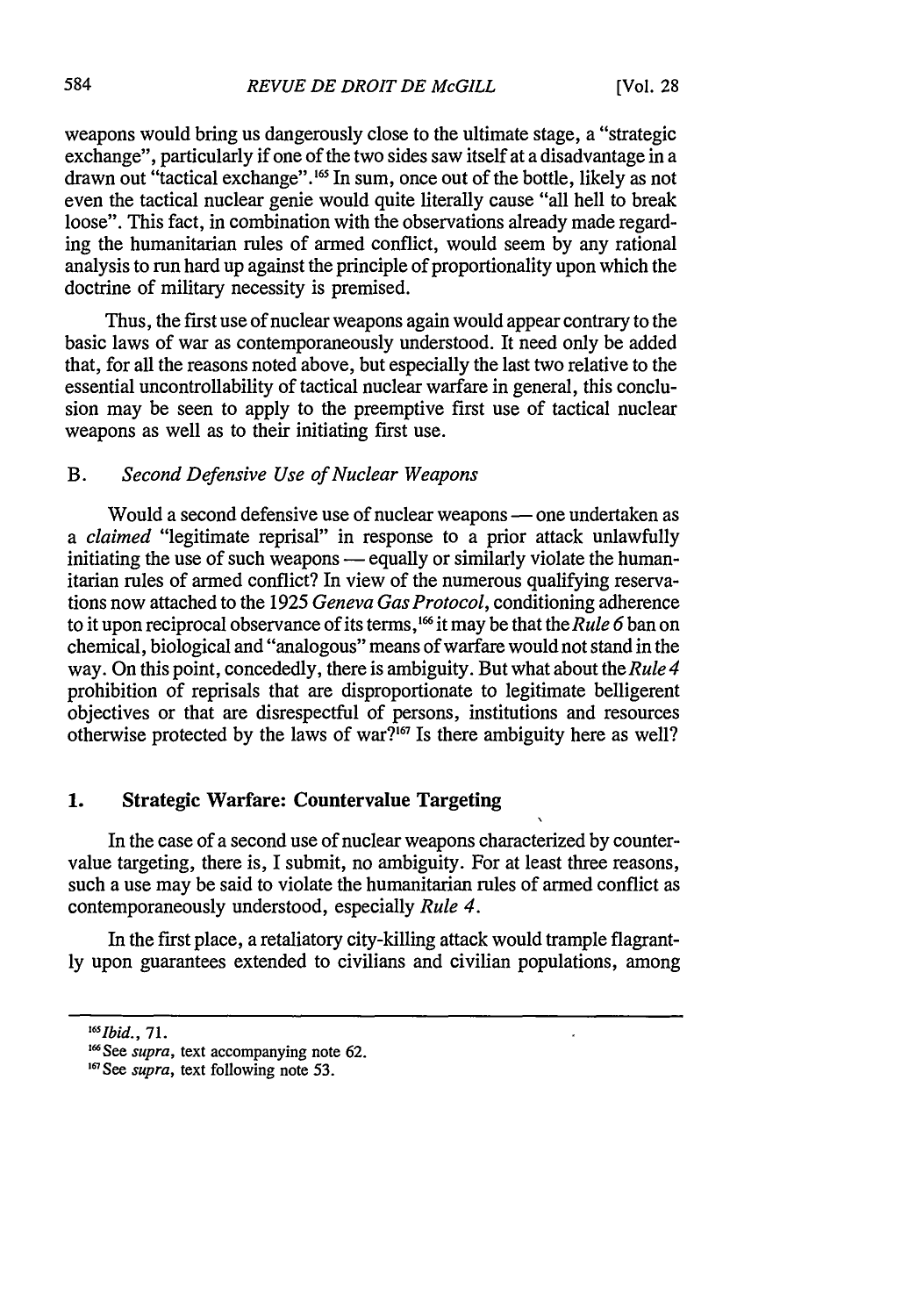other internationally protected persons, by the most recent formal statements on the laws of war. Article 51(6) of 1977 Protocol I Additional to the 1949 *Geneva Conventions,* for example, is characteristically unequivocal: "Attacks against the civilian population or civilians by way of reprisals are prohibited."<sup>168</sup>

Second, except to destroy enemy morale, which is clearly an impermissible objective under the laws of war,<sup>169</sup> and the more so, one would think, when the result is to terrorize an enemy community through the infliction of literally overwhelming  $-$  perhaps irremediable  $-$  societal destruction, it is difficult to see how a retaliatory countervalue strike would serve any military necessity whatsoever. To the contrary, even if the antecedent first use were likewise countervalue destructive in character, it would appear to serve mainly the purposes of vengeance rather than the values of proportionate policing (given, at least, the present essentially rural deployment of the world's strategic forces).

Finally, if the history of belligerent reprisals is any indication, there is the near certainty that a retaliatory countervalue strike would lead not to a reduction of hostilities nor to a moderation of tactics, but to an escalatory spiral and spread of countervalue exchanges.<sup>170</sup> At this point, virtually everything for which the principle of proportionality is supposed to stand, including the integrity of the natural environment and the inviolability of neutral state territory, $^{171}$  would be threatened; the humanitarian rules of armed conflict would become all but obsolete.

# **2. Strategic Warfare: Counterforce Targeting**

The case of a second counterforce use of nuclear weapons is not so clear-cut. Because such a response would be directed, pursuant to counterforce doctrine, solely against the military — especially nuclear — forces of the first user, and because the laws of war do not invite national suicide, there is room to contend that such a strike would be compatible with *Rule 4* regarding disproportionate reprisals and the other humanitarian rules of armed conflict, provided that it not be patently excessive relative to the antecedent attack and the goal of law compliance or nonrecurrence. Indeed,

<sup>169</sup> See, *e.g.*, McDougal & Feliciano, *supra*, note 39, 652-9.

<sup>&</sup>lt;sup>163</sup> 1977 Geneva Protocol 1 Additional, *supra*, note 41, art. 51(6).

<sup>1&#</sup>x27;0 See F. Kalshoven, *Belligerent Reprisals* (1971) 375-8; N. Onuf, *Reprisals: Rituals, Rules, Rationales* (1974) 22 (Princeton University Center of International Studies Research Monograph No. 42).

<sup>&</sup>lt;sup>171</sup> See *supra*, text following notes 49 and 57.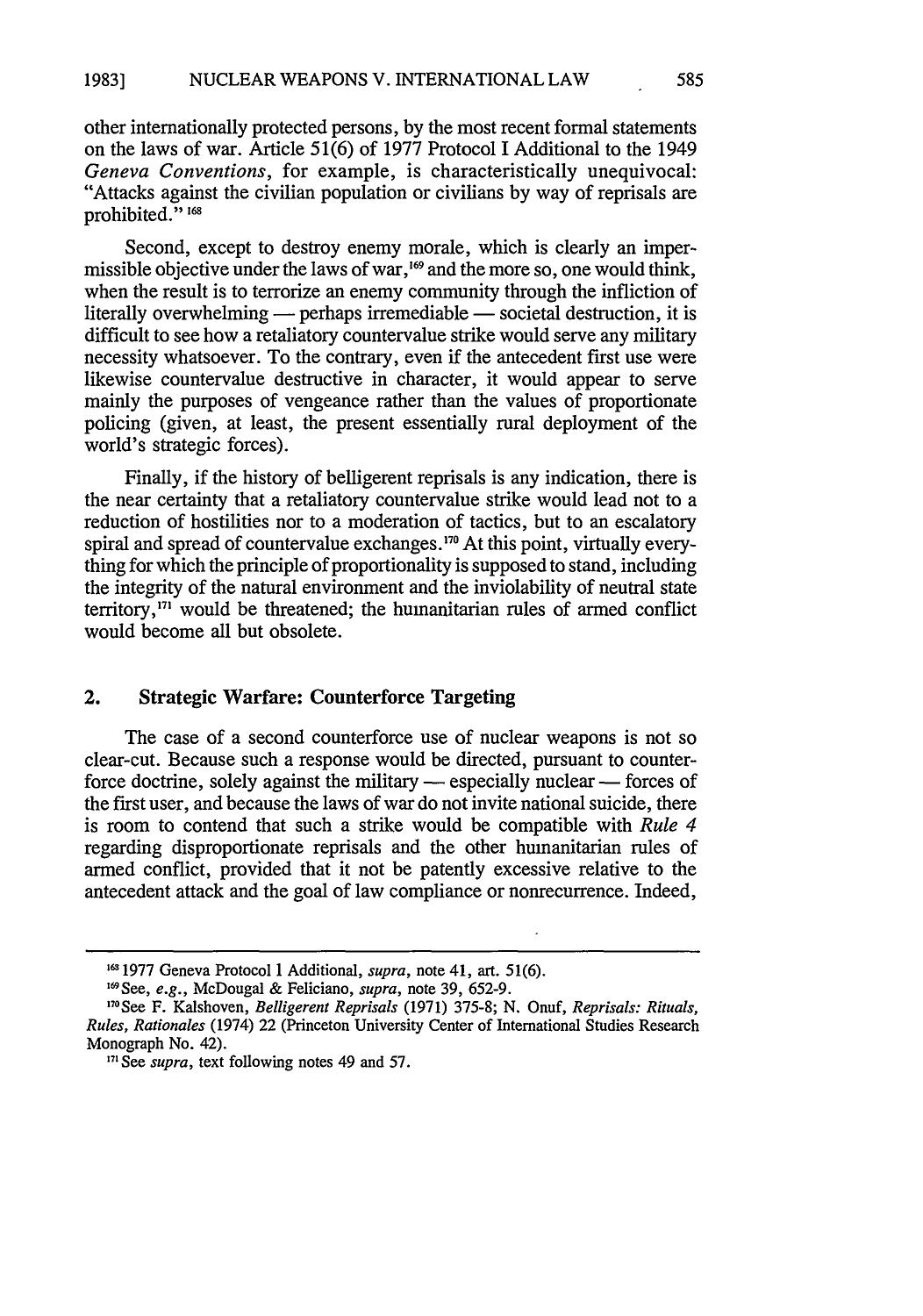paradoxical though it may seem, it might even be argued that, to ensure a minimum destruction of cherished values (preferably the values of freedom and equality), a nuclear counter-strike of this kind would be required. On the other hand, bearing in mind the characteristics and capabilities of the weapons and weapon systems that constitute today's counterforce arsenals, there remains the problem of reconciling the rights of States not party to the conflict and of persons and property expressly shielded by the law of reprisals and the more general laws of war. "Clean bombs" and "surgical strikes", especially in relation to strategic warfare, exist more in the minds of military planners than they do in reality. Additionally, there is the customary injunction that reprisals be taken only as measures of last resort. In the context of nuclear war, this injunction is all the more imperative.

Thus, the permissibility of a counterforce second strike under the humanitarian rules of armed conflict may be regarded as ambiguous. Of course, because of the essentially uncontrollable dangers involved, one must assume that such a second use, if permissible, would be authorized only in response to an antecedent attack of equivalent or greater proportion, that is, a prior counterforce or countervalue attack. But even then, because of the unrefined nature of the weaponry involved and the likelihood of crisis escalation and spread, the burden of policy proof would again weigh heavily on those who would retaliate in this manner. Let us be candid. As Roger Fisher has written, "honestly, each of us would prefer to have our children in Havana, Belgrade, Beijing, Warsaw, or Leningrad today than in Hiroshima or Nagasaki when the nuclear bombs went of  $f''$ .<sup>172</sup>

## **3.** Tactical Warfare: Theater/Battlefield Targeting

If there is a case to be made for a use of nuclear weapons that is consistent with the humanitarian rules of warfare, it is here, in respect of the second use of tactical nuclear weapons. Arguably, a second retaliatory use of a lowyield, "clean" and reasonably accurate intermediate- or limited-range nuclear weapon directed only at a military target could be said to meet the requirements of proportionality (or military necessity) that govern the law of reprisals as presently understood. When making the case beyond this highly circumscribed option, however, at least two major complexities arise. First, to the extent that a retaliatory second use would involve theater or battlefield weapons around or above the thirteen to twenty-two kiloton range of Hiroshi-

<sup>&</sup>lt;sup>172</sup> Fisher, "Getting to 'Yes' in the Nuclear Age" in B. Weston, ed., *Toward Nuclear Disarmament and Global Security: A Search for Alternatives* (forthcoming from Westview Press in Autumn 1983).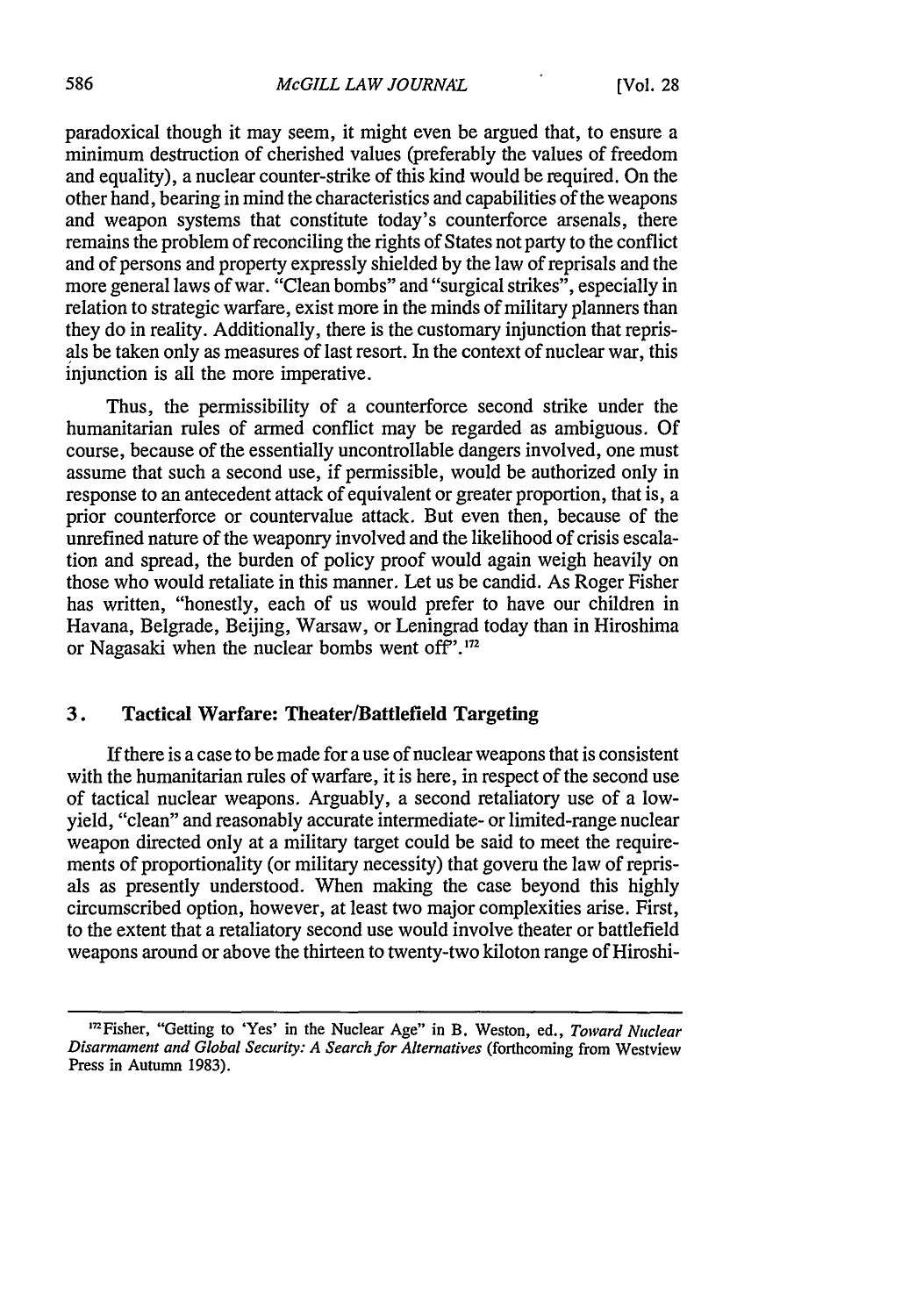ma-Nagasaki, there is the problem of having to deal with all the ambiguities and qualifications noted in connection with a second counterforce use of nuclear weapons. And second, regarding all tactical nuclear weapons, including those in the one to two kiloton or sub-kiloton range, there is the problem of establishing upper limits on the number of retaliatory strikes that could be launched at any time without doing violence either to the rights of neutral States *(Rule 5)* **'73** and internationally protected persons *(Rules 2* and 4) **174** or, more generally, to the principle of proportionality. In other words, except in the narrowest of circumstances, the unrefined and unpredictable nature of nuclear weapons and weapon systems continues to call into question the legality of their second use even in tactical warfare. Add to this the extreme dangers that would attend a likely escalatory spiral once the process of reprisal and counter-reprisal were set into motion, and again the burden of proving that this retaliatory approach should be favored over other means of deterring the enemy becomes very heavy.

# C. *Threat of First or Second Defensive Use*

If a given use of nuclear weapons is properly judged to be contrary to the humanitarian rules of armed conflict, then logically any threat of such use including not only an ostentatious brandishing of arms (such as a menacing "demonstration burst"), but also their research and development, manufacture, stockpiling, and deployment — should be considered contrary to the humanitarian rules of armed conflict as well. In view of our preceding discussion, the threat of a strategic first strike, a tactical first strike, a second countervalue strike, and possibly also a second counterforce strike as well as most tactical second strikes would fit this logic.

A distinct problem with this thesis, however, is that nothing in the traditional rules of warfare prohibits the preparation, in contrast to the actual use of weapons and weapon systems. Also, it flies in the face of the deterrence doctrines which are said to have kept the peace, at least between the superpowers, for the last thirty-odd years  $-$  a conflict of major significance 'because, to be minimally credible, a policy of deterrence requires the research and development, manufacture, stockpiling, and deployment of the weapons upon which it is premised. It is true that the nuclear deterrence policies currently practised between the superpowers especially may be criticized in numerous ways: for involving unacceptably high risks; for building upon an inherently unstable balance; for terrorizing populations and holding them

<sup>&</sup>lt;sup>13</sup> See *supra*, text following note 57.

<sup>1</sup> See *supra,* text following notes 45 and 53.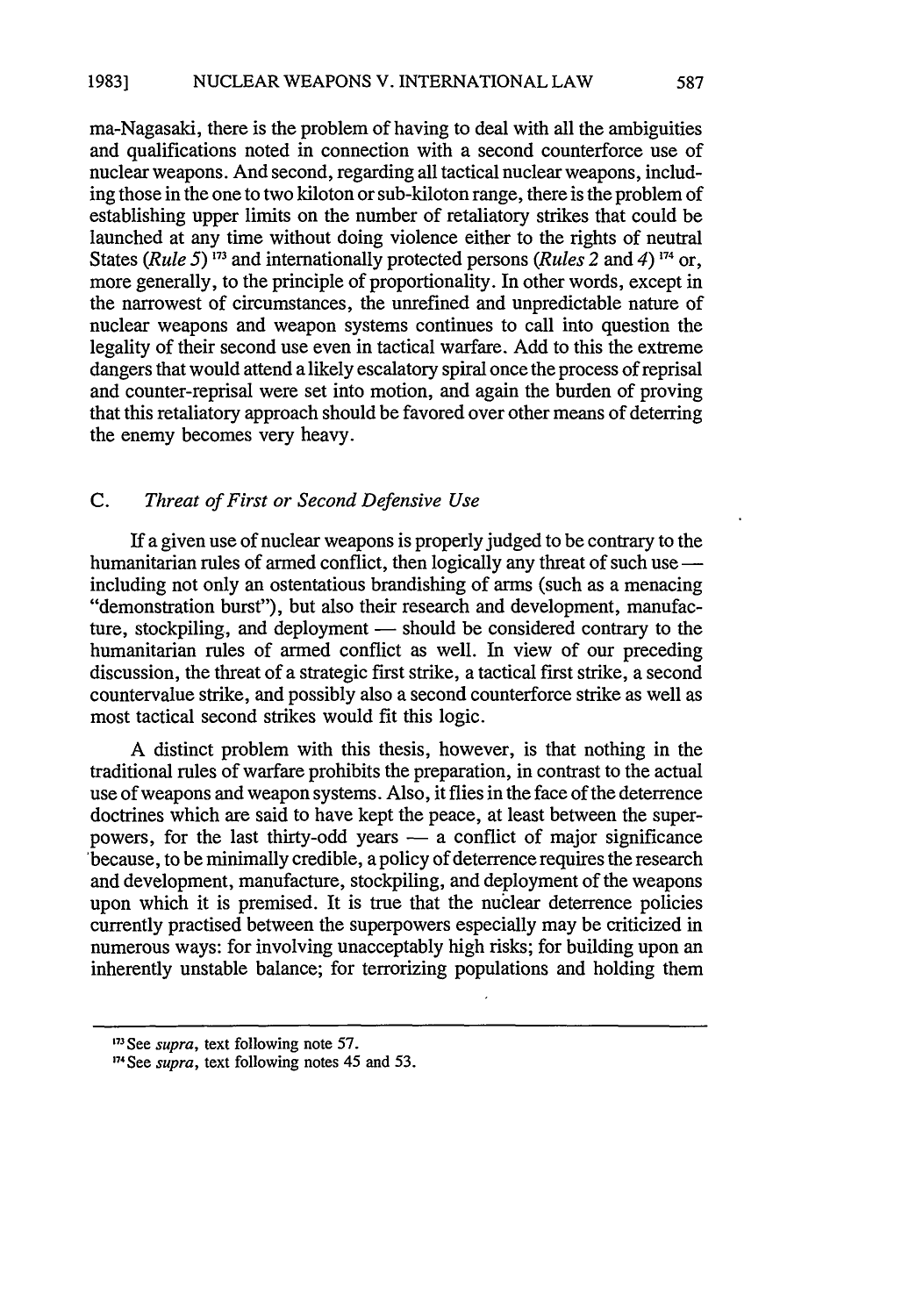hostage as a consequence; for detracting from acceptable solutions or alternatives in case of the failure of deterrence; and so forth. But because of the widespread perception, however much open to debate, that the prevention of widespread conflict rests on nuclear deterrence and that this system is, in turn, dependent on credible nuclear threat, it would be difficult to conclude that measures short of actual use would violate the humanitarian rules of armed conflict as presently understood. Not even U.N. General Assembly Resolutions 1653 or 2936 which declare, respectively, the use of nuclear weapons "a crime against mankind and civilization"<sup>175</sup> and a matter of "permanent prohibition",<sup>176</sup> seek to outlaw measures short of actual use.

Nevertheless, to facilitate a comprehensive outlook, at least three qualifying observations should be borne in mind. First, a number of pathbreaking treaties do specifically prohibit nuclear weapons preparations short of actual combat use: the 1959 *Antarctic Treaty,'7* the 1963 *Partial Test Ban Treaty,"I* the 1967 *Treaty of Tlatelolco*,<sup>179</sup> the 1967 *Outer Space Treaty*,<sup>180</sup> the 1971 *Seabed Arms Control Treaty*,<sup>181</sup> and the 1979 *Draft Moon Treaty*.<sup>182</sup> Second, where "demonstration bursts" or equivalent menacing tactics are involved, there is always the possibility of violating the *Rule 6* ban on chemical, biological and "analogous" weapons **83** and, in addition, of breaching the other humanitarian rules of armed conflict designed to safeguard internationally protected persons, the natural environment and neutral States.<sup>184</sup> Finally, because of the high risks and monumental dangers involved, any nuclear weapons measure short of actual use, but especially those of particularly ostentatious or provocative nature, must be taken with extreme caution. The history of war is riddled with well-meaning doctrines gone out of control, and the possibilities of war increase in direct proportion to the effectiveness of the instruments of war we adopt. It is, no doubt, this viewpoint that lies behind art. 36 of 1977 Geneva Protocol I Additional to the 1949 *Geneva*

- *'79Supra,* note 32, art. 1.
- *' <sup>5</sup> Supra,* note 32, art. IV.

*<sup>&#</sup>x27;"Declaration on the Prohibition of the Use of Nuclear and Thermo-nuclear Weapons, supra,* note 34, para. **l(d).**

*<sup>&</sup>quot;'Declaration on the Non-use of Force in International Relations and Permanent Prohibition of the Use of Nuclear Weapons, supra,* note 37, para. 1.

*<sup>&#</sup>x27;"Supra,* note 32.

*<sup>&</sup>quot;'78 Supra,* note 33.

<sup>&</sup>lt;sup>181</sup> Supra, note 32, art. I.

<sup>&</sup>lt;sup>182</sup> Draft Agreement Governing the Activities of States on the Moon and Other Celestial *Bodies* in *Report of the Committee on the Peaceful Uses of Outer Space,* 34 U.N. GAOR, Supp. (No. 20) 33, U.N. Doc. A/34/20 Annex II (1979), art. III.

<sup>&</sup>lt;sup>183</sup> See *supra*, text following note 59.

<sup>&</sup>lt;sup>184</sup> See *supra*, text following notes 45, 49, 53 and 57.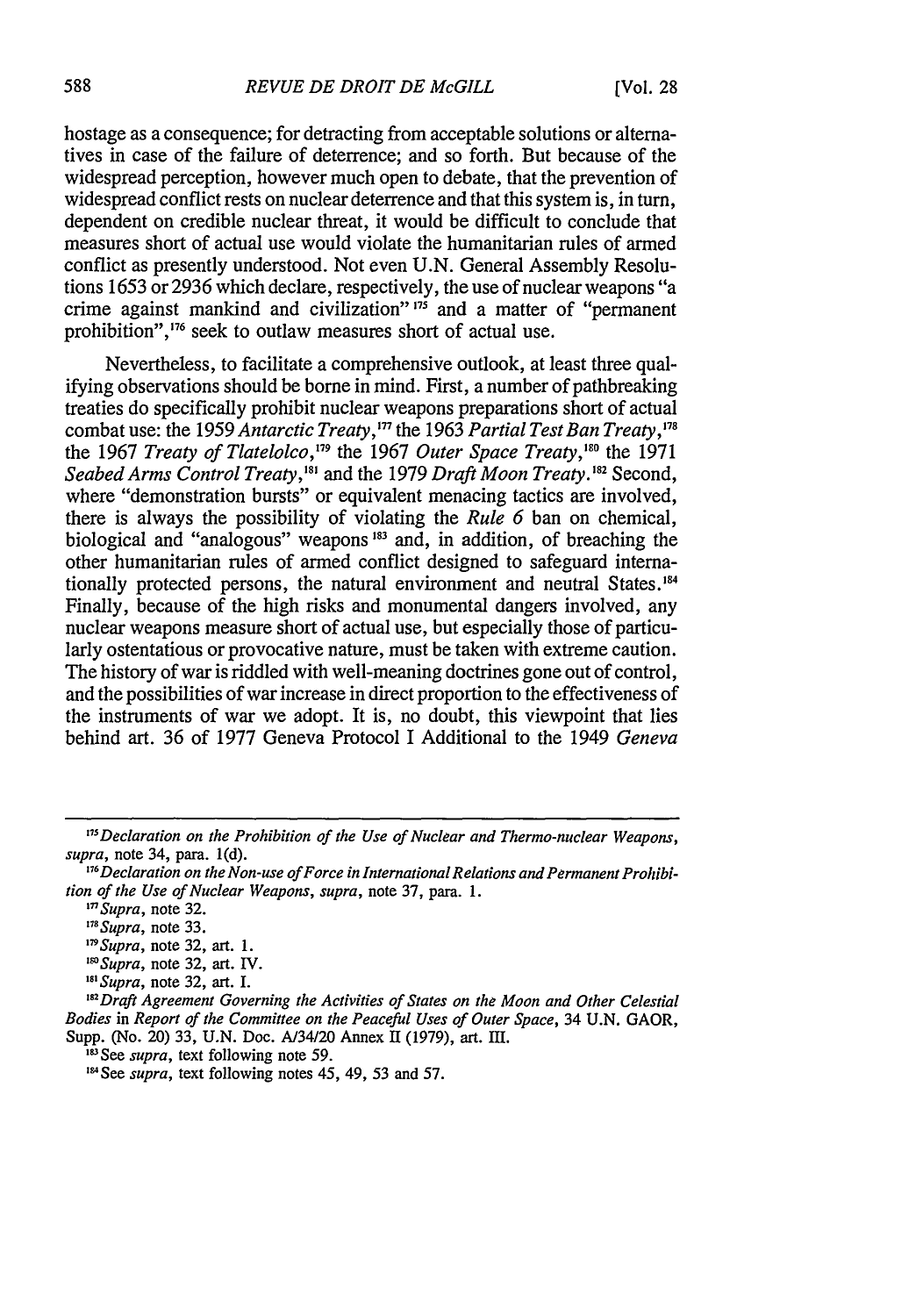*Conventions:* "In the study, development, acquisition or adoption of a new weapon, means or method of warfare, a High Contracting Party is under an obligation to determine whether if employment would, in some or all circumstances, be prohibited by this Protocol or any other rule of international law applicable to the High Contracting Party." 185

> sk.  $\mathbf{k}$ .<br>Sk

In summary, while no treaty or treaty provision specifically forbids nuclear warfare *per se,* except in certain essentially isolated whereabouts, almost every use to which nuclear weapons might be put, most notably the standard strategic and theater-level options which dominate United States and Soviet nuclear policy, appear to violate one or more of the laws of war that serve to make up the contemporary humanitarian law of armed conflict, in particular the cardinal principle of proportionality. Whatever legal license is afforded to the development and use of nuclear weapons is restricted to the following:

- a) essentially cautious, long-term preparations for preventing or deterring nuclear war, short of provocative "sabre-rattling" activities;
- b) very limited tactical mainly battlefield warfare utilizing lowyield, "clean" and reasonably accurate nuclear weapons for second use, retaliatory purposes only; and
- c) possibly, *but not unambiguously* (until as yet undeveloped technological refinements are achieved), an extremely limited counterforce strike in strategic and theater-level settings for second use retaliatory purposes only.

In short, applying the humanitarian rules of armed conflict to different nuclear weapons options or uses tends to prove rather than disprove the illegality of these weapons generally. And when one adds to this the conclusion at Nuremberg that the extermination of a civilian population in whole or in part is a "crime against humanity",<sup>186</sup> plus the spirit if not also the letter of the 1948 *Convention on the Prevention and Punishment of the Crime of Genocide,",* then a presumption of illegality and a commensurate heavy burden of contrary proof relative to the use of nuclear weapons on *any* extended or large-scale basis seems beyond peradventure.

<sup>&</sup>lt;sup>185</sup> 1977 Geneva Protocol I Additional, *supra*, note 41, art. 36.

<sup>&</sup>lt;sup>186</sup> In the words of the *Charter*, *supra*, note 48.

*<sup>&#</sup>x27;"Supra,* note 139.